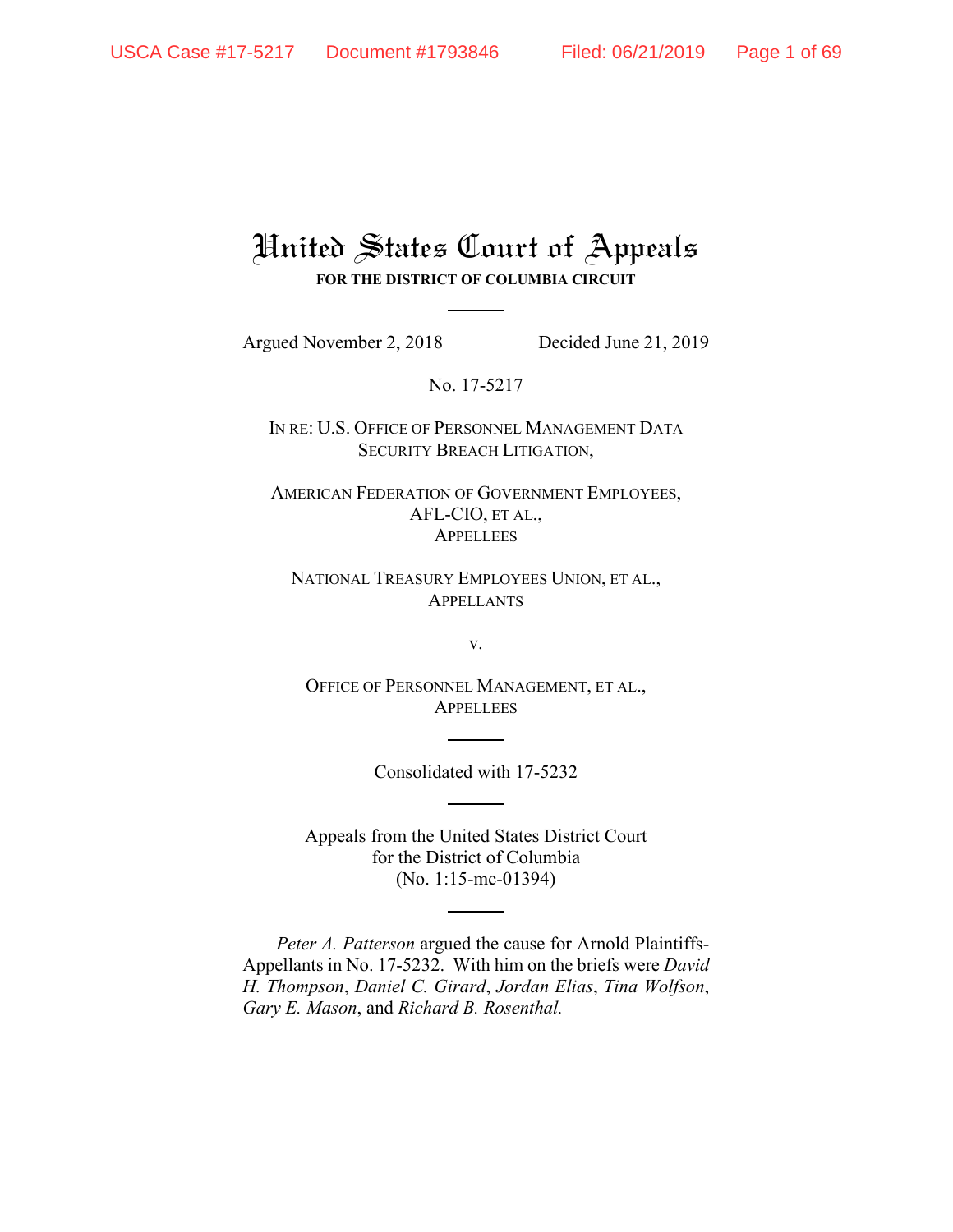*Paras N. Shah* argued the cause for appellants National Treasury Employees Union, et al. in No. 17-5217. With him on the briefs were *Gregory O*=*Duden*, *Larry J. Adkins*, and *Allison C. Giles*.

*Marc Rotenberg* and *Alan Butler* were on the brief for *amici curiae* Electronic Privacy Information Center (EPIC) and Forty-Four Legal Scholars and Technical Experts in support of appellants.

*Sonia M. Carson*, Attorney, U.S. Department of Justice, argued the cause for federal appellees. With her on the brief was *Mark B. Stern*.

*Jason J. Mendro* argued the cause for appellee KeyPoint Government Solutions, Inc. With him on the brief were *F. Joseph Warin*, *Matthew S. Rozen,* and *Jeremy M. Christiansen*.

*Alan Charles Raul*, *Kwaku A. Akowuah*, *Daniel J. Hay*, and *Steven P. Lehotsky* were on the brief for *amicus curiae* The Chamber of Commerce of the United States of America in support of appellees.

Before: TATEL and MILLETT, *Circuit Judges*, and WILLIAMS, *Senior Circuit Judge*.

Opinion for the Court filed PER CURIAM.

Opinion concurring in part and dissenting in part filed by *Senior Circuit Judge* WILLIAMS.

PER CURIAM: In 2014, cyberattackers breached multiple U.S. Office of Personnel Management ("OPM") databases and allegedly stole the sensitive personal information—including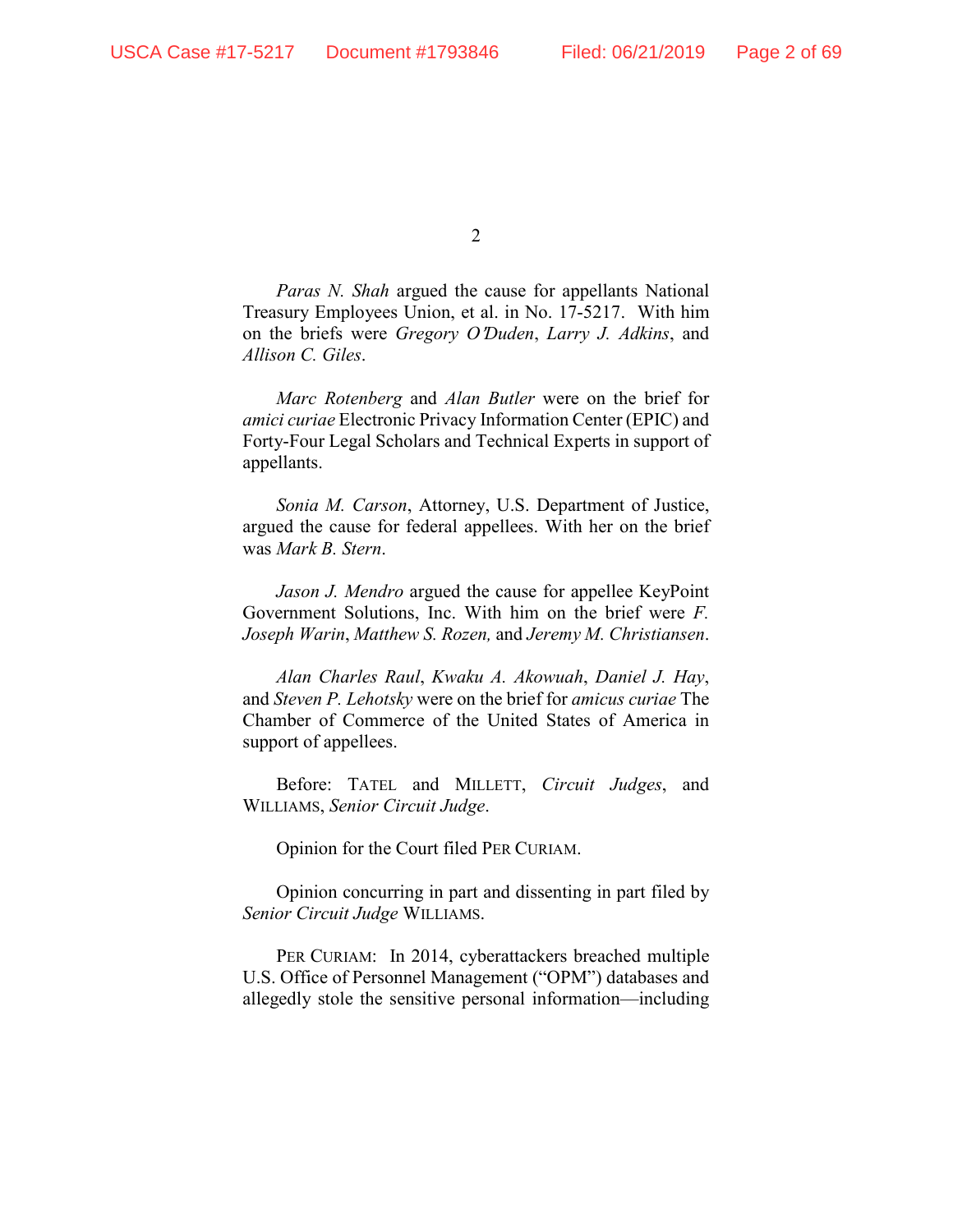birth dates, Social Security numbers, addresses, and even fingerprint records—of a staggering number of past, present, and prospective government workers. All told, the data breaches affected more than twenty-one million people. Unsurprisingly, given the scale of the attacks and the sensitive nature of the information stolen, news of the breaches generated not only widespread alarm, but also several lawsuits. These suits were ultimately consolidated into two complaints: one filed by the National Treasury Employees Union and three of its members, and another filed by the American Federation of Government Employees on behalf of several individual plaintiffs and a putative class of others similarly affected by the breaches. Both sets of plaintiffs alleged that OPM's cybersecurity practices were woefully inadequate, enabling the hackers to gain access to the agency's treasure trove of employee information, which in turn exposed plaintiffs to a heightened risk of identity theft and a host of other injuries. The district court dismissed both complaints for lack of Article III standing and failure to state a claim. For the reasons set forth below, we reverse in part and affirm in part.

**I**

As its name suggests, the U.S. Office of Personnel Management serves as the federal government's chief human resources agency. In that capacity, OPM maintains electronic personnel files that contain, among other information, copies of federal employees' birth certificates, military service records, and job applications identifying Social Security numbers and birth dates.

The agency also oversees more than two million background checks and security clearance investigations per year. To facilitate these investigations, OPM collects a tremendous amount of sensitive personal information from current and prospective federal workers, most of which it then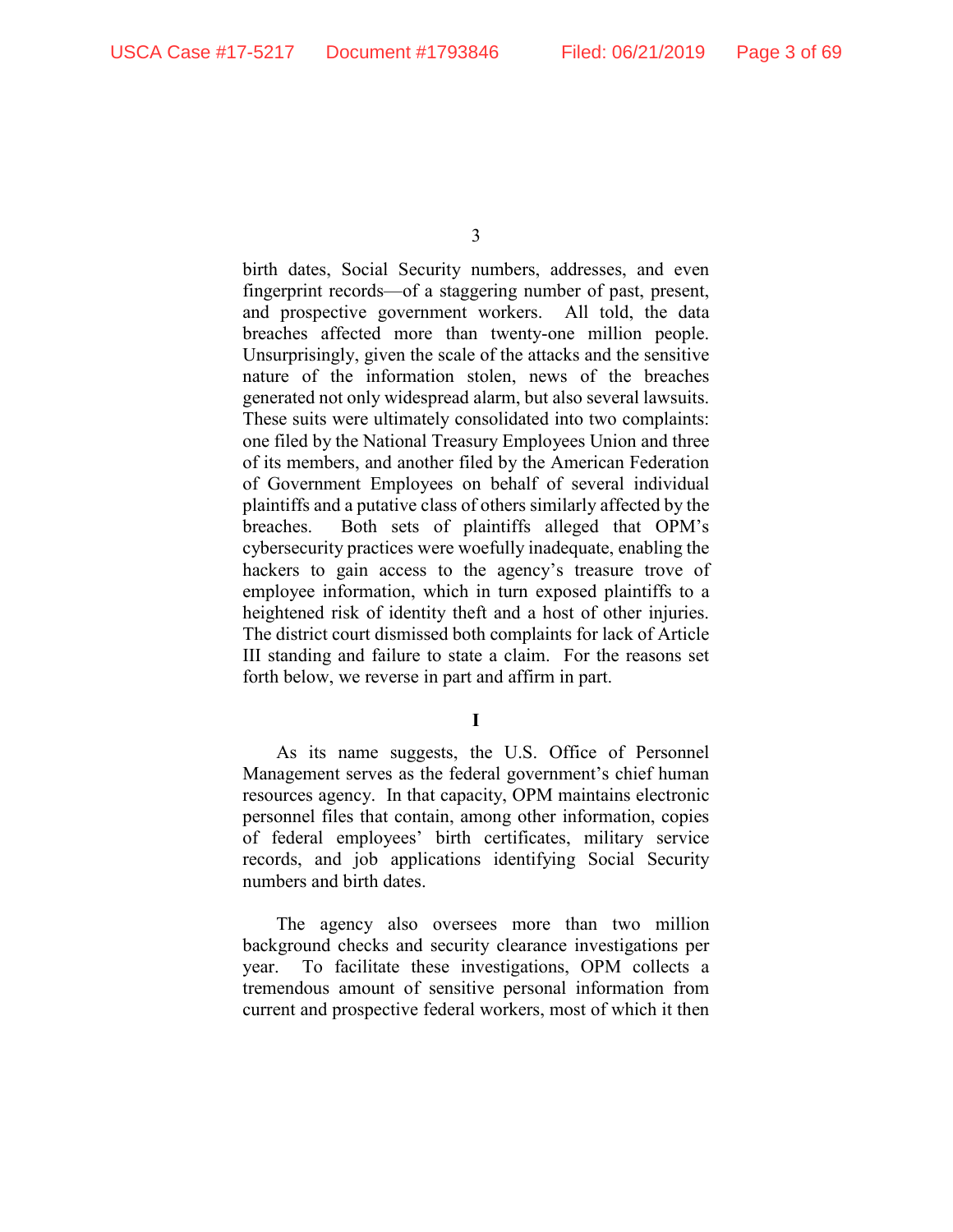stores electronically in a "Central Verification System." Consolidated Amended Complaint, *In re United States Office of Pers. Mgmt. Data Security Breach Litig.*, No. 1:15-mc-01394, ¶ 65 (D.D.C. March 14, 2016) ("Arnold Plaintiffs' Compl."), J.A. 61. The investigation-related information stored by OPM includes birth dates, Social Security numbers, residency details, passport information, fingerprints, and other records pertaining to employees' criminal histories, psychological and emotional health, and finances. In recent years, OPM has relied on a private investigation and security firm, KeyPoint Government Solutions, Inc. ("KeyPoint"), to conduct the lion's share of the agency's background and security clearance investigation fieldwork. KeyPoint investigators have access to the information stored in OPM's Central Verification System and can transmit data to and from the agency's network through an electronic portal.

It turns out that authorized KeyPoint investigators have not been the only third parties to access OPM's data systems. Cyberattackers hacked into the agency's network on several occasions between November 2013 and November 2014. Undetected for months, at least two of these breaches resulted in the theft of vast quantities of personal information. According to the complaint, after breaching OPM's network "using stolen KeyPoint credentials" around May 2014, Arnold Plaintiffs' Compl. ¶ 127, J.A. 73, the cyberintruders extracted almost 21.5 million background investigation records from the agency's Central Verification System. They gained access to another OPM system near the end of 2014, stealing over four million federal employees' personnel files. Among the types of information compromised were current and prospective employees' Social Security numbers, birth dates, and residency details, along with approximately 5.6 million sets of fingerprints. The breaches also exposed the Social Security numbers and birth dates of the spouses and cohabitants of those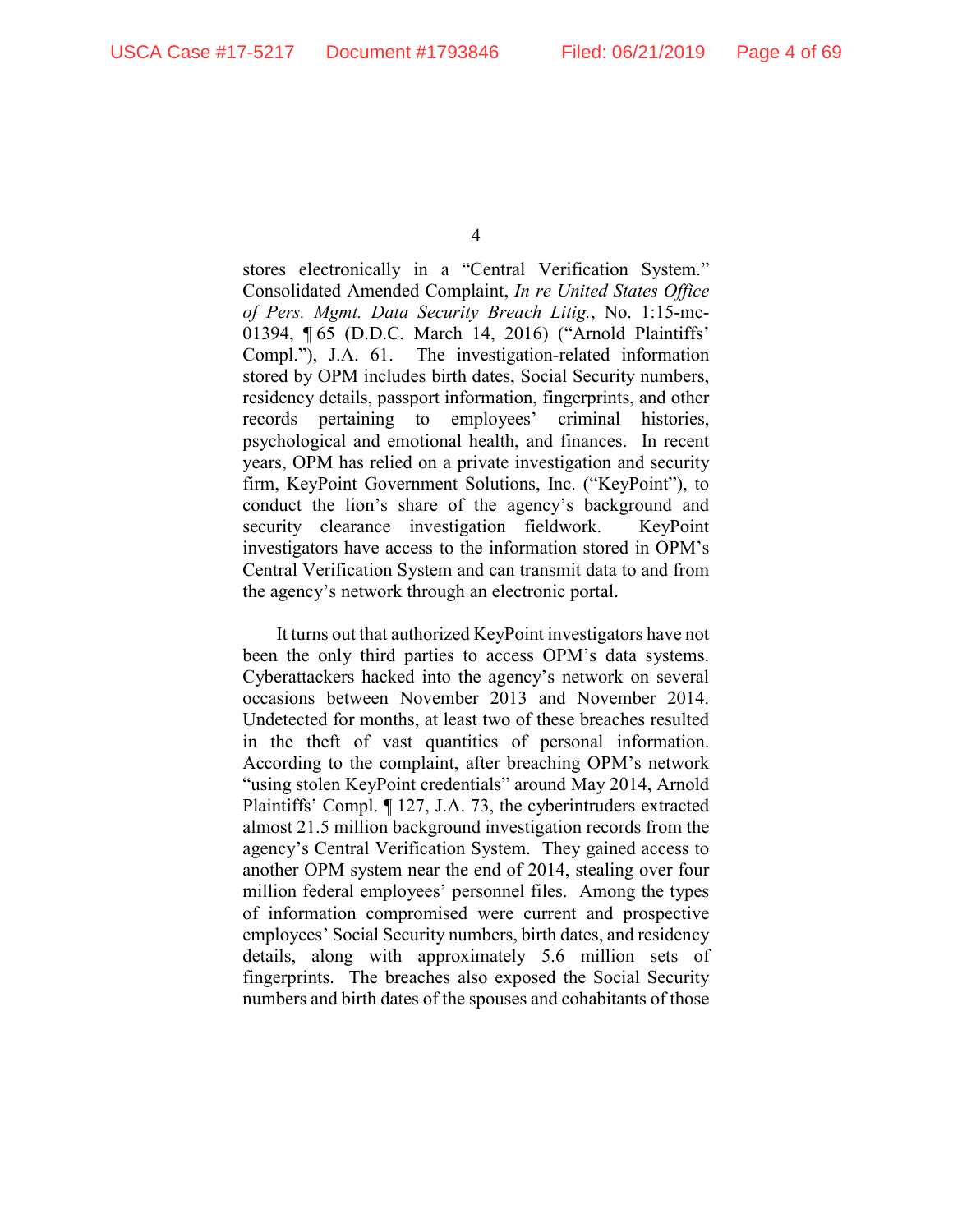who, in order to obtain a security clearance, completed a Standard Form 86. According to the complaints, since these 2014 breaches, individuals whose information was stolen have experienced incidents of financial fraud and identity theft; many others whose information has not been misused—at least, not yet—remain concerned about the ongoing risk that they, too, will become victims of financial fraud and identity theft in the future.

After announcing the breaches in the summer of 2015, OPM initially offered individuals whose information had been compromised fraud monitoring and identity theft protection services and insurance at no cost for either eighteen months or three years, depending on whether their Social Security numbers had been exposed. But OPM's offer failed to address the concerns of all such parties, and the agency soon found itself named as a defendant in breach-related lawsuits across the country. The Judicial Panel on Multidistrict Litigation transferred these actions to the U.S. District Court for the District of Columbia for coordinated pretrial proceedings. The suits were ultimately consolidated into two complaints: one brought by the American Federation of Government Employees on behalf of thirty-eight individuals affected by the breaches and a putative class of similarly situated breach victims ("Arnold Plaintiffs") and another for declaratory and injunctive relief brought by the National Treasury Employees Union ("NTEU") and three of its members ("NTEU Plaintiffs"). Below we summarize the relevant allegations and claims contained in each complaint, accepting all factual allegations "as true" and drawing "reasonable inferences \* \* \* in the plaintiffs' favor." *Philipp v. Federal Republic of Germany*, 894 F.3d 406, 409 (D.C. Cir. 2018) (internal quotation marks omitted).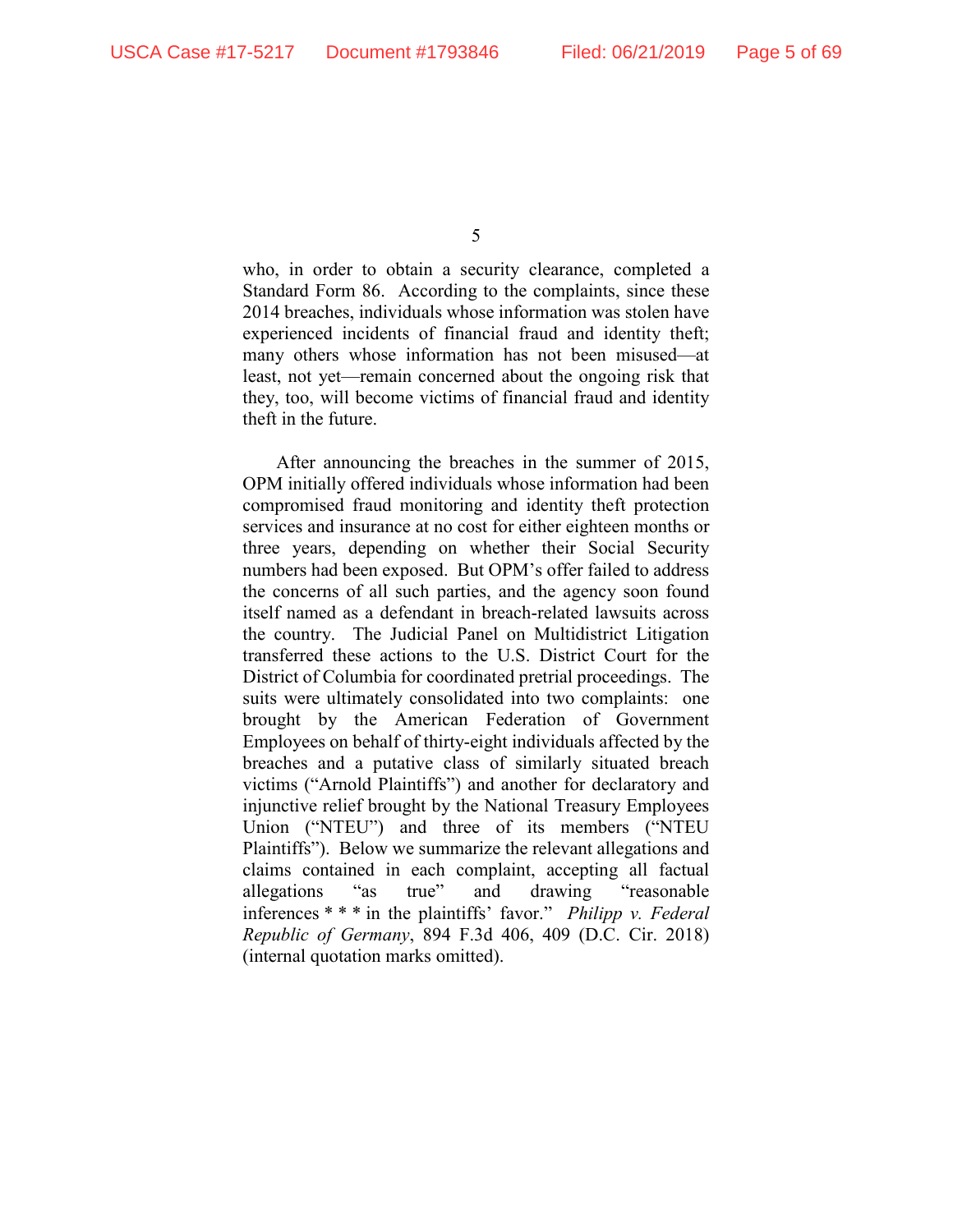Arnold Plaintiffs allege that KeyPoint's "information security defenses did not conform to recognized industry standards" and that the company unreasonably failed to protect the security credentials that the hackers used to unlawfully access one of OPM's systems in mid-2014. Arnold Plaintiffs' Compl. ¶ 222, J.A. 98. Specifically, they assert that "KeyPoint knew or should have known that its information security defenses did not reasonably or effectively protect Plaintiffs' and Class members' [personal information] and the credentials used to access it on KeyPoint's and OPM's systems." *Id.* As for OPM, Arnold Plaintiffs allege that the agency had long been on notice that its systems were prime targets for cyberattackers. OPM experienced data breaches related to cyberattacks in 2009 and 2012, and it is no secret that its network is regularly subject to a strikingly large number of hacking attempts. Despite this, say Arnold Plaintiffs, OPM repeatedly failed to comply with the Federal Information Security Management Act of 2002, 44 U.S.C. §§ 3541 *et seq.* (repealed 2014), and its replacement, the Federal Information Security Modernization Act of 2014, 44 U.S.C. §§ 3551 *et seq.* (collectively, "Information Security Act"), which require agencies to "develop, implement, and maintain a security program that assesses information security risks and provides adequate security for the operations and assets of programs and software systems under agency and contractor control." Arnold Plaintiffs' Compl. ¶ 83, J.A. 65.

As early as 2007, Information Security Act compliance audits conducted by OPM's Office of the Inspector General regularly identified major information security deficiencies that left the agency's network vulnerable to attack. Such problems included "severely outdated" security policies and procedures, understaffed and undertrained cybersecurity personnel, and a lack of a centralized information security management structure. Arnold Plaintiffs' Compl. ¶¶ 92–95,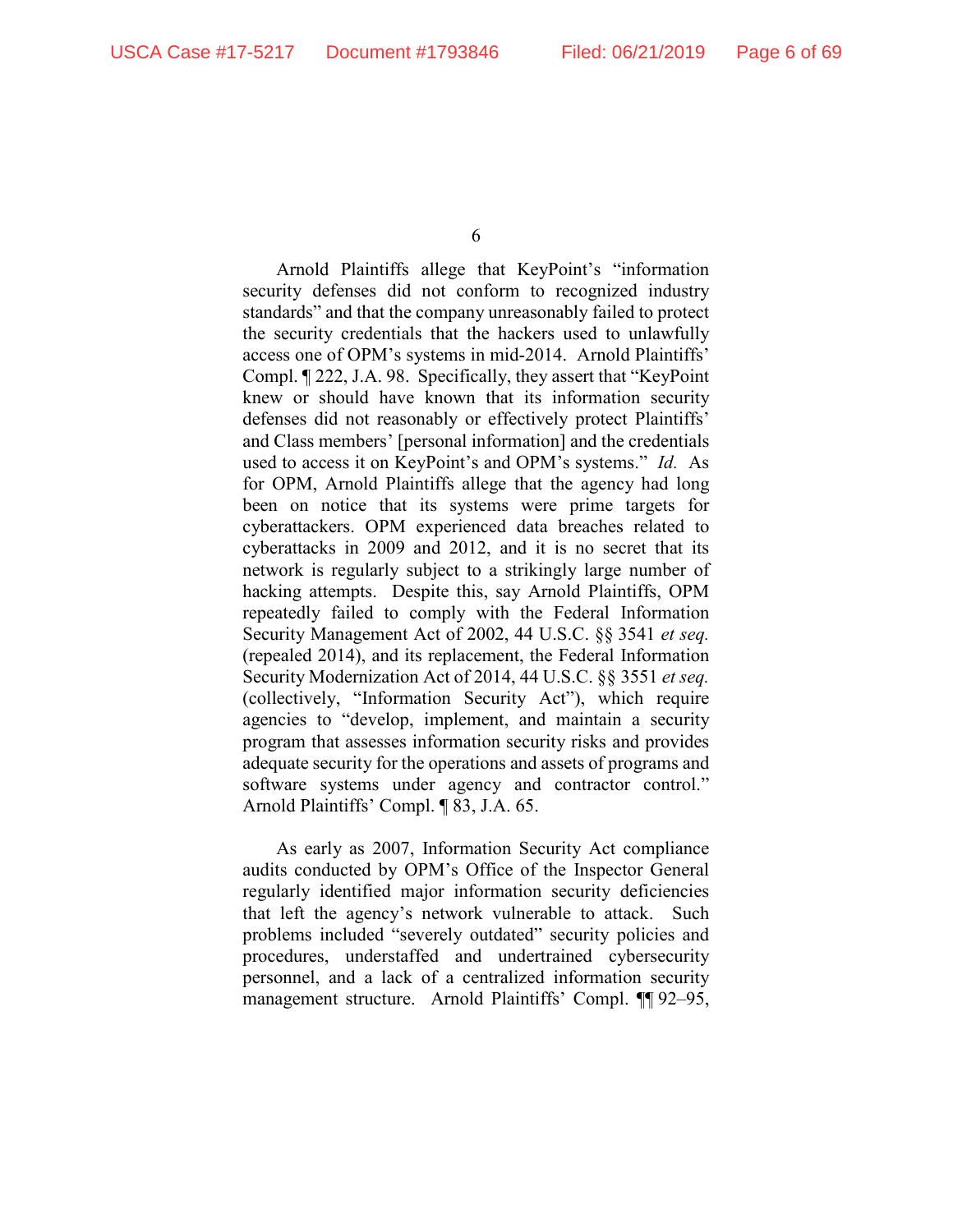J.A. 67–68. As a result, in every year from 2007 through 2013, the Inspector General identified "serious concerns that \* \* \* pose an immediate risk to the security of assets or operations"—termed "material weaknesses"—in the agency's information security governance program. *Id.* ¶¶ 87–88, J.A. 66; *see also id.* ¶¶ 90–97, J.A. 66–68 (listing those weaknesses). Although in 2014 the Inspector General, acting on the basis of "imminently planned improvements," *id.* ¶ 98, J.A. 68, reclassified OPM's security governance program as a "significant deficiency" (an improvement over the more serious "material weakness"), other serious issues resurfaced at that time. Specifically, in 2014, the agency failed to complete an Information Security Act-required Security Assessment and Authorization for eleven of the twenty-one OPM systems due for reauthorization. Because the agency was unable to ensure the functionality of security controls for the systems that lacked a valid authorization—one of which was "a general system that supported and provided the electronic platform for approximately two-thirds of all information systems operated by OPM"—the Inspector General advised the agency to shut them down. *Id.* ¶¶ 102–103, J.A. 69–70. Despite the Inspector General's recommendation, OPM continued to operate the systems. The agency compounded existing security vulnerabilities by failing to encrypt sensitive data—including Social Security numbers—and failing to enforce multifactor authentication requirements. To make matters worse, when the 2014 data breaches occurred, the agency lacked a centralized network security operations center from which it could continuously and comprehensively monitor all system security controls and threats.

The 2014 cyberattacks were "sophisticated, malicious, and carried out to obtain sensitive information for improper use." Arnold Plaintiffs' Compl. ¶¶ 128, 132, J.A. 73–74. Arnold Plaintiffs assert that as a result of these attacks, they have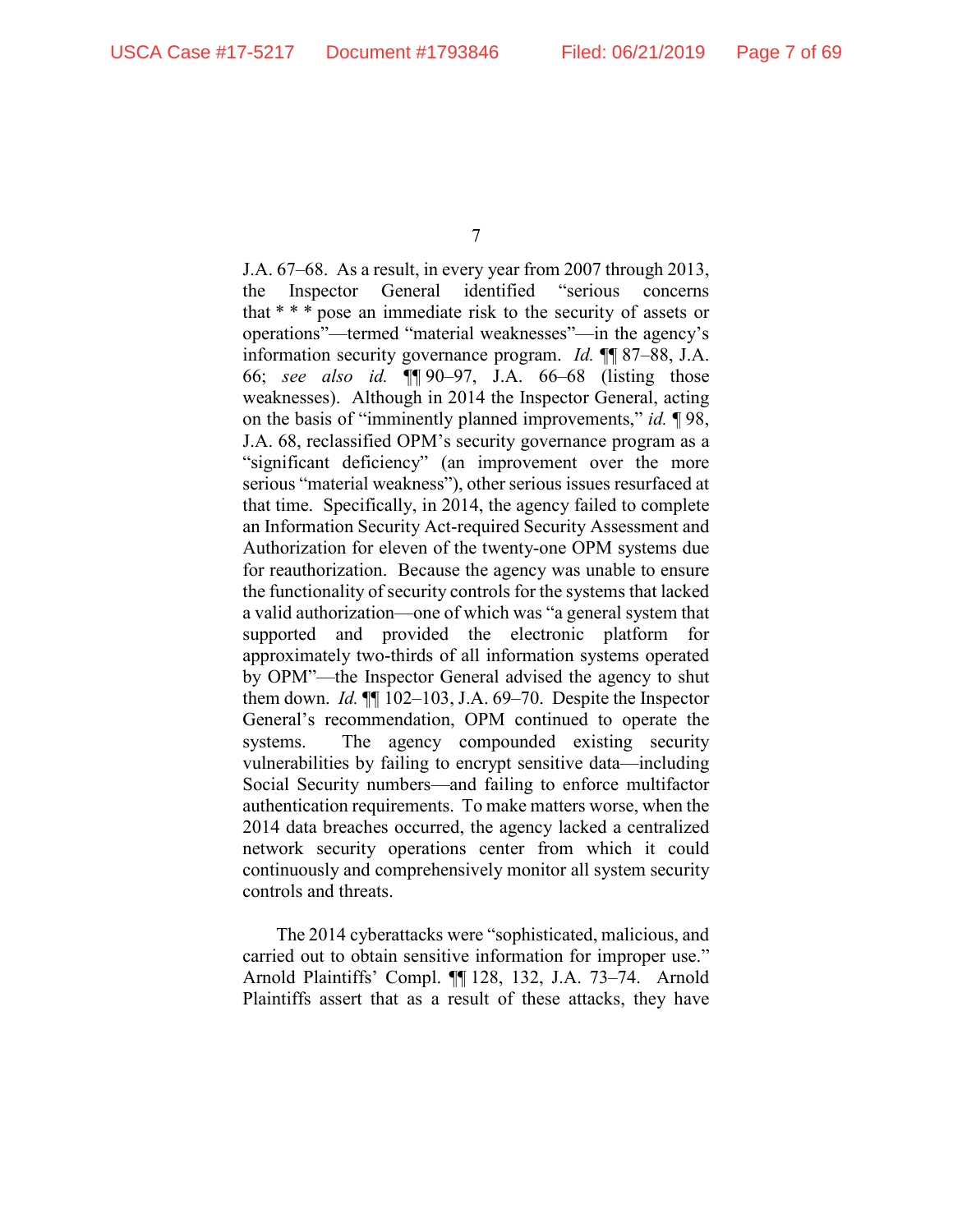suffered from a variety of harms, including the improper use of their Social Security numbers, unauthorized charges to existing credit card and bank accounts, fraudulent openings of new credit card and other financial accounts, and the filing of fraudulent tax returns in their names. At least three named Arnold Plaintiffs purchased credit monitoring services after falling victim to such fraud; others have spent time and money attempting to unwind fraudulent transactions made in their names. And some Arnold Plaintiffs who have yet to experience a fraud incident purchased credit monitoring services and spent extra time monitoring their accounts to mitigate the "increased risk" of identity theft caused by the breaches. *Id.* ¶ 163, J.A. 81–83.

Arnold Plaintiffs assert several claims against OPM, but they press only one on appeal: that the agency "willfully failed" to establish appropriate safeguards to ensure the security and confidentiality of their private information, in violation of Section 552a(e)(10) of the Privacy Act of 1974. Arnold Plaintiffs' Compl. ¶ 182, J.A. 89; *see also* 5 U.S.C. § 552a(e)(10) (requiring the agency to "establish appropriate administrative, technical, and physical safeguards to insure the security and confidentiality of records and to protect against any anticipated threats or hazards to their security or integrity which could result in substantial harm, embarrassment, inconvenience, or unfairness to any individual on whom information is maintained"). They also bring a variety of common-law and statutory claims against KeyPoint, alleging that the company's "actions and inactions constitute[d] negligence, negligent misrepresentation and concealment, invasion of privacy, breach of contract, and violations of the Fair Credit Reporting Act and state statutes." Arnold Plaintiffs' Compl. ¶ 9, J.A. 38. Arnold Plaintiffs seek damages from OPM under the Privacy Act; from KeyPoint, they request money damages and an order requiring the company to extend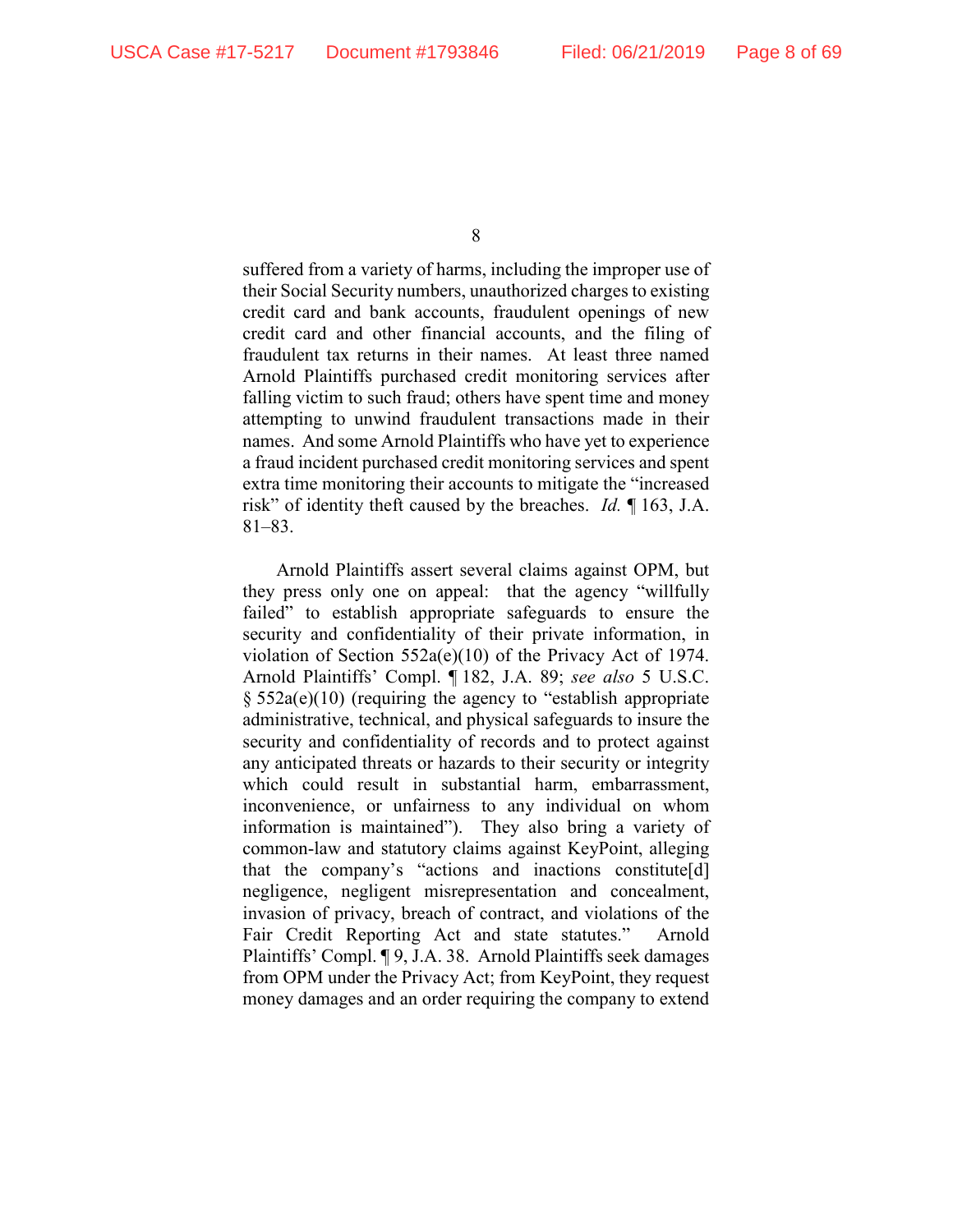free lifetime identity theft and fraud protection services to all putative class members, among other things.

The other complaint, filed by the National Treasury Employees Union, seeks declaratory and injunctive relief against the Acting Director of OPM in her official capacity based on essentially the same set of facts. NTEU Plaintiffs assert that when they provided OPM with the sensitive personal information ultimately exposed in the breaches, they did so upon the agency's assurance that it "would be safeguarded" and kept confidential. Amended Complaint for Declaratory and Injunctive Relief, *In re United States Office of Pers. Mgmt. Data Security Breach Litig.*, No. 1:15-mc-01394, ¶ 75 (D.D.C. June 3, 2016) ("NTEU Plaintiffs' Compl."), J.A. 179. They allege that OPM's "reckless failure to safeguard [NTEU Plaintiffs'] personal information," which ultimately "resulted in [its] unauthorized disclosure" during the 2014 attacks, *id.* at 3, J.A. 155, amounted to a violation of what they describe as their "constitutional right to informational privacy," *id.* ¶ 98, J.A. 186.

NTEU Plaintiffs further allege that, despite the fallout from the 2014 breaches, OPM has yet to make the cybersecurity improvements necessary to protect their personal information from future attacks. According to the complaint, the agency's Inspector General warned at the end of 2015 that OPM was ill-equipped to protect itself from another attack, given "the overall lack of compliance that seems to permeate the agency's IT security program." NTEU Plaintiffs' Compl. ¶ 88, J.A. 182 (quoting United States Office of Pers. Mgmt., Office of the Inspector General, Office of Audits, *Final Audit Report: Federal Information Security Modernization Act Audit FY 2015*, at 5 (Nov. 10, 2015)). NTEU Plaintiffs seek a declaration that OPM's failure to protect their information violated their putative constitutional right to informational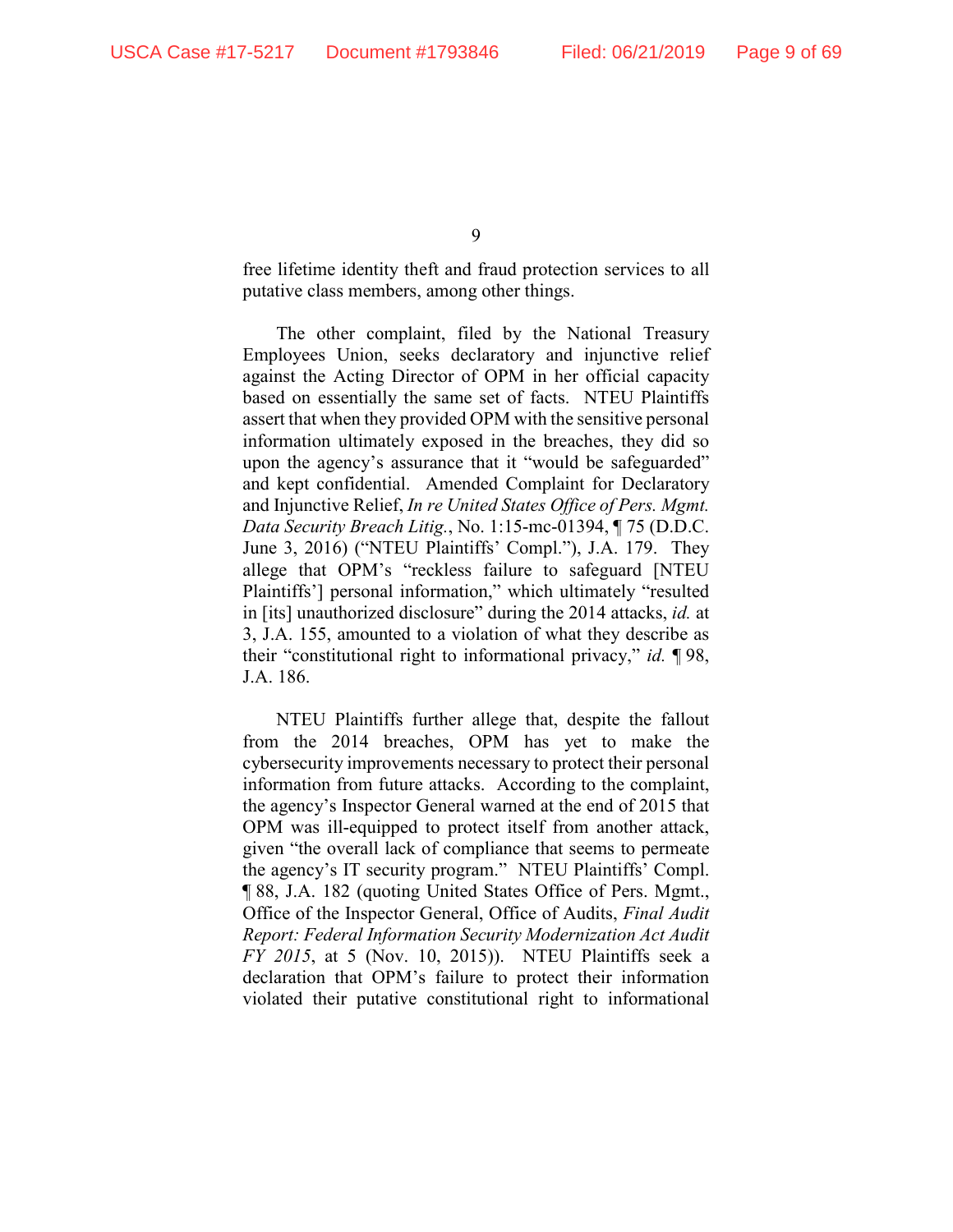privacy and an order requiring the agency to provide them with free lifetime credit monitoring and identity theft protection. They also request an injunction requiring OPM "to take immediately all necessary and appropriate steps to correct deficiencies in [its] IT security program so that NTEU members' personal information will be protected from unauthorized disclosure" in the future. *Id.* at 35, J.A. 187.

OPM and KeyPoint moved to dismiss Arnold Plaintiffs' complaint, arguing that they lacked Article III standing, that their claims were barred by sovereign immunity, and that they failed to state valid claims under the state and federal statutes and common-law theories invoked. OPM moved to dismiss NTEU Plaintiffs' complaint for lack of standing and failure to state a claim upon which relief could be granted—that is, failure to allege a cognizable constitutional violation. The district court granted both motions to dismiss on the ground that neither Arnold Plaintiffs nor NTEU Plaintiffs pled sufficient facts to demonstrate Article III standing. Rejecting plaintiffs' argument that they faced a heightened risk of identity theft due to the breaches, the court held that the facts alleged failed to plausibly support the conclusion that this risk of future injury was either substantial or clearly impending. The district court ultimately concluded that only those plaintiffs who specifically identified out-of-pocket losses stemming from the actual misuse of their data had suffered an injury in fact sufficient for standing purposes. But even those plaintiffs lacked standing, the district court concluded, because they failed to allege facts demonstrating that the misuse of their information was traceable to the OPM breaches in particular.

The district court went on to explain that it also lacked subject matter jurisdiction over Arnold Plaintiffs' claims for the additional reasons that (i) they failed to plead the actual damages necessary to bring them within the Privacy Act's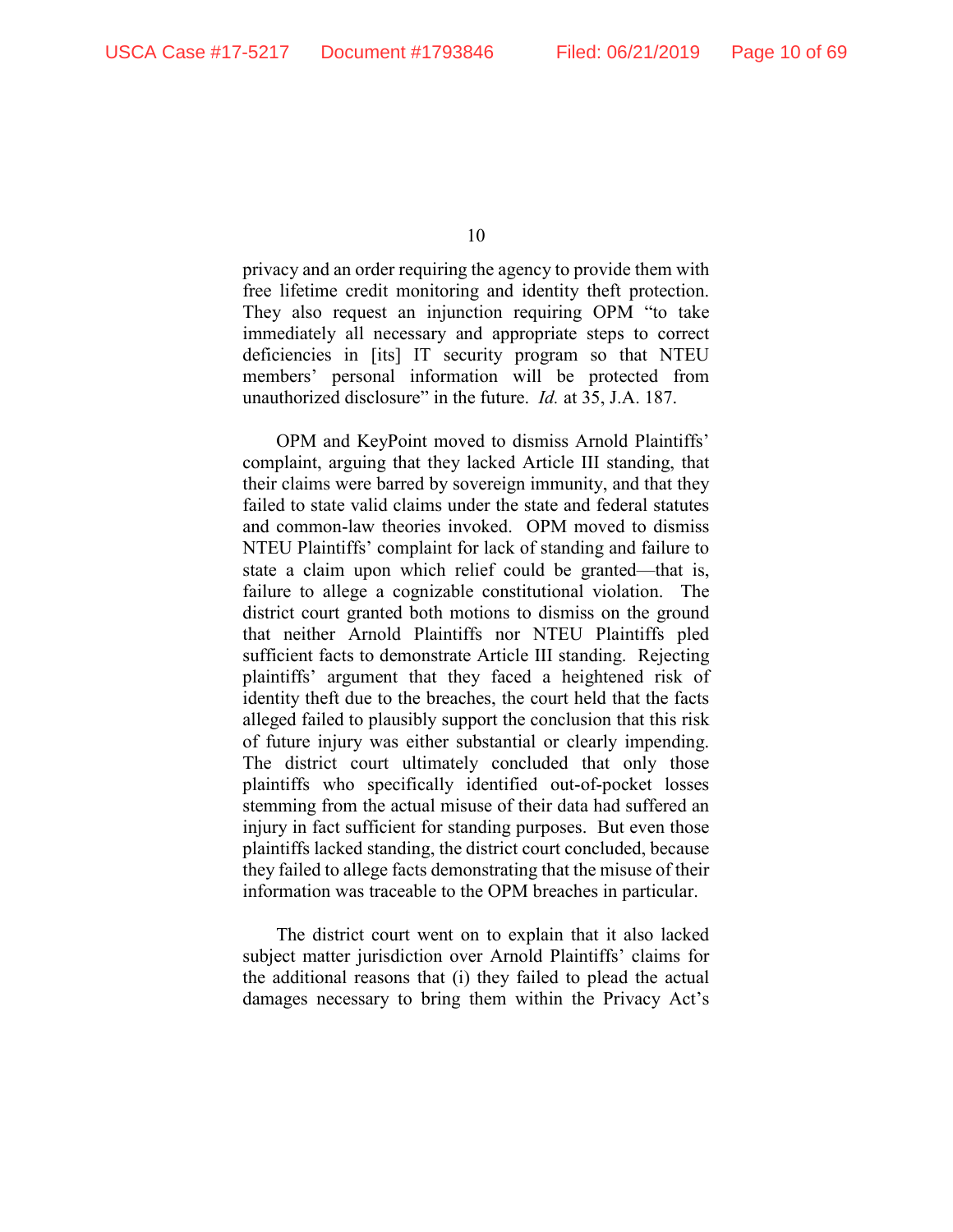waiver of sovereign immunity; and (ii) as a government contractor, KeyPoint enjoyed derivative sovereign immunity from suit. Finally, the court concluded that Arnold Plaintiffs failed to plausibly allege a Privacy Act claim and that NTEU Plaintiffs' complaint failed to state a constitutional claim. Both sets of plaintiffs have appealed.

We reverse in part and affirm in part the district court's judgment. We hold that both sets of plaintiffs have alleged facts sufficient to satisfy Article III standing requirements. Arnold Plaintiffs have stated a claim for damages under the Privacy Act, and have unlocked OPM's waiver of sovereign immunity, by alleging OPM's knowing refusal to establish appropriate information security safeguards. KeyPoint is not entitled to derivative sovereign immunity because it has not shown that its alleged security faults were directed by the government, and it is alleged to have violated the Privacy Act standards incorporated into its contract with OPM. Finally, we agree with the district court that, assuming a constitutional right to informational privacy, NTEU Plaintiffs have not alleged any violation of such a right.

## **II**

"[T]he irreducible constitutional minimum of standing consists of three elements." *Spokeo, Inc. v. Robins*, 136 S. Ct. 1540, 1547 (2016) (internal quotation marks omitted). First, plaintiffs must demonstrate that they suffered an injury in fact that is "concrete and particularized and actual or imminent, not conjectural or hypothetical." *Id.* at 1548 (internal quotation marks omitted). "An allegation of future injury" passes Article III muster only if it "is 'certainly impending,' or there is a 'substantial risk' that the harm will occur." *Susan B. Anthony List v. Driehaus*, 573 U.S. 149, 158 (2014) (quoting *Clapper v. Amnesty Int'l USA*, 568 U.S. 398, 414 & n.5 (2013)). Second, plaintiffs must demonstrate causation; that is, they must show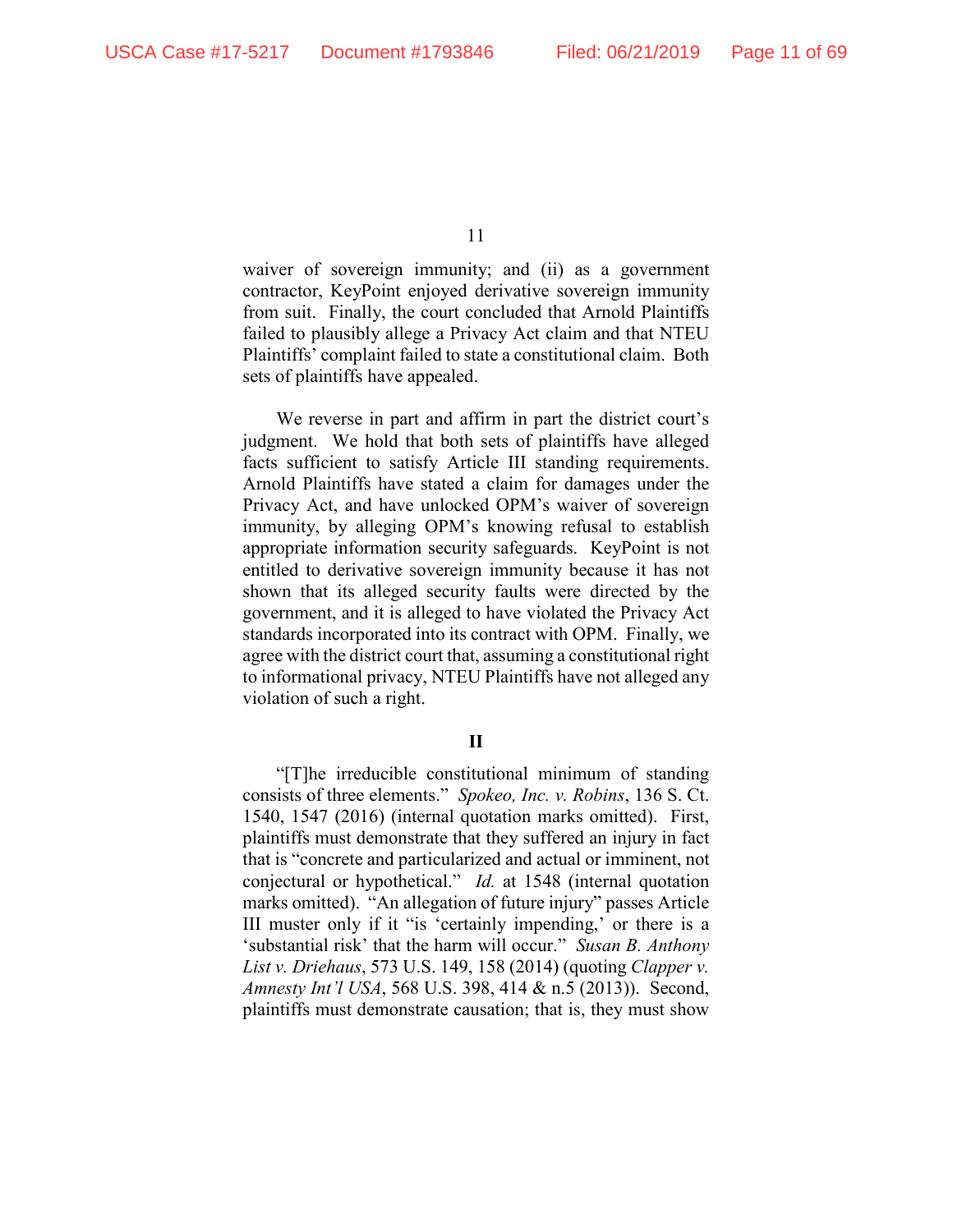that their claimed injury is "fairly traceable to the challenged conduct of the defendant." *Spokeo*, 136 S. Ct. at 1547. "Article III standing does not require that the defendant be the most immediate cause, or even a proximate cause, of the plaintiffs' injuries; it requires only that those injuries be 'fairly traceable' to the defendant." *Attias v. Carefirst, Inc.*, 865 F.3d 620, 629 (D.C. Cir. 2017), *cert. denied*, 138 S. Ct. 981 (2018). And third, plaintiffs must demonstrate that "it is likely, as opposed to merely speculative, that the[ir] injury will be redressed by a favorable decision." *Friends of the Earth, Inc. v. Laidlaw Environmental Servs. (TOC), Inc.*, 528 U.S. 167, 181 (2000).

Where, as here, defendants challenge standing at the pleading stage without disputing the facts alleged in the complaint, "we accept the well-pleaded factual allegations as true and draw all reasonable inferences from those allegations in the plaintiff's favor," but we do not assume the truth of legal conclusions or accept inferences that are unsupported by the facts alleged in the complaint. *Arpaio v. Obama*, 797 F.3d 11, 19 (D.C. Cir. 2015). "We review de novo the district court's dismissal for lack of standing." *Id.* The question at this early juncture in the litigation is whether plaintiffs have plausibly alleged standing. Contrary to the district court's ruling, plaintiffs need not yet establish each element of standing by a preponderance of the evidence. *See Lujan v. Defenders of Wildlife*, 504 U.S. 555, 561 (1992) ("[E]ach element [of standing] must be supported in the same way as any other matter on which the plaintiff bears the burden of proof, *i.e.,* with the manner and degree of evidence required at the successive stages of the litigation.").

## **A**

We begin with NTEU Plaintiffs. For standing purposes, we assume that NTEU Plaintiffs have, as they claim, a "constitutional right to informational privacy" that was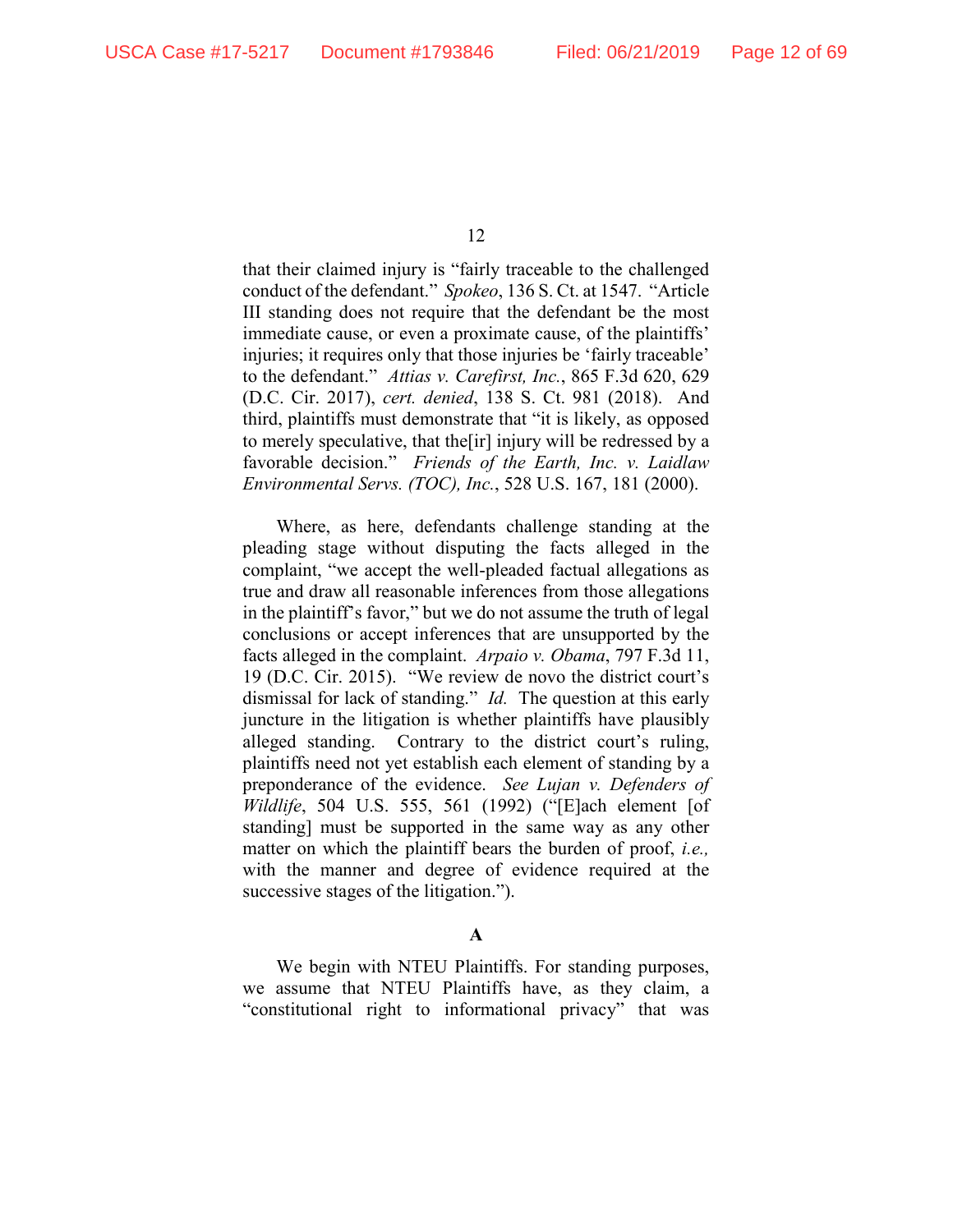violated "the moment that [cyberattackers stole] their inherently personal information \* \* \* from OPM's deficiently secured databases." NTEU Br. 11; *see also Estate of Boyland v. Department of Agric.*, 913 F.3d 117, 123 (D.C. Cir. 2019) ("[W]hen considering whether a plaintiff has Article III standing, a federal court must assume, *arguendo*, the merits of his or her legal claim.") (internal quotation marks omitted). Furthermore, given NTEU Plaintiffs' allegations regarding OPM's continued failure to adequately secure its databases, it is reasonable to infer that there remains a "substantial risk" that their personal information will be stolen from OPM again in the future. NTEU Plaintiffs' Compl. ¶ 88, J.A. 182. With respect to this claim, the loss of a constitutionally protected privacy interest itself would qualify as a concrete, particularized, and actual injury in fact. And the ongoing and substantial threat to that privacy interest would be a concrete, particularized, and *imminent* injury in fact. Both claimed injuries are plausibly traceable to OPM's challenged conduct, and the latter is redressable either by a declaration that the agency's failure to protect NTEU Plaintiffs' personal information is unconstitutional or by an order requiring OPM to immediately correct deficiencies in its cybersecurity programs. *Cf. ACLU v. Clapper*, 785 F.3d 787, 801 (2d Cir. 2015) (holding that, where plaintiffs allege a Fourth Amendment "injury [stemming] from the very collection of their telephone metadata," they "have suffered a concrete and particularized injury fairly traceable to the challenged program and redressable by a favorable ruling"). Accordingly, NTEU Plaintiffs have standing based on their claimed constitutional injury.

**B**

Arnold Plaintiffs allege no such constitutional injury, but they do claim to have suffered a variety of past and future databreach related harms. *See, e.g.*, Arnold Plaintiffs' Compl. ¶ 22,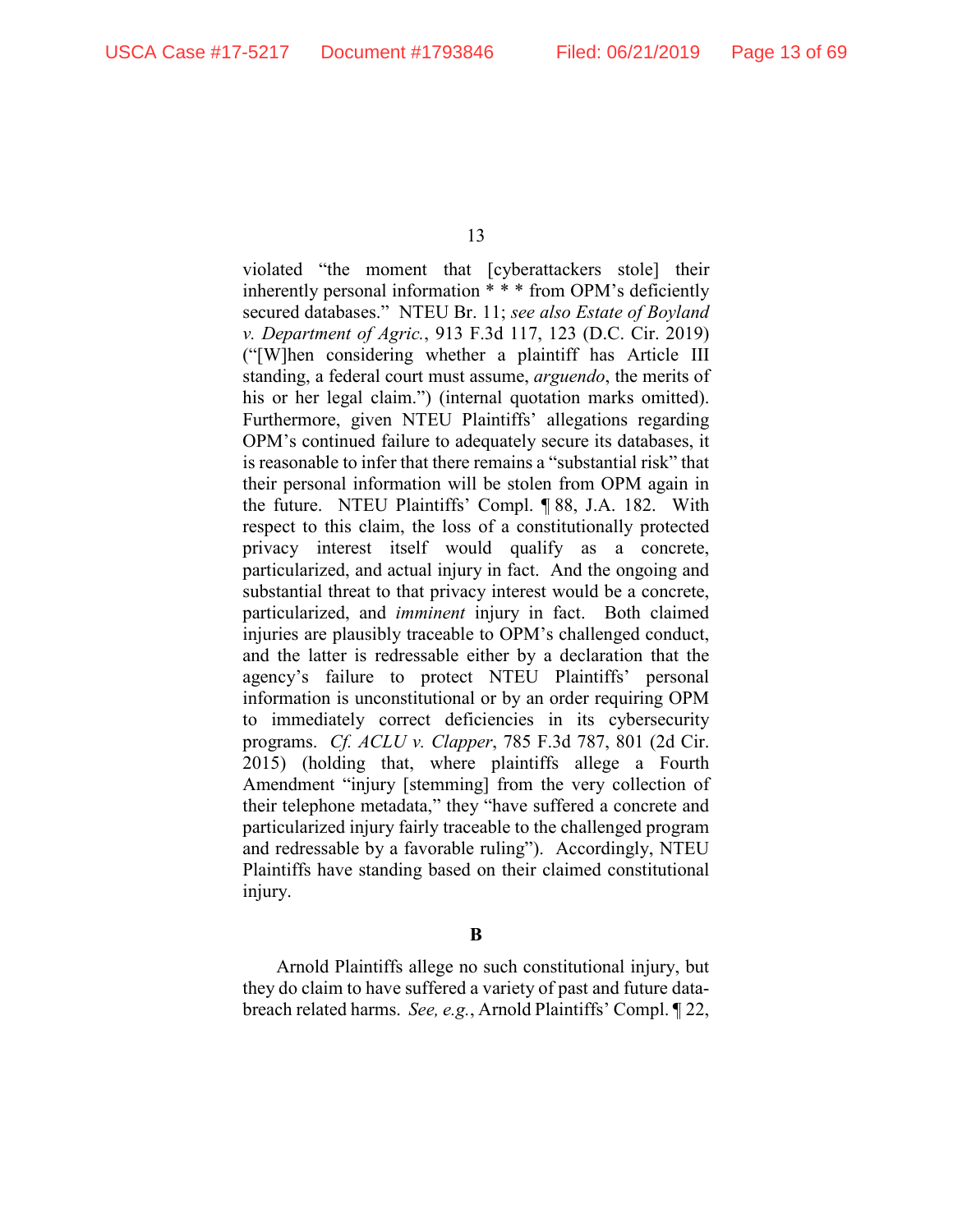J.A. 44–45 (alleging that Plaintiff Jane Doe has "suffer[ed] stress resulting from concerns for her personal safety and that of her family members" since being informed by the FBI that her personal information "had been acquired by the so-called Islamic State of Iraq and al-Sham ('ISIS')"). For purposes of our standing analysis, we focus on one injury they all share: the risk of future identity theft. As we have already recognized, "identity theft \* \* \* constitute[s] a concrete and particularized injury." *Attias*, 865 F.3d at 627; *see also Hancock v. Urban Outfitters, Inc.*, 830 F.3d 511, 514 (D.C. Cir. 2016) (offering the "increased risk of fraud or identity theft" as an "example" of a "concrete consequence" for standing purposes). Yet, the district court concluded that Arnold Plaintiffs' complaint provided an insufficient basis from which to infer that, in the wake of the OPM breaches, Arnold Plaintiffs faced any meaningful risk of future identity theft, much less a "substantial" one. *In re United States Office of Pers. Mgmt. Data Security Breach Litig.* ("*In re OPM*"), 266 F. Supp. 3d 1, 35 (D.D.C. 2017). Furthermore, finding that "the risk of identity theft was neither clearly impending nor substantial," the district court concluded that any expenses that Arnold Plaintiffs incurred attempting to mitigate that risk likewise failed to qualify as an Article III injury in fact. *Id.* at 36; *see also Clapper*, 568 U.S. at 416 ("[R]espondents cannot manufacture standing merely by inflicting harm on themselves based on their fears of hypothetical future harm that is not certainly impending.").

Arnold Plaintiffs argue that the district court's conclusion is incompatible with our decision in *Attias v. CareFirst*. In that case, we determined that the victims of a cyberattack on CareFirst, a health insurance company, "cleared the low bar to establish their standing at the pleading stage" by plausibly alleging that they faced a substantial risk of identity theft as a result of the company's negligent failure to thwart the attack.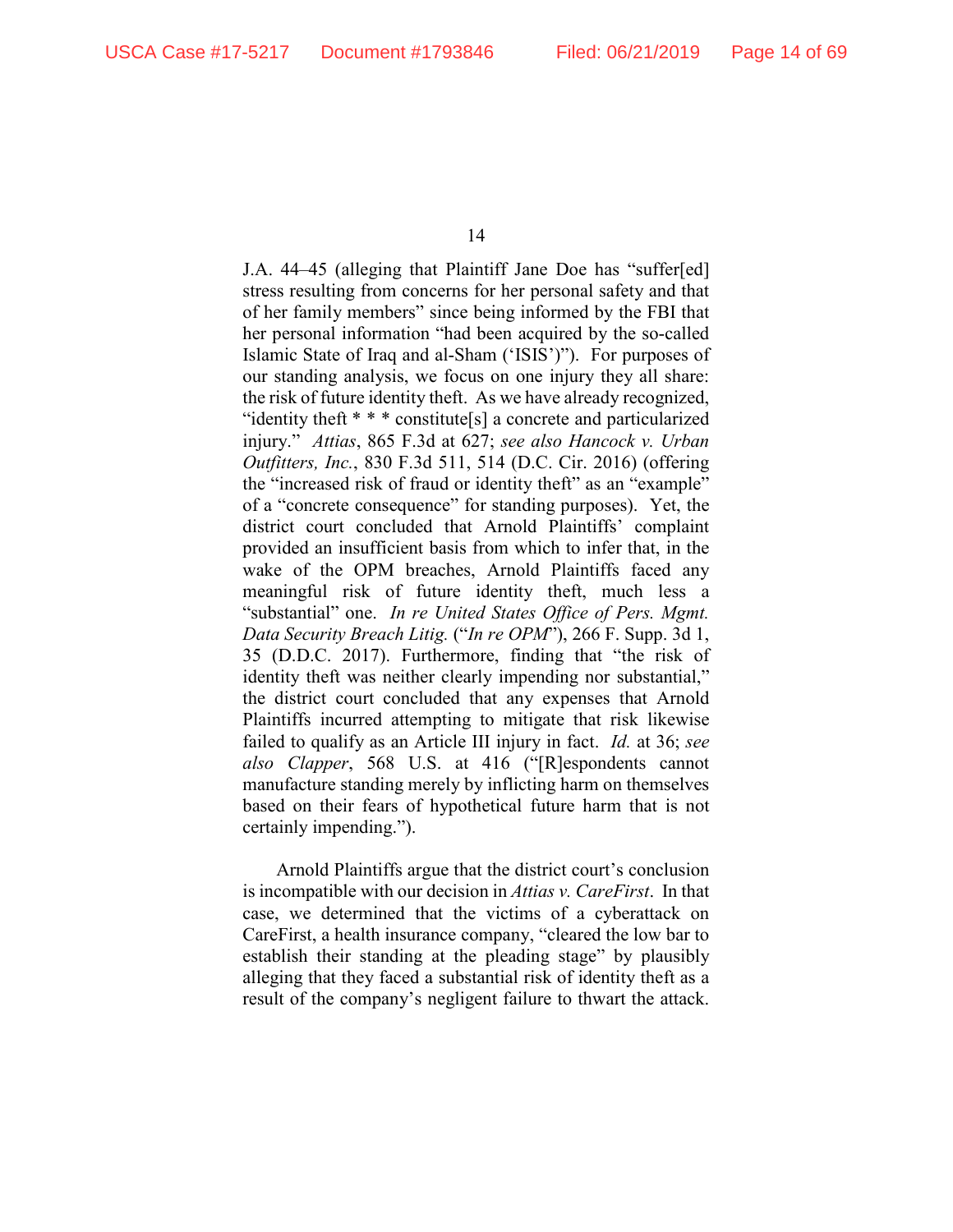*Attias*, 865 F.3d at 622. Specifically, the complaint alleged that the breach exposed "all of the information wrongdoers need for appropriation of a victim's identity": personal identification information, credit card numbers, and Social Security numbers. *Id.* at 628 (internal quotation marks omitted). Based largely on the nature of the information compromised in the attack, we concluded that it was reasonable to infer that the cyberattackers had "both the intent and the ability to use that data for ill." *Id*.; *see also id.* at 628–629 ("Why else would hackers break into a \* \* \* database and steal consumers' private information? Presumably, the purpose of the hack is, sooner or later, to make fraudulent charges or assume those consumers' identities.") (quoting *Remijas v. Neiman Marcus Grp.*, 794 F.3d 688, 693 (7th Cir. 2015)). Accordingly, we explained, "[n]o long sequence of uncertain contingencies involving multiple independent actors has to occur before the plaintiffs in this case will suffer any harm; a substantial risk of harm exists already, simply by virtue of the hack and the nature of the data that the plaintiffs allege was taken." *Id.* at 629.

Although the OPM cyberattacks differ in several respects from the breach at issue in *Attias*, there is no question that the OPM hackers, too, now have in their possession all the information needed to steal Arnold Plaintiffs' identities. Arnold Plaintiffs have alleged that the hackers stole Social Security numbers, birth dates, fingerprints, and addresses, among other sensitive personal information. It hardly takes a criminal mastermind to imagine how such information could be used to commit identity theft. Indeed, several Arnold Plaintiffs claim that they have already experienced various types of identity theft, including the unauthorized opening of new credit card and other financial accounts and the filing of fraudulent tax returns in their names. Moreover, unlike existing credit card numbers, which, if compromised, can be changed to prevent future fraud, Social Security numbers and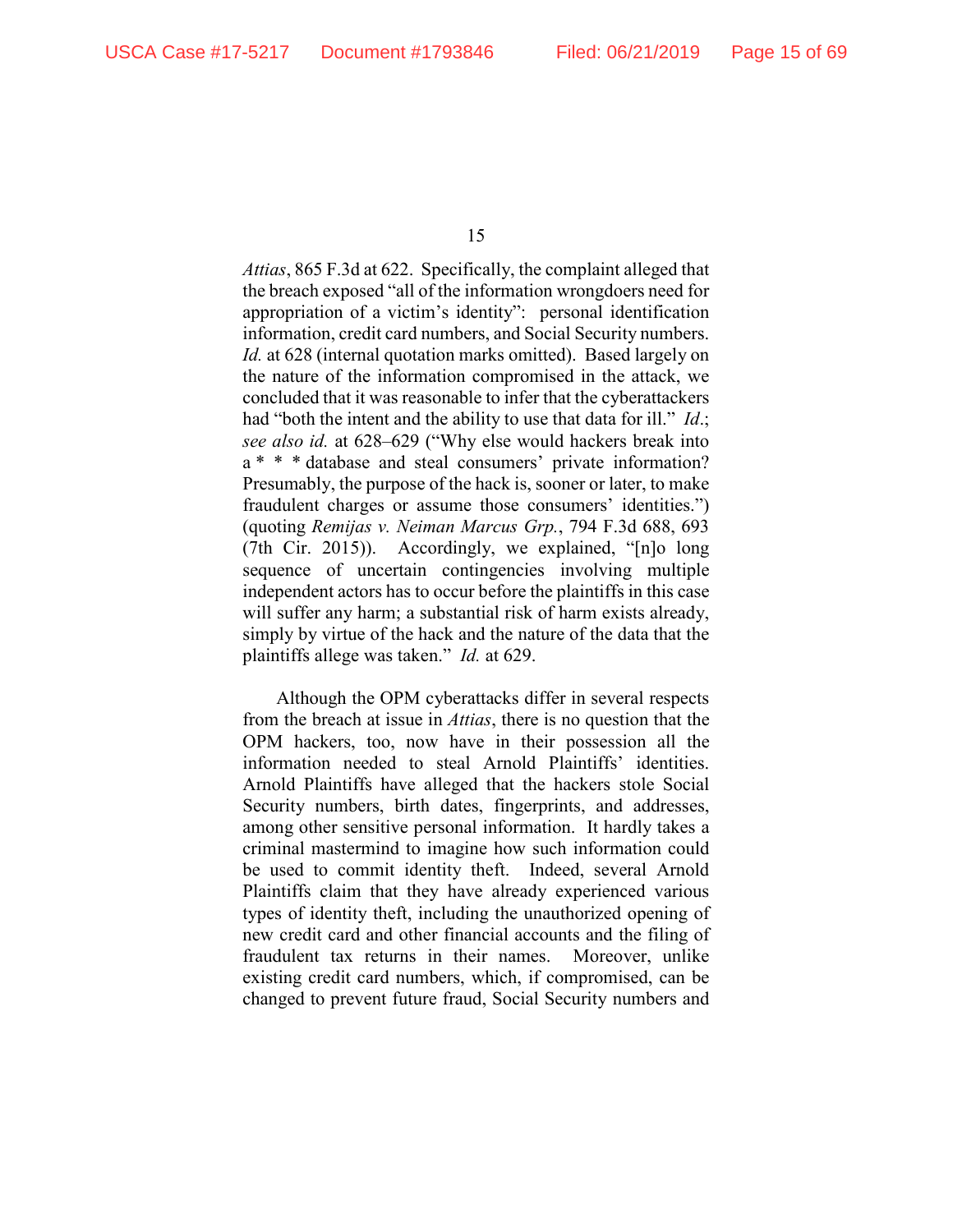addresses cannot so readily be swapped out for new ones. And, of course, our birth dates and fingerprints are with us forever. Viewing the allegations in the light most favorable to Arnold Plaintiffs, as we must, we conclude that not only do the incidents of identity theft that have already occurred illustrate the nefarious uses to which the stolen information may be put, but they also support the inference that Arnold Plaintiffs face a substantial—as opposed to a merely speculative or theoretical—risk of future identity theft.

It is worth noting that several Arnold Plaintiffs also allege that unauthorized charges have appeared on their existing credit card and bank account statements since the breaches. According to OPM, because none of these Arnold Plaintiffs "specifically alleged the OPM incidents affected their existing account information," the reported incidents of fraud on existing accounts (and, presumably, the risk of future fraud on those accounts) cannot plausibly be attributed to the OPM breaches. Gov't Br. 21. But we need not travel down that road because, regardless of whether the hackers obtained all the information necessary to make unauthorized charges to existing accounts, it is undisputed that the other forms of fraud alleged—the opening of new accounts and the filing of fraudulent tax returns—may be accomplished using the information stolen during the breaches at issue.

OPM argues that Arnold Plaintiffs' allegations of "scattered instances of widely varying fraud" are insufficient to support a plausible inference that Arnold Plaintiffs face an ongoing, substantial risk of identity theft. Gov't Br. 20. Specifically, OPM contends that despite the sensitive nature of the information stolen in the attacks, "[i]t is impossible under these circumstances to 'easily construct any kind of colorable theory' that a desire to commit fraud motivated" the OPM breaches. *Id.* at 21 (quoting *In re OPM*, 266 F. Supp. 3d at 38).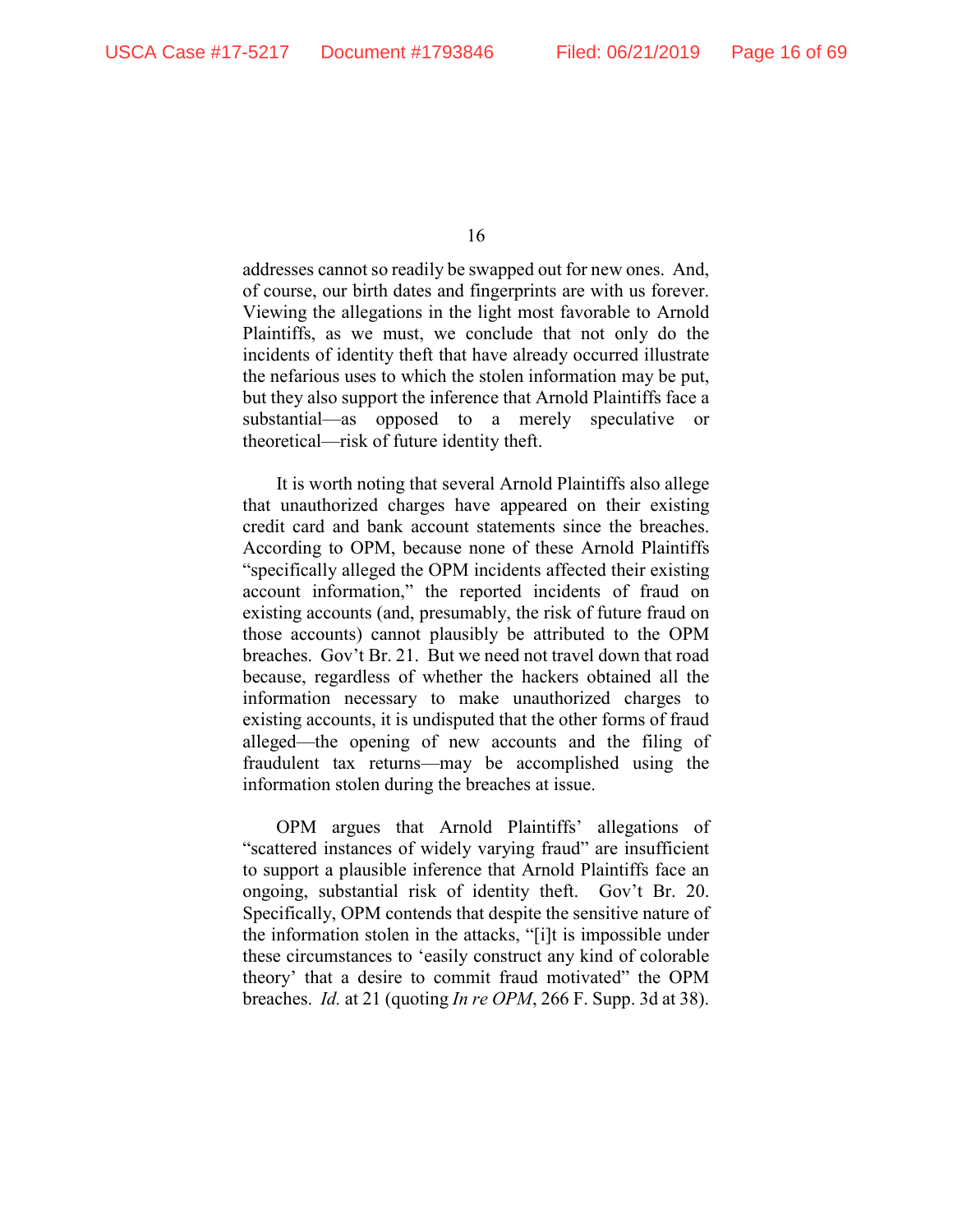This is especially the case, OPM argues, because "this is not just a data breach," but rather "a data breach arising out of a particular sort of cyberattack" against the United States. *Id.* at 23 (quoting *In re OPM*, 266 F. Supp. 3d at 9). According to OPM, it is illogical to assume that the same goals that typically motivate hackers of commercial databases animated the "sophisticated" actors who engineered these data breaches. *Id.* at 27. The district court agreed with OPM on this point. Although neither amended complaint contains any allegations regarding the cyberattackers' identity, the court noted that news articles and congressional reports had suggested that the suspected perpetrator was not a common criminal, but rather the Chinese government. Despite acknowledging that "a finding concerning the source of the breach" was "beyond the scope of [the] proceeding at this juncture," the court appears to have relied at least partially on this external information in reaching the conclusion that it was implausible that the OPM hackers intended to steal Arnold Plaintiffs' identities. *In re OPM*, 266 F. Supp. 3d at 34.

As an initial matter, the district court should not have relied even in part on its own surmise that the Chinese government perpetrated these attacks. Absent any factual allegations regarding the identity of the cyberattackers, the district court was not free to conduct its own extra-record research and then draw inferences from that research in OPM's and KeyPoint's favor. *See Arpaio*, 797 F.3d at 19 (explaining that where the defendant challenges the plaintiff's standing at the motion-to-dismiss stage, we "draw all reasonable inferences \* \* \* in the plaintiff's favor"). Beyond that, although a cyberattack on a government system might well be motivated by a purpose other than identity theft, given the type of information stolen in the OPM breaches and Arnold Plaintiffs' allegations regarding the subsequent misuse of that information, it is just as plausible to infer that identity theft is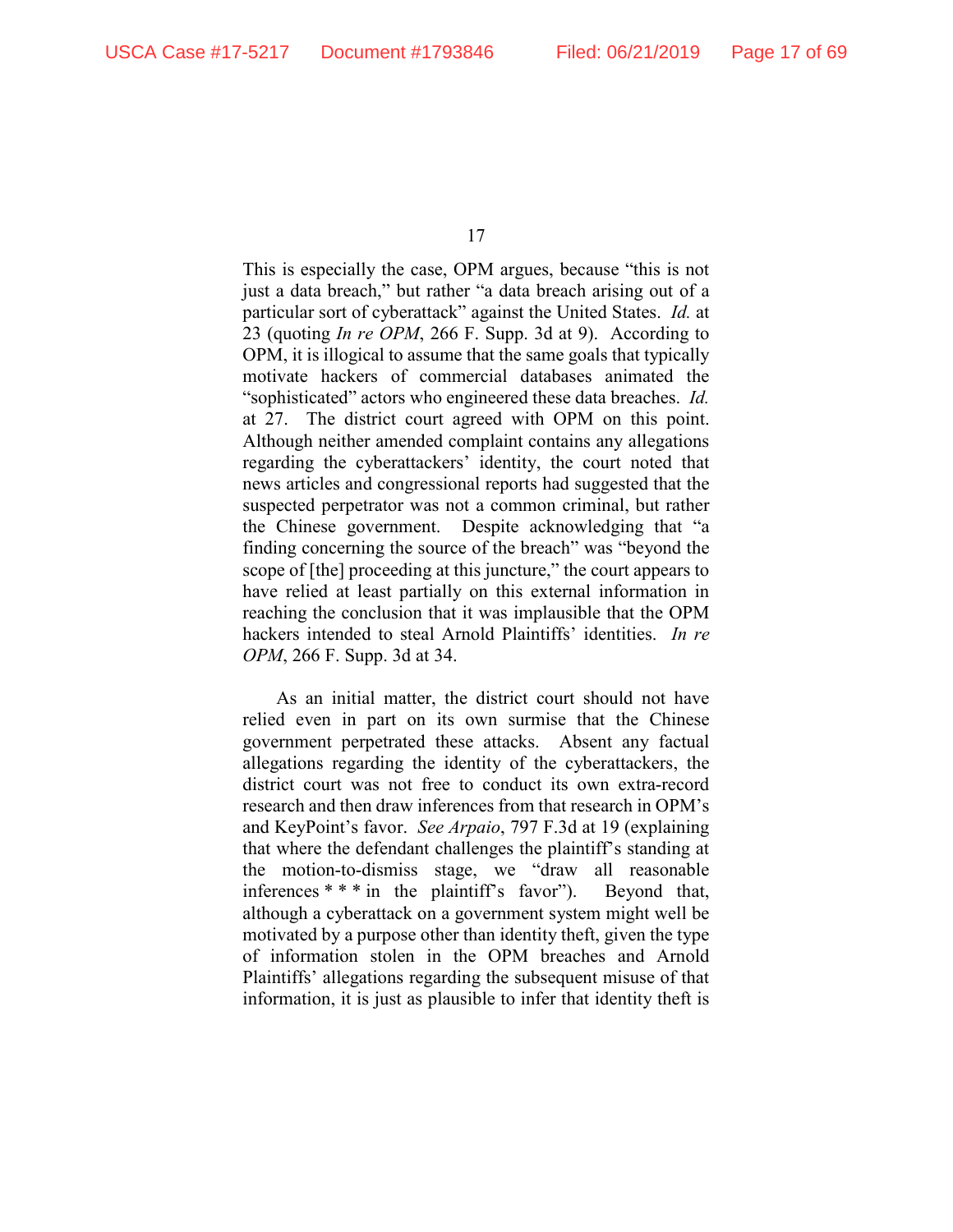at least one of the hackers' goals, even if those hackers are indeed affiliated with a foreign government.

Our dissenting colleague takes a different tack, suggesting that because this case involves *government* databases, "espionage \* \* \* is \* \* \* an 'obvious alternative explanation" for the attacks. *See* Dissenting Op. at 4 (quoting *Ashcroft v. Iqbal*, 556 U.S. 662, 682 (2009)). We disagree as to just how obvious an explanation this is based on the facts alleged in the complaint. Furthermore, given that espionage and identity theft are not mutually exclusive, the likely existence of an espionage-related motive hardly renders implausible Arnold Plaintiffs' claim that they face a substantial future risk of identity theft and financial fraud as a result of the breaches. *See, e.g.*, *Watson Carpet & Floor Covering, Inc. v. Mohawk Indus., Inc.*, 648 F.3d 452, 458 (6th Cir. 2011) ("Ferreting out the most likely reason for the defendants' actions is not appropriate at the pleadings stage \* \* \* . [T]he plausibility of [one particular] reason for the refusals to sell carpet does not render all other reasons implausible."). By contrast, in the cases cited by the dissent, the obvious alternative explanations were necessarily incompatible with the plaintiffs' versions of events. *See Iqbal*, 556 U.S. at 682 (rejecting claims of invidious discrimination as implausible where there existed an obvious, nondiscriminatory law enforcement justification for the challenged acts); *Bell Atl. Corp. v. Twombly*, 550 U.S. 544, 567–568 (2007) (rejecting a conspiracy claim as implausible where history and market forces provided "a natural explanation" for the defendants' behavior).

In any case, although we found in *Attias* that the circumstances of that breach made it at least plausible that the hackers there had "both the intent and the ability to use [the plaintiffs'] data for ill," 865 F.3d at 628, a hacker's "intent" to use breach victims' personal data for identity theft becomes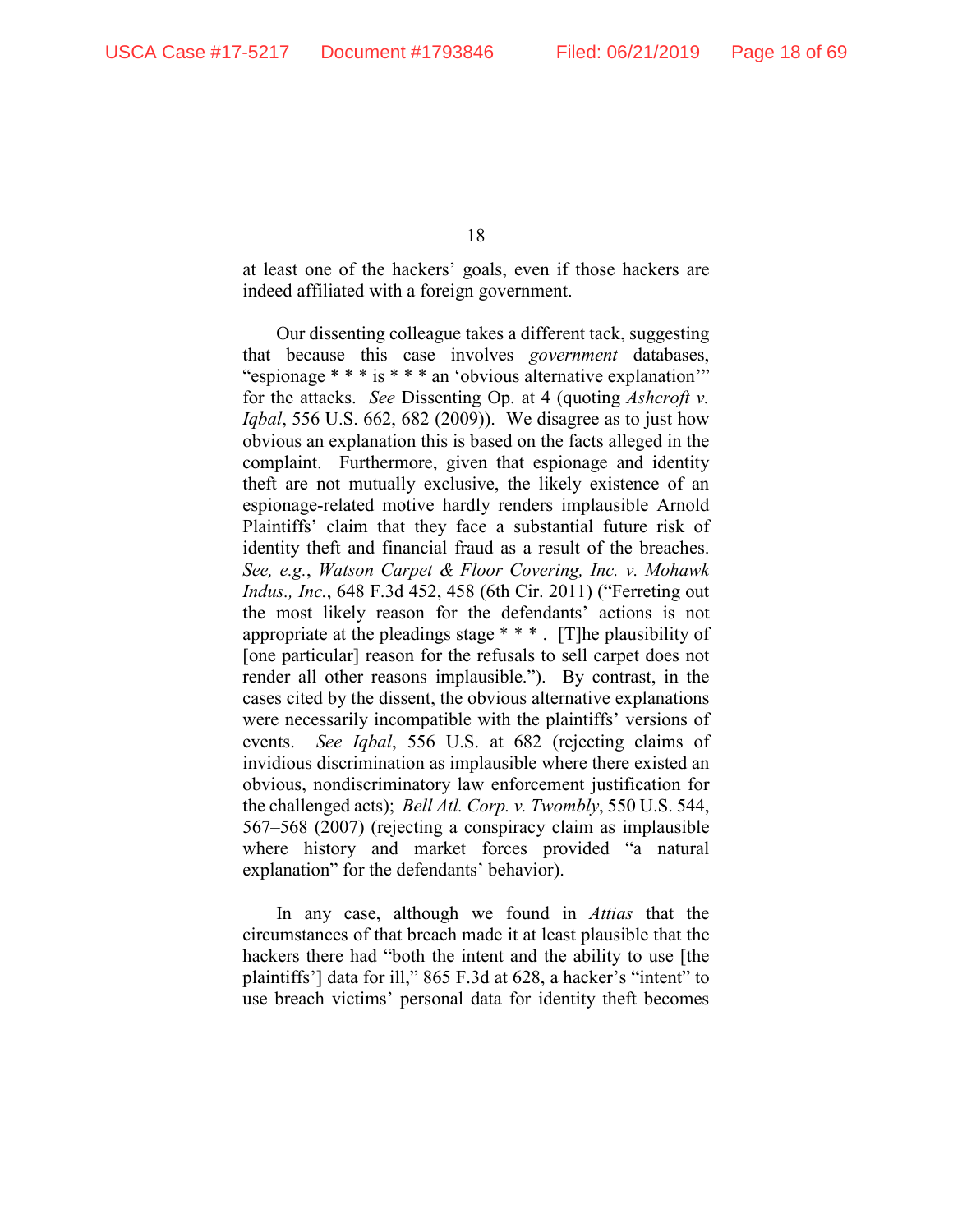markedly less important where, as here, several victims allege that they have *already* suffered identity theft and fraud as a result of the breaches. When considered in combination with the obvious potential for fraud presented by the information stolen during the breaches, the fact that certain Arnold Plaintiffs have already had fraudulent accounts opened and tax returns filed in their names moves the risk of future identity theft across the line from speculative to substantial, at least at this early stage in the proceedings. *See id.* at 625 (explaining that at the pleading stage, "plaintiffs are required only to state a *plausible* claim that each of the standing elements is present") (internal quotation marks omitted).

The circumstances here differ markedly from those in the two cases OPM cites in support of its argument that Arnold Plaintiffs' risk of future identity theft is merely conjectural. In *Beck v. McDonald*, 848 F.3d 262 (4th Cir. 2017), a laptop containing patients' unencrypted personal information, "including names, birth dates, the last four digits of social security numbers, and physical descriptors," and four boxes of medical records that contained names and Social Security numbers went missing from a Veterans Affairs medical center. *Id.* at 267–269. The Fourth Circuit held that the risk of future identity theft stemming from the incidents was too speculative to satisfy the injury-in-fact requirement because the plaintiffs failed to allege either (i) that the thief "intentionally targeted" the personal information contained in the laptop and boxes or (ii) that the thief subsequently used that information to commit identity theft. *Id.* at 274–275 ("[E]ven after extensive discovery, the \* \* \* plaintiffs [who sued over the theft of the laptop] have uncovered no evidence that the information contained on the stolen laptop has been accessed or misused or that they have suffered identity theft, nor, for that matter, that the thief stole the laptop with the intent to steal their private information."); *id.* at 275 ("Watson's complaint suffers from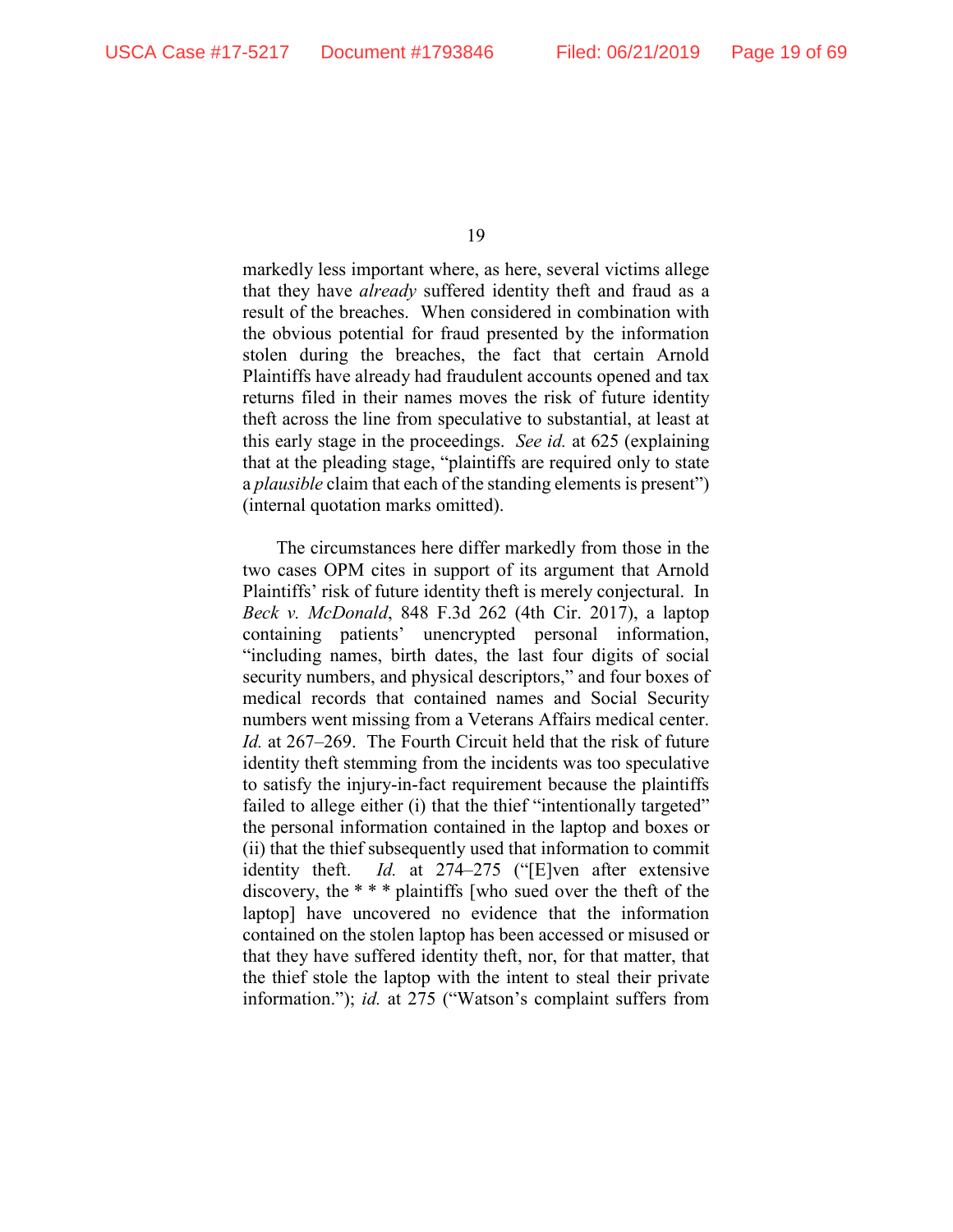the same deficiency with regard to the four missing boxes of pathology reports."). Without such allegations, the Fourth Circuit explained, there was nothing to "push the threatened injury of future identity theft beyond the speculative to the sufficiently imminent." *Id.* at 274.

In the other case, *Reilly v. Ceridian Corp.*, 664 F.3d 38 (3d Cir. 2011), an unknown hacker infiltrated a payroll processing firm's database, "potentially" gaining access to employees' "personal and financial information." *Id.* at 40. It was "not known whether the hacker read, copied, or understood the data," *id.*, and none of the affected parties alleged that their data had since been misused, *id.* at 44 ("Appellants have alleged no misuse."). Because the plaintiffs' claimed risk of future identity theft therefore rested solely on "hypothetical speculations concerning the possibility of future injury," the Third Circuit held that the risk was insufficient to support standing. *Id.* at 43.

Here, in contrast to those two cases, Arnold Plaintiffs both allege that the OPM cyberattackers intentionally targeted their information and point out the subsequent misuse of that information. *See* Arnold Plaintiffs' Compl. ¶¶ 128, 130, J.A. 73–74 (alleging that the hackers targeted—and extracted data from—the agency's "Electronic Official Personnel Folder system" and the database used to collect background check information); *see, e.g.*, *id.* ¶¶ 21–22, 24, 26, J.A. 44–48 (alleging incidents involving misuse of information). These are precisely the types of allegations missing in *Beck* and *Reilly*. *See Beck*, 848 F.3d at 275 ("[T]he mere theft of these items, *without more*, cannot confer Article III standing.") (emphasis added); *Reilly*, 664 F.3d at 44 ("Here, there is no evidence that the intrusion was intentional or malicious. Appellants have alleged no misuse \* \* \* . Indeed, no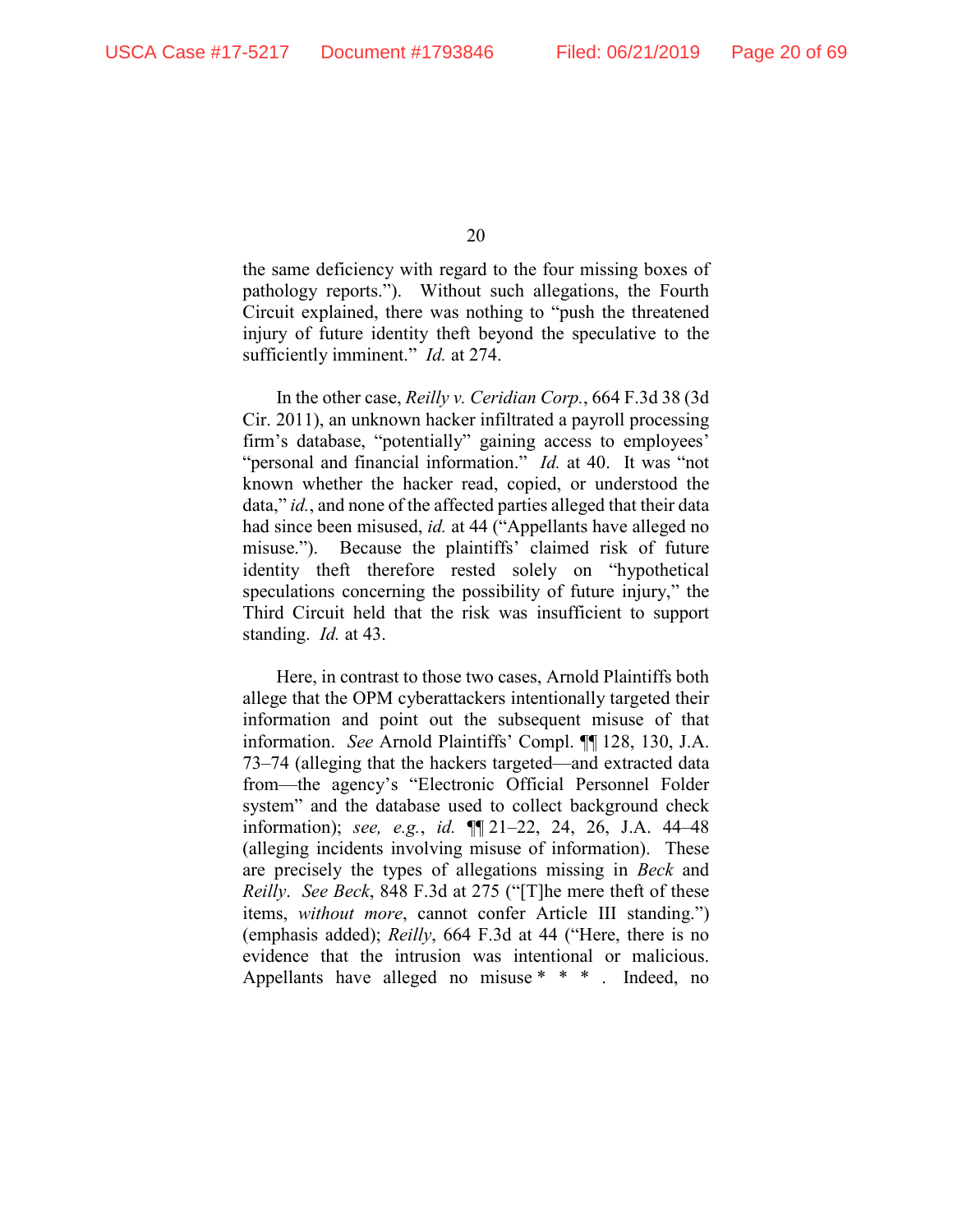identifiable taking occurred; all that is known is that a firewall was penetrated.").

Although it is true, as a general principle, that " $as$  \* \* \* breaches fade further into the past,' \* \* \* threatened injuries become more and more speculative," we are unpersuaded by the dissent's suggestion that the passage of less than two years between these particular attacks and Arnold Plaintiffs' filing of the operative complaint is enough to render the threat of future harm insubstantial. Dissenting Op. at 7 (quoting *Beck*, 848 F.3d at 275). The plaintiffs in *Beck* suffered no misuse of their data prior to filing their complaint. *See supra*  at 19–20. And the same was true of the plaintiffs in *Chambliss v. Carefirst, Inc.*, 189 F. Supp. 3d 564 (D. Md. 2016), the case cited by the dissent and the court in *Beck* for the proposition that the threat of future injury diminishes over time. *See id.* at 570 (noting that plaintiffs had not experienced "*any* misuse" of their data prior to filing their complaint). Although the passage of two years in a run-of-the-mill data breach case might, absent allegations of subsequent data misuse, suggest that a claim of future injury is less than plausible, that is not the situation we face here. Conducted over several months by sophisticated and apparently quite patient cyberhackers, the attacks at issue in this case affected over twenty-one million people and involved information far more sensitive than credit card numbers. Cyberhacking on such a massive scale is a relatively new phenomenon, and we are unwilling at this stage to assume that the passage of a year or two without any clearly identifiable pattern of identity theft or financial fraud means that all those whose data was compromised are in the clear.

Drawing all reasonable inferences in Arnold Plaintiffs' favor, we conclude that they have alleged facts sufficient to support their claim of future injury, notwithstanding the passage of time and the governmental character of the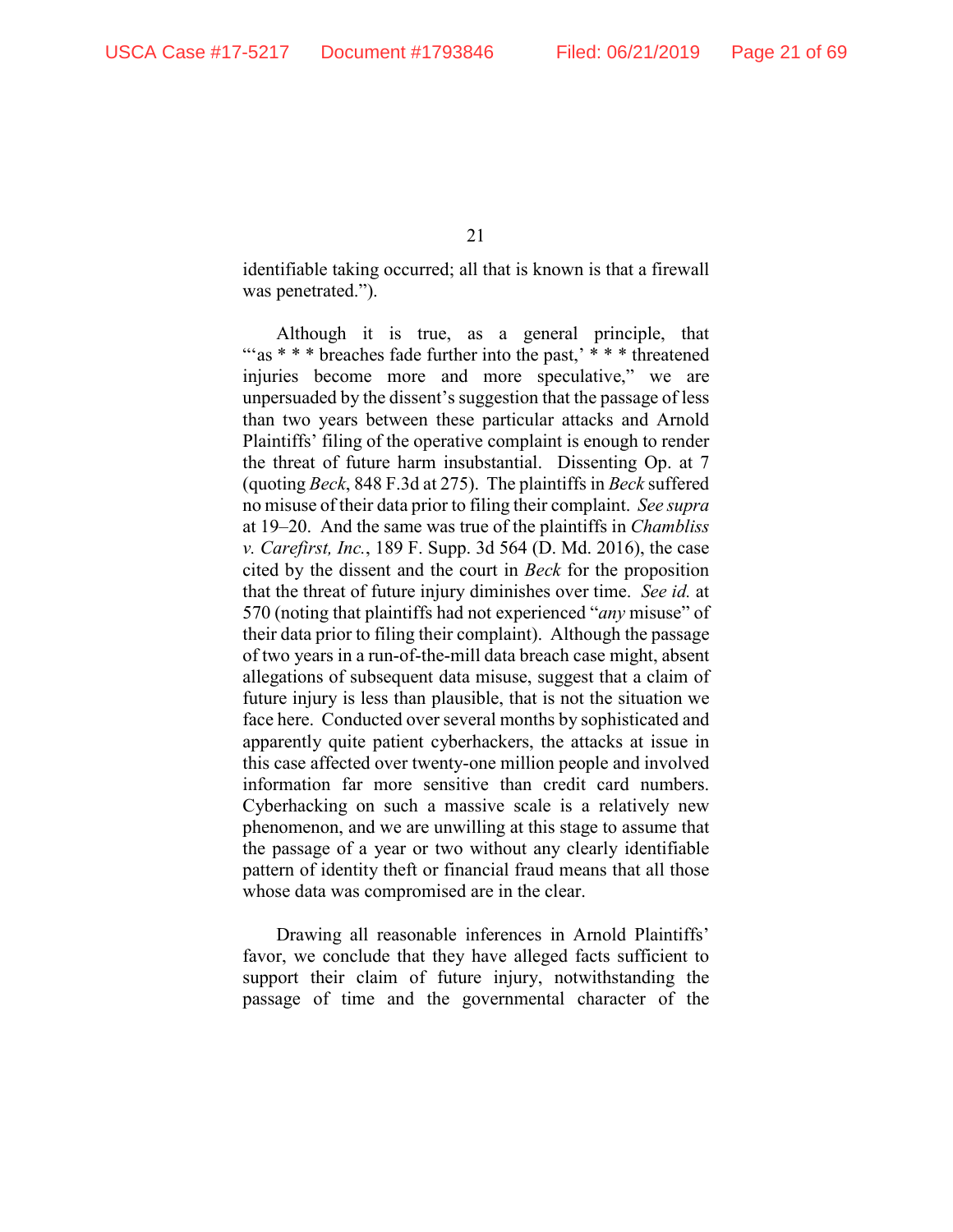databases at issue here. Given the nature of the information stolen and the fact that several named Arnold Plaintiffs have already experienced some form of identity theft since the breaches, it is at least plausible that Arnold Plaintiffs run a substantial risk of falling victim to other such incidents in the future. *See Hutton v. National Bd. of Examiners in Optometry, Inc.*, 892 F.3d 613, 621–622 (4th Cir. 2018) (finding a substantial risk of identity theft where the plaintiffs alleged not only that their information had been stolen by hackers, but also that it was subsequently "used in a fraudulent manner"). Because Arnold Plaintiffs adequately allege a substantial risk of future identity theft, any expenses they have reasonably incurred to mitigate that risk likewise qualify as injury in fact. *See id.* at 622 ("[T]he [Supreme] Court has recognized standing to sue on the basis of costs incurred to mitigate or avoid harm when a substantial risk of harm actually exists.") (citing *Clapper*, 568 U.S. at 414 n.5); *see also* Hearing Tr. 35 (Oct. 27, 2016) (credit protection services for victims of the breaches announced in June 2015 were not "up and running until September" of that year); Arnold Plaintiffs' Compl. ¶ 28, J.A. 48–49 (Plaintiff Kelly Flynn purchased credit monitoring in July 2015).

The district court evaluated the second element of Article III standing, causation, only as to the incidents of identity theft and fraud that Arnold Plaintiffs had already experienced. Observing that such incidents were "separated across time and geography, and they follow no discernable pattern," *In re OPM*, 266 F. Supp. 3d at 38, the court determined that it could not reasonably infer causation because Arnold Plaintiffs had not alleged "any facts that plausibly connect the various isolated incidents of the misuse \* \* \* to the breaches at issue here," *id.* at 37. The district court did not go on to consider whether Arnold Plaintiffs plausibly alleged that a risk of *future* identity theft was fairly traceable to OPM's and KeyPoint's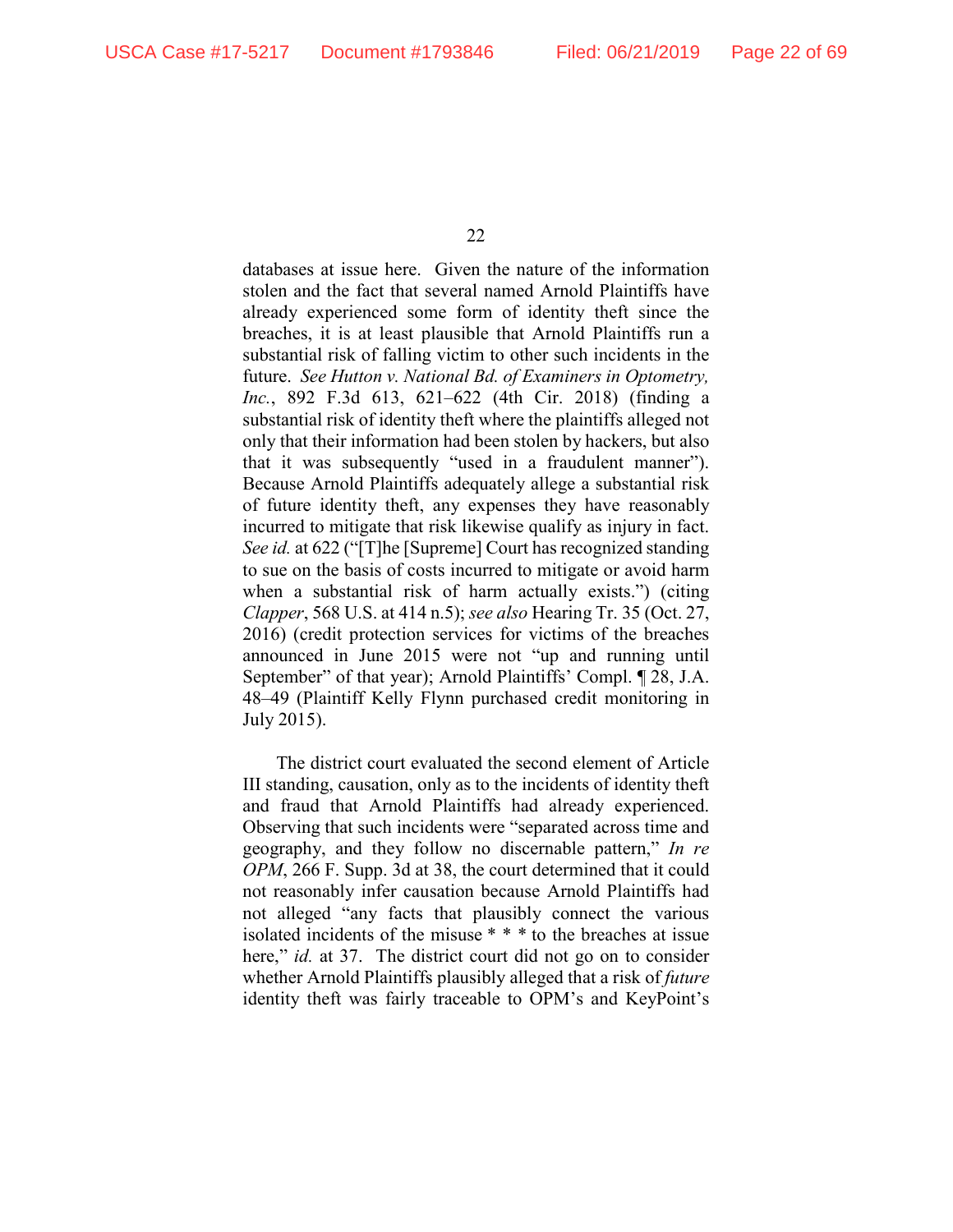cybersecurity failings, presumably because it had already rejected that risk as merely speculative. We can make relatively short work of such an inquiry here.

Arnold Plaintiffs have alleged facts supporting a reasonable inference that their claimed data breach-related injuries are fairly traceable to OPM's failure to secure its information systems. Not only do Arnold Plaintiffs detail OPM's failure to heed repeated warnings by its own Inspector General regarding serious vulnerabilities in the agency's systems, but they also allege that as a result of that failure, hackers managed to breach key OPM systems on several different occasions.

With respect to KeyPoint, Arnold Plaintiffs further allege that the company's failure to properly secure its login credentials "was a substantial factor in causing the Data Breaches." Arnold Plaintiffs' Compl. ¶ 228, J.A. 99. KeyPoint contends that Arnold Plaintiffs' complaint fails to trace the breaches to any actual misconduct by KeyPoint, but that argument lacks merit. Arnold Plaintiffs' complaint alleges not only that the hackers accessed OPM's systems "using stolen KeyPoint credentials," *id.* ¶ 127, J.A. 73, but also that the company was negligent in "failing to protect and secure its \* \* \* credentials," *id.* ¶ 228, J.A. 99, by, among other things, "failing to \* \* \* comply with industry-standard data security practices," *id.*  $\P$  223(b), J.A. 98. It is reasonable to infer that "data security practices" would cover practices related to securing credentials. It is likewise reasonable to infer, based on the allegations contained in the complaint, that KeyPoint is at least partially to blame for the breaches due to its failure to comply with such practices.

As previously explained, even if the breaches in question did not expose all information necessary to make fraudulent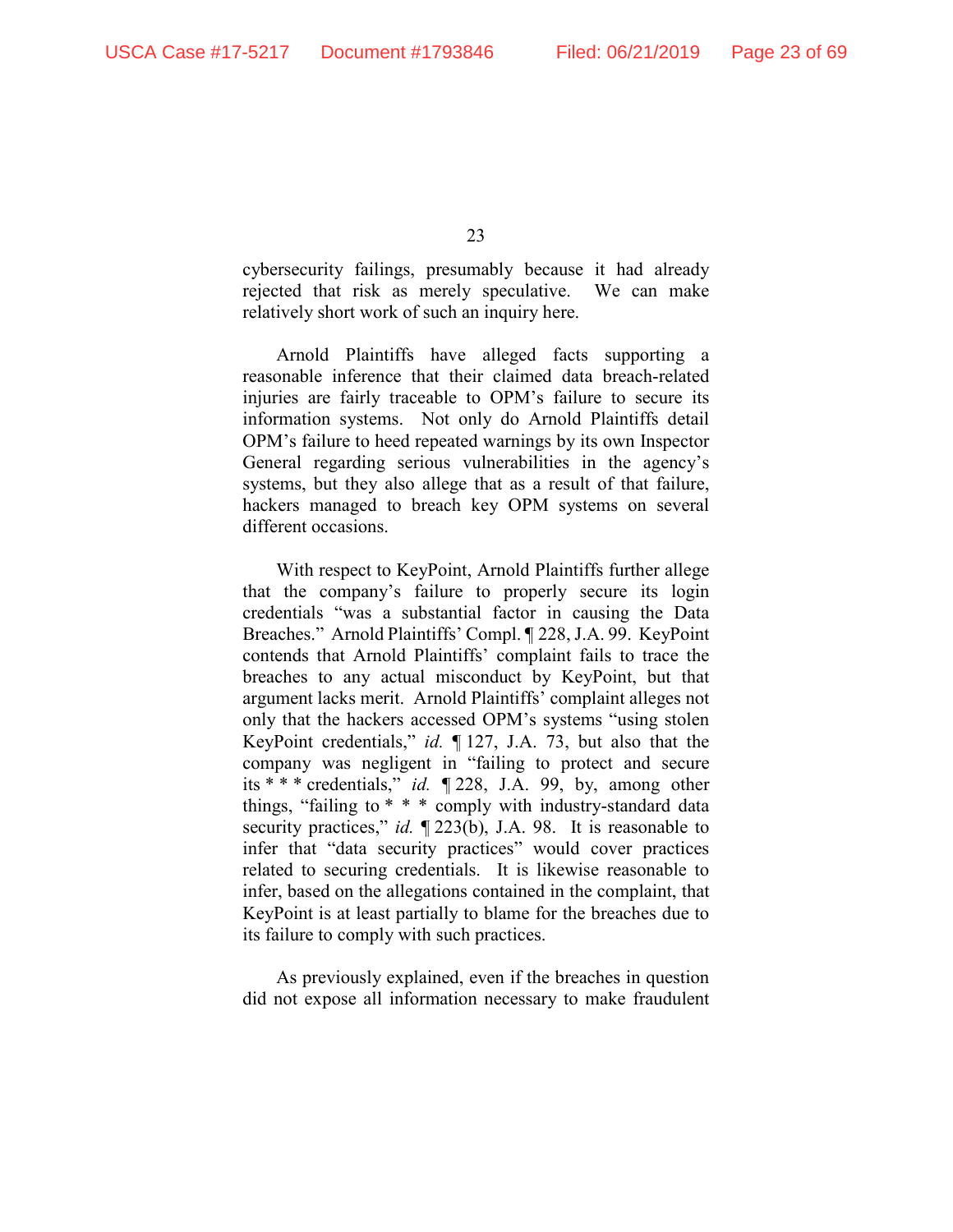charges on victims' existing financial accounts, the personal data the hackers did manage to obtain is enough, by itself, to enable several forms of identity theft. That fact, combined with the allegations that at least some of the stolen information was actually misused after the breaches, suffices to support a reasonable inference that Arnold Plaintiffs' risk of future identity theft is traceable to the OPM cyberattacks. Neither the likelihood that some Arnold Plaintiffs experienced other types of unrelated fraud nor the speculative possibility that they might also have been the victims of other data breaches renders causation implausible here. *See In re Zappos.com, Inc.*, 888 F.3d 1020, 1029 (9th Cir. 2018) ("That hackers might have stolen Plaintiffs' [personal identifying information] in unrelated breaches, and that Plaintiffs might suffer identity theft or fraud caused by the data stolen in those other breaches \* \* \* , is less about standing and more about the merits of causation and damages."), *cert. denied*, 139 S. Ct. 1373 (2019). Nor are we troubled, as OPM suggests we should be, by certain Arnold Plaintiffs' failure to specify exactly when, in relation to the data breaches, fraudsters first misused their data. The Supreme Court has explained that "[a]t the pleading stage, general factual allegations of injury resulting from the defendant's conduct may suffice, for on a motion to dismiss we presume that general allegations embrace those specific facts that are necessary to support the claim." *Lujan*, 504 U.S. at 561 (formatting altered). Accordingly, as in *Attias*, at this early stage, we have "little difficulty concluding," 865 F.3d at 629, that Arnold Plaintiffs have met their "relatively modest" burden of alleging that their risk of future identity theft is fairly traceable to OPM's and KeyPoint's challenged conduct, *Bennett v. Spear*, 520 U.S. 154, 171 (1997).

This brings us, then, to the final element of standing, where, as previously noted, we ask whether "it is likely, as opposed to merely speculative" that Arnold Plaintiffs' claimed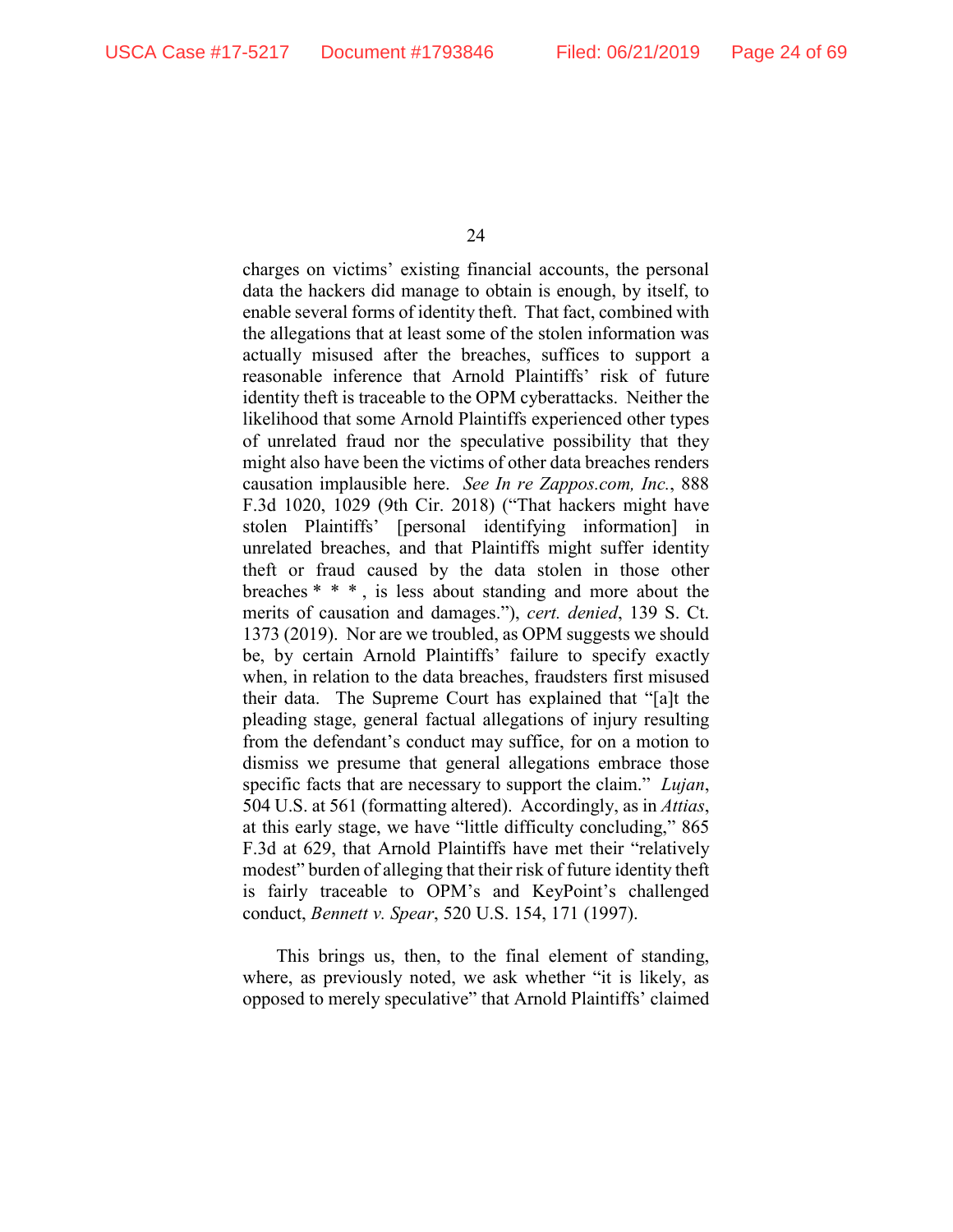injury "will be redressed by a favorable decision." *Friends of the Earth*, 528 U.S. at 181. Although the district court never reached this question, we think Arnold Plaintiffs have easily demonstrated that their substantial risk of future identity theft and related mitigation expenses are redressable.

Granting that it may well be impossible at this point to eliminate the risk of future identity theft stemming from the OPM breaches, the money damages Arnold Plaintiffs seek can redress certain proven injuries related to that risk (such as reasonably-incurred credit monitoring costs). *See, e.g.*, *In re Zappos.com*, 888 F.3d at 1030 ("The injury from the risk of identity theft is also redressable by relief that could be obtained through this litigation. If Plaintiffs succeed on the merits, any proven injury could be compensated through damages.") (citation omitted); *Attias*, 865 F.3d at 629 ("The fact that plaintiffs have reasonably spent money to protect themselves against a substantial risk creates the potential for them to be made whole by monetary damages.").

In sum, like the *Attias* plaintiffs, both sets of plaintiffs here have "cleared the low bar to establish their standing at the pleading stage." 865 F.3d at 622. Arnold Plaintiffs have plausibly alleged a substantial risk of future identity theft that is fairly traceable to OPM's and KeyPoint's cybersecurity failings and likely redressable, at least in part, by damages, and NTEU Plaintiffs have plausibly alleged actual and imminent constitutional injuries that are likewise traceable to OPM's challenged conduct and redressable either by a declaration that the agency's failure to protect plaintiffs' personal information is unconstitutional or by an order requiring OPM to correct deficiencies in its cybersecurity program. We therefore have no need to address the other bases for standing asserted by NTEU and Arnold Plaintiffs. *See, e.g.*, *id.* at 626 n.2 (explaining that when plaintiffs have standing "based on their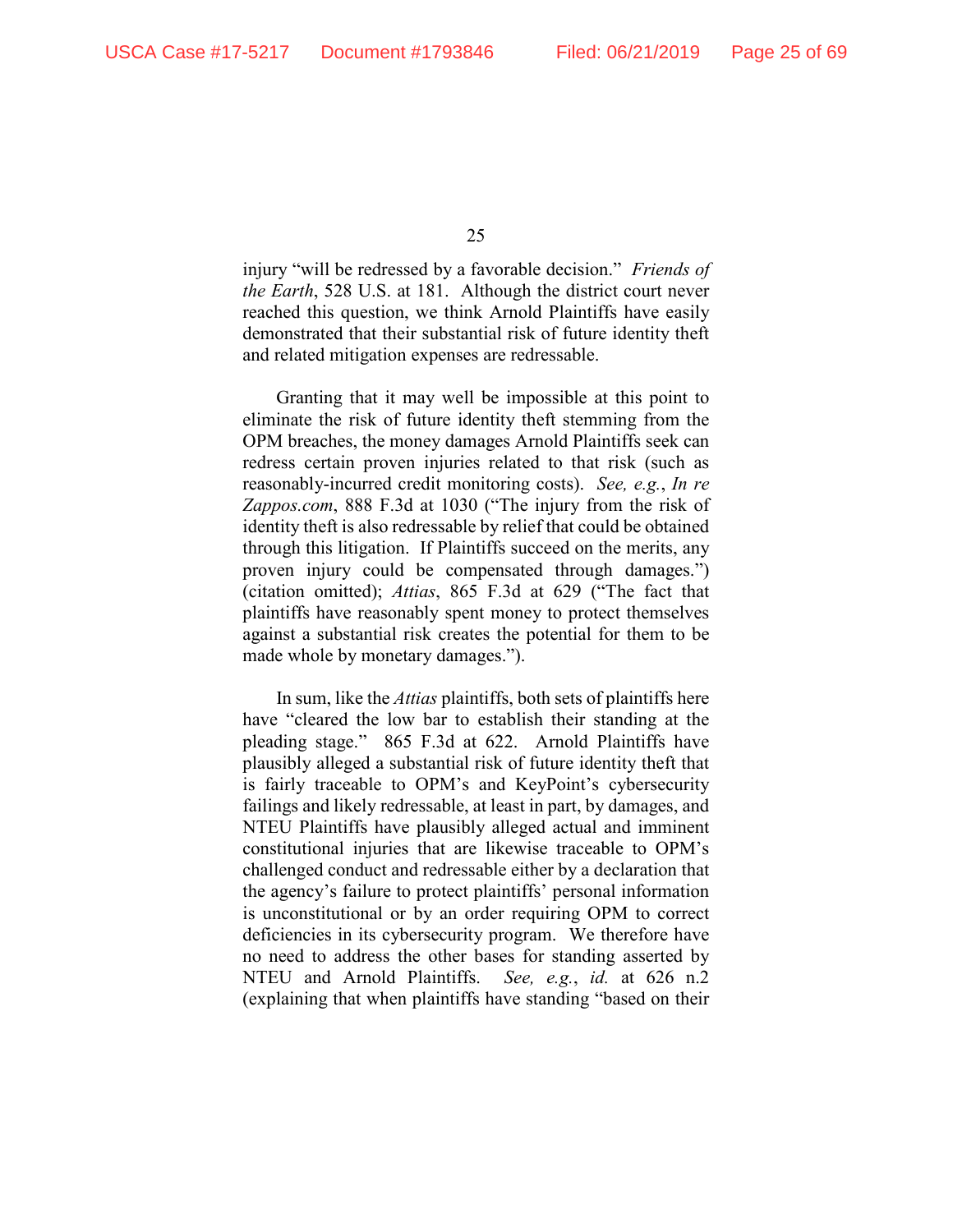heightened risk of future identity theft," it is unnecessary to address their other theories of injury in fact).

Having resolved the standing issue in NTEU and Arnold Plaintiffs' favor, we turn to another potential jurisdictional stumbling block: sovereign immunity.

## **III**

It is "axiomatic" that a waiver of sovereign immunity is a jurisdictional "prerequisite" for Arnold Plaintiffs' claims against OPM to get out of the starting gate. *United States v. Mitchell*, 463 U.S. 206, 212 (1983); *accord Federal Deposit Ins. Corp. v. Meyer*, 510 U.S. 471, 475 (1994). The Privacy Act, 5 U.S.C. § 552a, provides just such a waiver of sovereign immunity. That statute "safeguards the public from unwarranted collection, maintenance, use and dissemination of personal information contained in agency records." *Henke v. Department of Commerce*, 83 F.3d 1453, 1456 (D.C. Cir. 1996) (quoting *Bartel v. Federal Aviation Admin.*, 725 F.2d 1403, 1407 (D.C. Cir. 1984)). As part of that obligation, the Act mandates that federal agencies "protect the privacy of individuals identified in information systems maintained by [them]." Pub. L. No. 93-579, § 2(a)(5), 88 Stat. 1896, 1896 (1974). The Privacy Act waives sovereign immunity by expressly authorizing a cause of action for damages against federal agencies that violate its rules protecting the confidentiality of private information in agency records. *See Tomasello v. Rubin*, 167 F.3d 612, 617–618 (D.C. Cir. 1999).

The district court nonetheless ruled that OPM's sovereign immunity remained intact, reasoning that Arnold Plaintiffs failed to allege the type of harms covered by the Privacy Act. Reviewing the district court's dismissal of the Privacy Act claim *de novo*, *Skinner v. Department of Justice*, 584 F.3d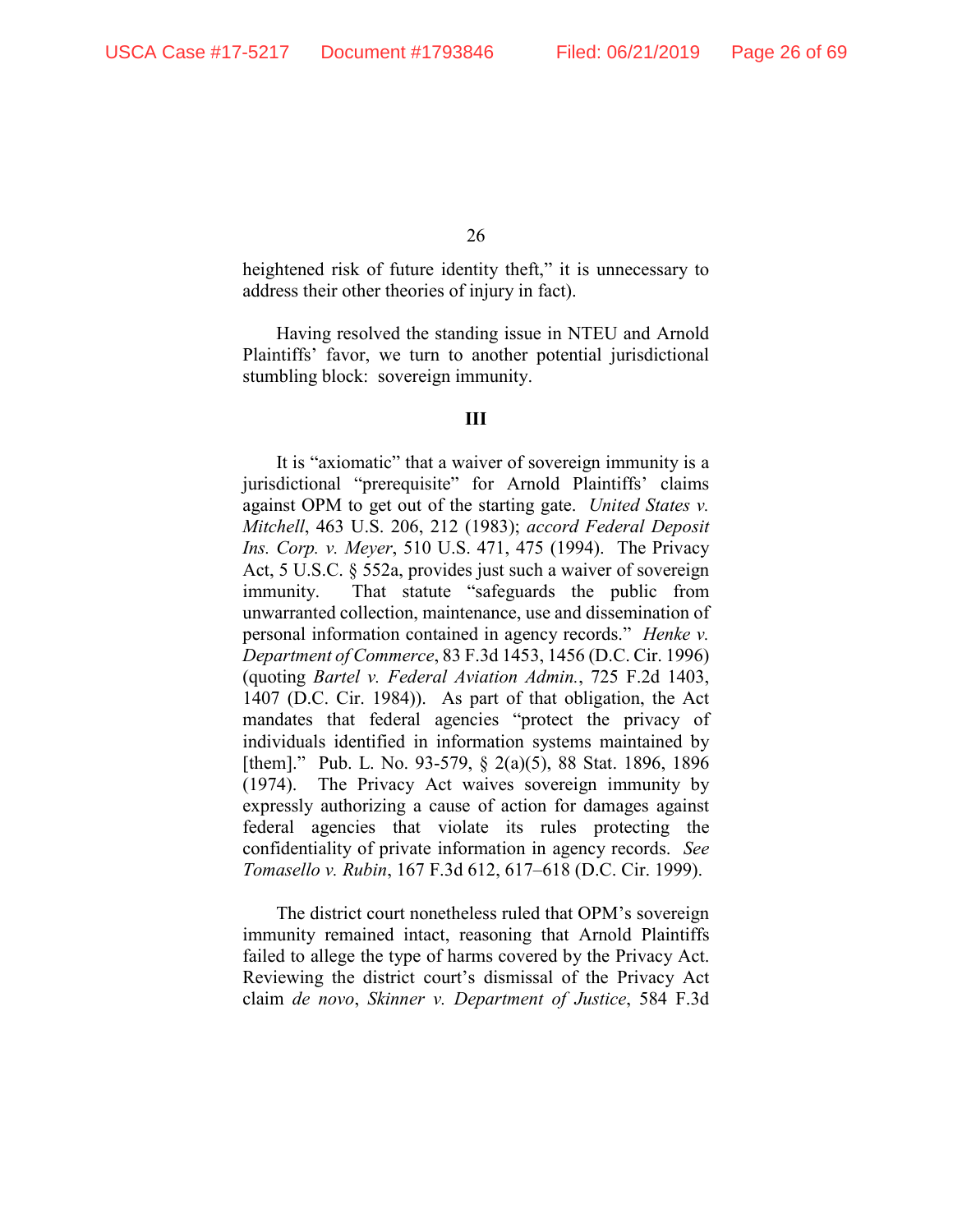1093, 1096 (D.C. Cir. 2009), we reverse. OPM's allegedly willful failure to protect Arnold Plaintiffs' sensitive personal information against the theft that occurred falls squarely within the Privacy Act's ambit.

To unlock the Privacy Act's waiver of sovereign immunity and state a cognizable claim for damages, a plaintiff must allege that (i) the agency "intentional [ly] or willful  $[y]$ " violated the Act's requirements for protecting the confidentiality of personal records and information; and (ii) she sustained "actual damages" (iii) "as a result of" that violation. 5 U.S.C. § 552a(g)(4); *see Chichakli v. Tillerson*, 882 F.3d 229, 233 (D.C. Cir. 2018). At this threshold stage of the litigation, Arnold Plaintiffs have plausibly alleged each of those elements.

## **A**

To start, Arnold Plaintiffs have straightforwardly alleged a "willful" violation of the Privacy Act's requirements. 5 U.S.C.  $\S 552a(g)(4)$ . OPM was necessarily aware that the Privacy Act requires it to "establish appropriate administrative, technical, and physical safeguards" that "insure the security and confidentiality of records," and to "protect against any anticipated threats or hazards to their security or integrity which could result in substantial harm, embarrassment, inconvenience, or unfairness to any individual on whom information is maintained."  $5 \text{ U.S.C.} \$  $552 \text{a}(\text{e})(10)$ .

The complaint alleges in no uncertain terms that OPM dropped that ball because appropriate safeguards were not in place. *See, e.g.*, Arnold Plaintiffs' Compl. ¶ 134, J.A. 74 ("OPM's decisions not to comply with [Information Security Act] requirements for critical security safeguards enabled hackers to access and loot OPM's systems for nearly a year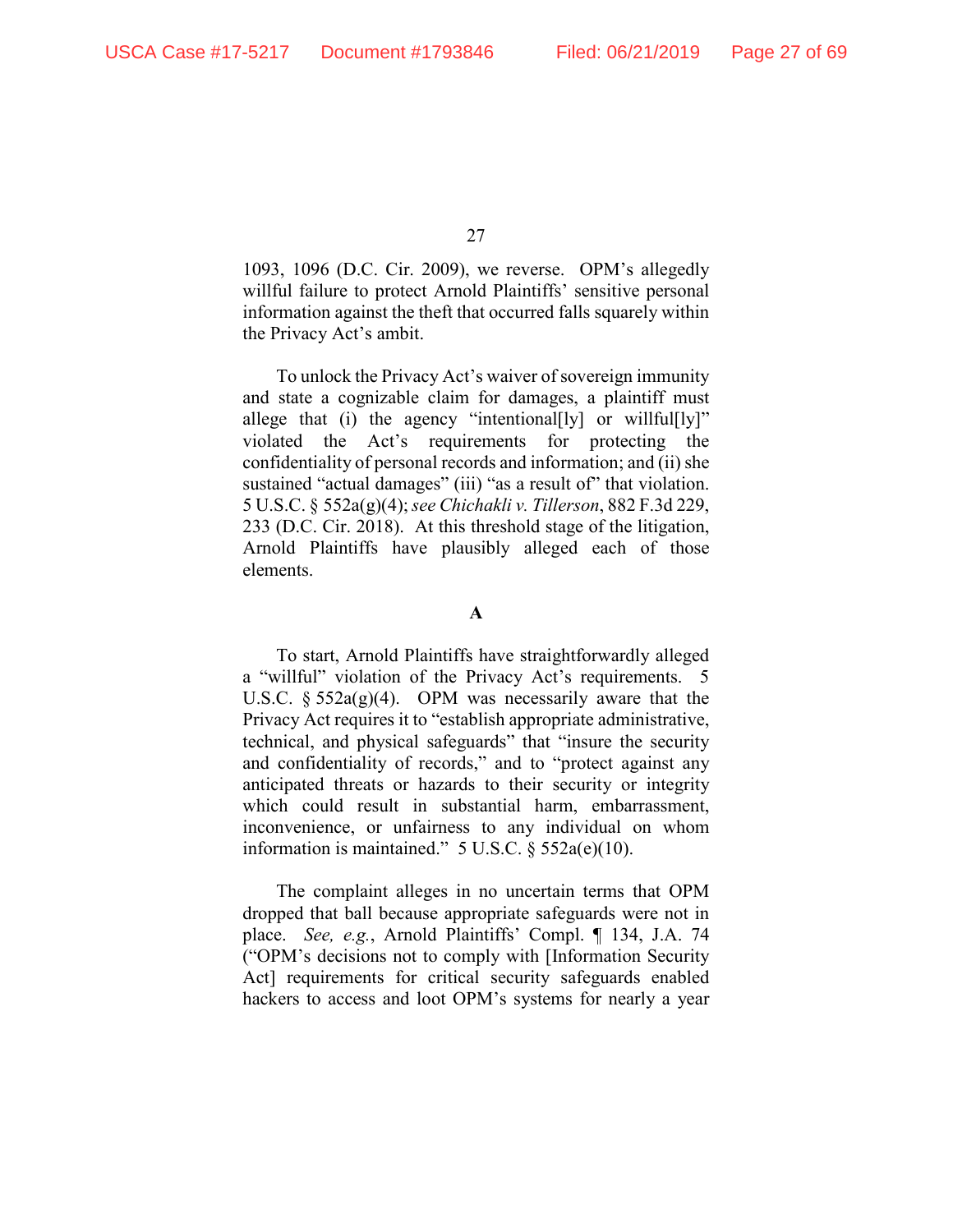without being detected."); *id.* ¶ 178, J.A. 87 ("Despite known and persistent threats from cyberattacks, OPM allowed multiple 'material weaknesses' in its information security systems to continue unabated. As a result, Plaintiffs' and Class members' [government investigation information] under OPM's control was exposed, stolen, and misused.").

Of course, violating the Privacy Act is not by itself enough. The agency's transgression must have been "intentional or willful." 5 U.S.C.  $\S$  552a(g)(4). Under the Privacy Act, willfulness means more than "gross negligence." *Maydak v. United States*, 630 F.3d 166, 179 (D.C. Cir. 2010); *see also Coleman v. United States*, 912 F.3d 824, 836–837 (5th Cir. 2019) ("at least gross negligence"); *Beaven v. Department of Justice*, 622 F.3d 540, 549 (6th Cir. 2010) ("something greater than gross negligence"); *Hogan v. England*, 159 F. App'x 534, 537 (4th Cir. 2005) ("somewhat greater than gross negligence") (formatting altered); *Johnston v. Horne*, 875 F.2d 1415, 1422 (9th Cir. 1989) ("conduct amounting to more than gross negligence"), *overruled on other grounds*, *Irwin v. Department of Veterans Affairs*, 498 U.S. 89 (1990). Allegations that the agency's conduct was "disjointed" or "confused," or that errors were "inadvertent[]" will not suffice. *Maydak*, 630 F.3d at 180 (internal quotation marks omitted).

Instead, a complaint must plausibly allege that the agency's security failures were "in flagrant disregard of [their] rights under the Act," were left in place "without grounds for believing them to be lawful," or were "so patently egregious and unlawful that anyone undertaking the conduct should have known it unlawful." *Maydak*, 630 F.3d at 179; *accord* 120 Cong. Rec. 40406 (1974) ("Analysis of House and Senate Compromise Amendments to the Federal Privacy Act") ("On a continuum between negligence and the very high standard of willful, arbitrary, or capricious conduct, this standard is viewed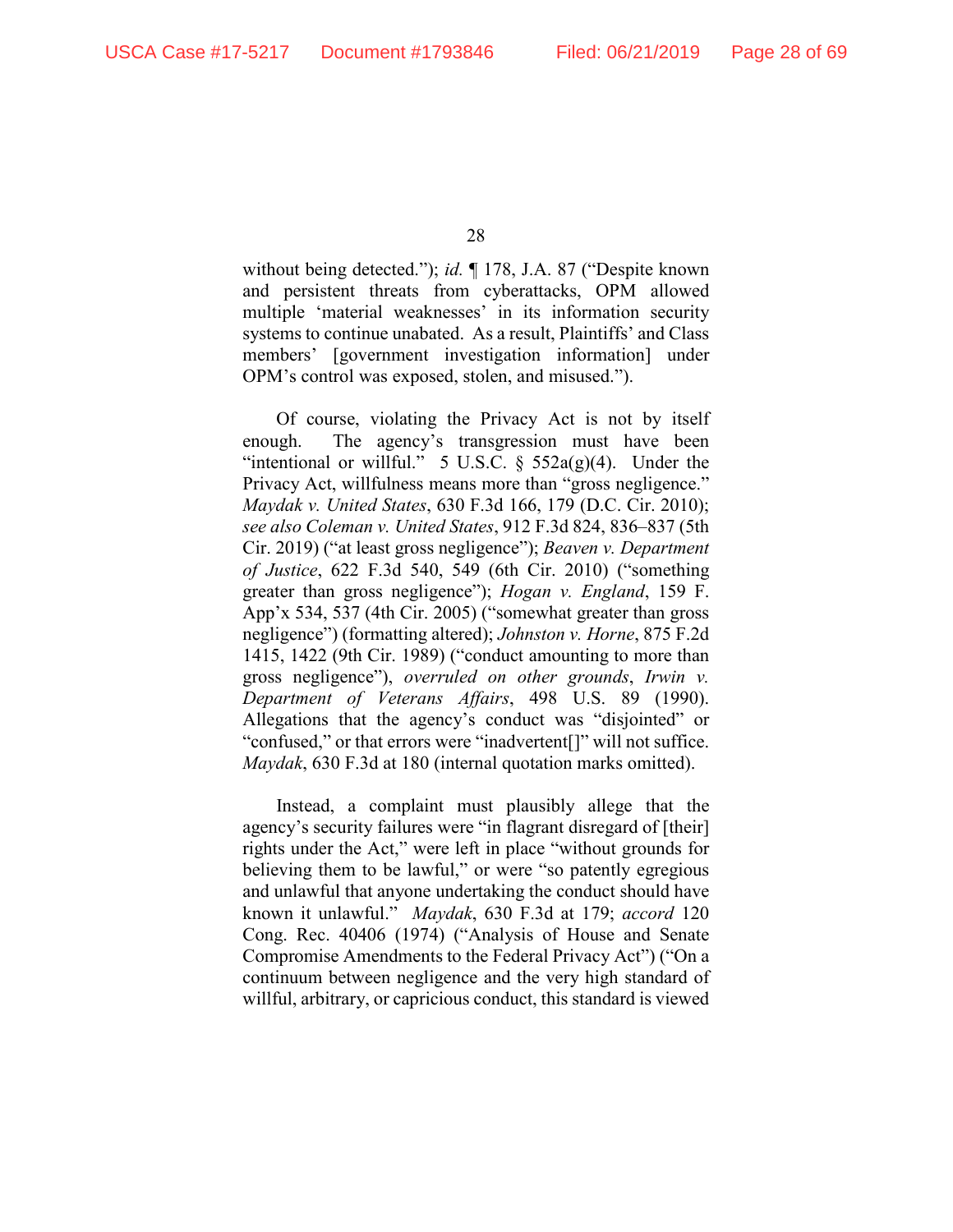as only somewhat greater than gross negligence."); *see also Beaven*, 622 F.3d at 549 (requiring defendants to have "committ[ed] the act without grounds for believing it to be lawful, or flagrantly disregard[ed] others' rights under the Privacy Act") (formatting altered); *Andrews v. Veterans Admin.*, 838 F.2d 418, 425 (10th Cir. 1988) (agency "action [must be] so patently egregious and unlawful that anyone undertaking the conduct should have known it unlawful, or conduct committed without grounds for believing it to be lawful or [an] action flagrantly disregarding others' rights under the Act") (formatting altered).<sup>[1](#page-28-0)</sup>

Arnold Plaintiffs' complaint clears that hurdle by plausibly and with specificity alleging that OPM was willfully indifferent to the risk that acutely sensitive private information was at substantial risk of being hacked. According to the complaint, at the time of the breach, OPM had long known that its electronic record-keeping systems were prime targets for hackers. The agency suffered serious data breaches from hackers in 2009 (millions of users' personal information stolen) and 2012 (OPM access credentials stolen and posted online), and is subject to at least *ten million* unauthorized electronic

<span id="page-28-0"></span> <sup>1</sup> *Cf. McLaughlin v. Richland Shoe Co.*, 486 U.S. 128, 132–133 (1988) ("willful" under the Fair Labor Standards Act includes "reckless[]" violations); *Trans World Airlines, Inc. v. Thurston*, 469 U.S. 111, 126 (1985) (willfulness in the Age Discrimination in Employment Act includes "reckless disregard for the matter of whether [the defendant's] conduct was prohibited by" the Act); *United States v. Murdock*, 290 U.S. 389, 395 (1933) ("willful" violation of the Revenue Acts of 1926 and 1928 is "marked by careless disregard [for] whether or not one has the right so to act"); *Dayton Tire v. Secretary of Labor*, 671 F.3d 1249, 1254 (D.C. Cir. 2012) (willful violation of the Occupational Safety and Health Act is "an act done voluntarily with either an intentional disregard of, or plain indifference to, the Act's requirements").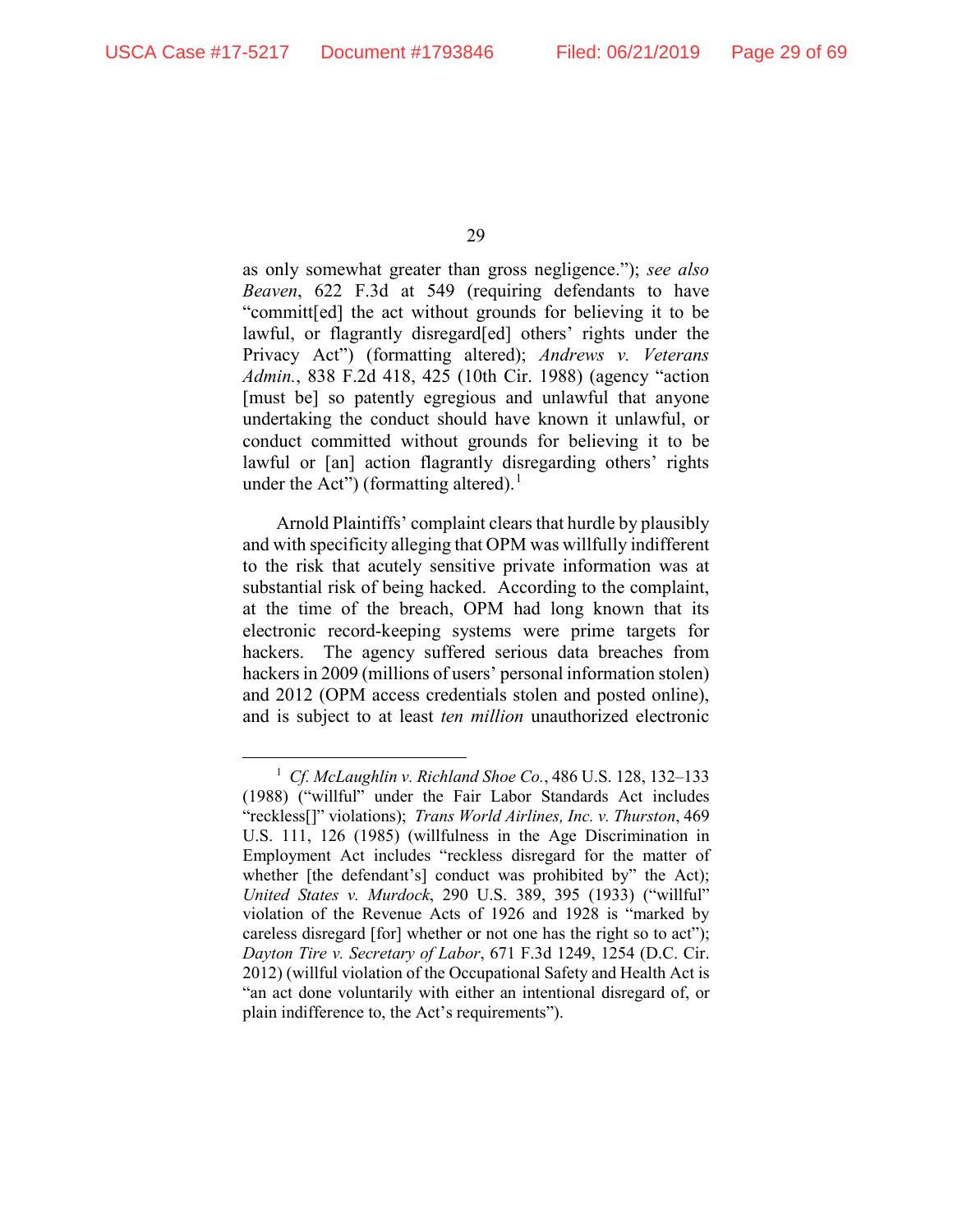intrusion attempts *every month*. Arnold Plaintiffs' Compl. ¶¶ 78–79, J.A. 64.

Despite that pervading threat, OPM effectively left the door to its records unlocked by repeatedly failing to take basic, known, and available steps to secure the trove of sensitive information in its hands. Information Security Act audits by OPM's Inspector General repeatedly warned OPM about material deficiencies in its information security systems. Among the identified flaws were

- severely outdated security policies and procedures;
- permitting employees to leave open, or to not terminate, remote access;
- understaffed and undertrained cybersecurity personnel;
- failure to implement or enforce multi-factor identification in *any* of its major information systems;
- declining to patch or install security updates for its systems promptly;
- lacking a mature vulnerability scanning program to find and track the status of security weaknesses in its systems;
- failure to maintain a centralized information security management structure that would continuously monitor security events and controls;
- lacking the ability to detect unauthorized devices connected to its network; and
- failure to engage in appropriate oversight of its contractor-operated systems.

So forewarned, OPM chose to leave those critical information security deficiencies (and more) in place. On top of that, in the year that the hacks occurred, OPM (allegedly)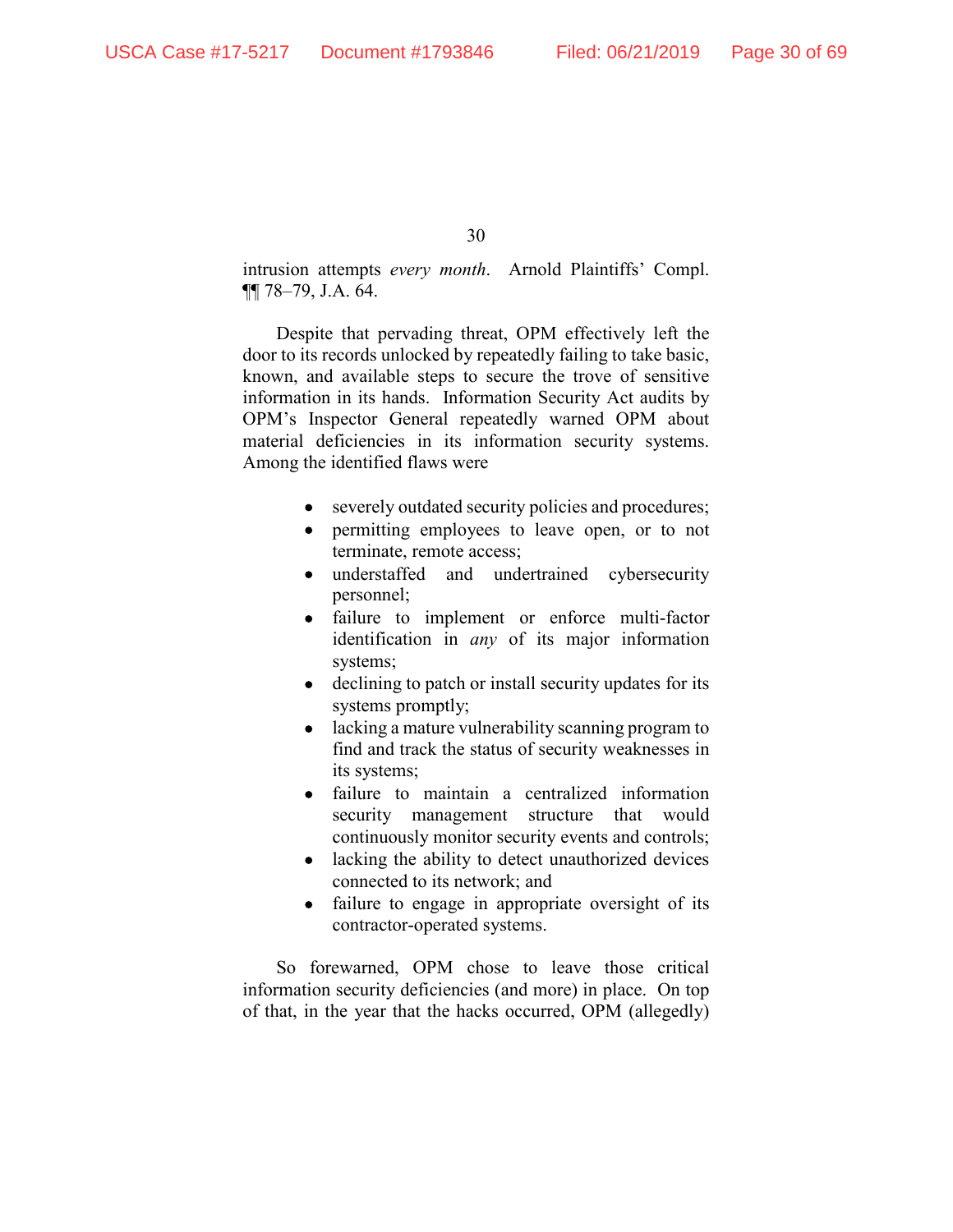also left undone mandated security assessments and authorizations for half of its electronic record-keeping systems. 44 U.S.C. § 3554(b); *id.* § 3544(b) (repealed 2014); Arnold Plaintiffs' Compl. ¶¶ 101–102, J.A. 69 (no information security assessments conducted for eleven of the twenty-one systems). The risk created by these lapses was so serious that the Inspector General took the unprecedented step of advising OPM to shut down all the systems lacking valid authorizations until adequate security measures could be put in place. OPM declined, choosing instead to continue operating these systems.

The complaint's plausible allegations that OPM decided to continue operating in the face of those repeated and forceful warnings, without implementing even the basic steps needed to minimize the risk of a significant data breach, is precisely the type of willful failure to establish appropriate safeguards that makes out a claim under the Privacy Act. *See American Fed'n of Gov't Employees v. Hawley*, 543 F. Supp. 2d 44, 52 (D.D.C. 2008) (Department of Homeland Security's failure to establish appropriate safeguards to prevent losing a computer hard drive was "intentional and willful" given the Inspector General's repeated warnings of "recurring, systemic, and fundamental deficiencies" in the agency's information security); *In re Department of Veterans Affairs (VA) Data Theft Litig.*, No. 06– 0506 (JR), 2007 WL 7621261, at \*4–5 (D.D.C. Nov. 16, 2007) (Department of Veterans Affairs' failure to establish appropriate safeguards to protect against theft of laptop and hard drive was "intentional and willful" in light of the Government Accountability Office's repeated warnings of "deficiencies" in the agency's "information security").

**B**

Arnold Plaintiffs' lawsuit is not in the clear yet. The complaint must also allege facts showing that they suffered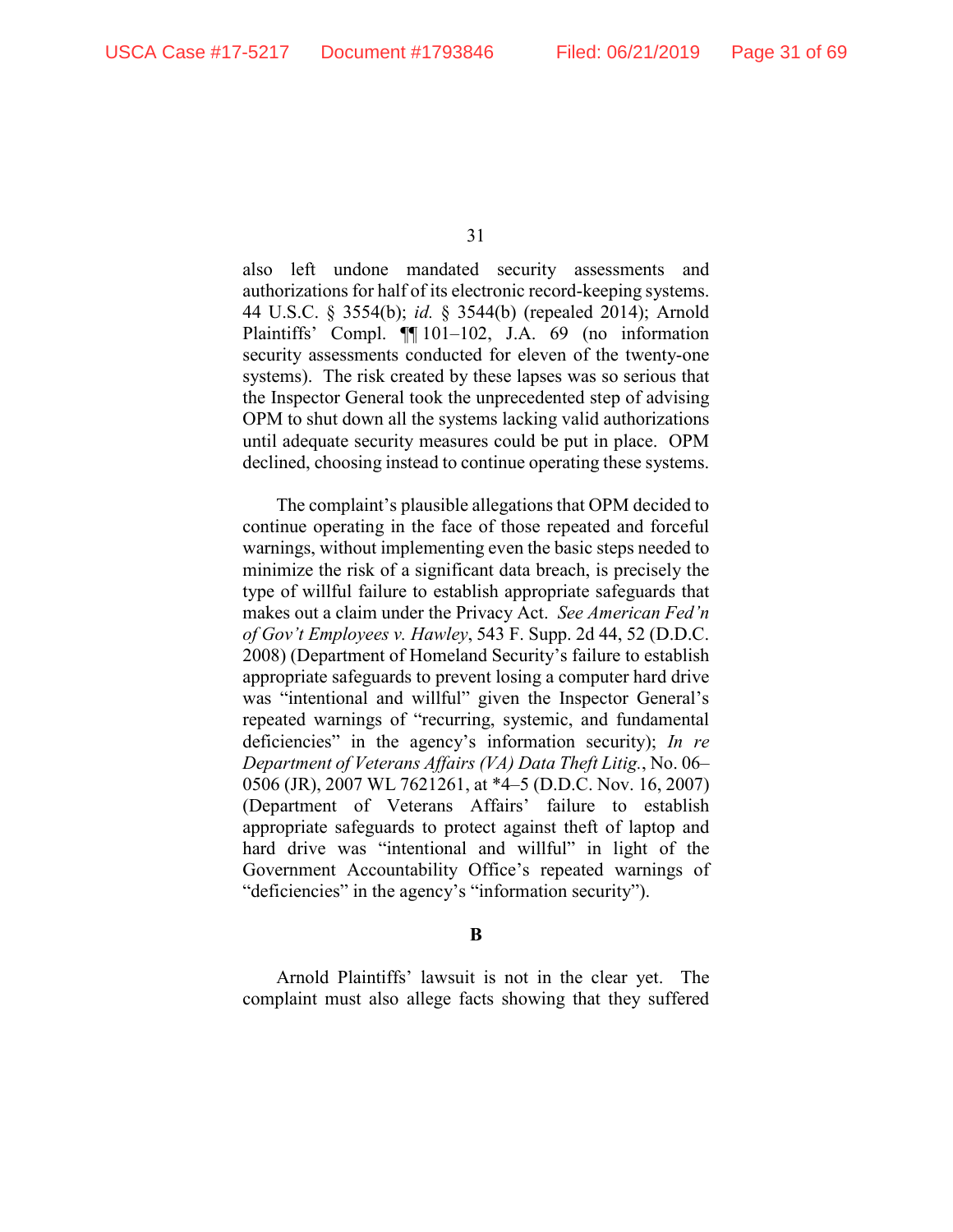"actual damages" as "a result of" OPM's Privacy Act violation. 5 U.S.C.  $\S$  552a(g)(4). The complaint rises to that task as well.

**1**

"Actual damages" within the meaning of the Privacy Act are limited to proven pecuniary or economic harm. *Federal Aviation Admin. v. Cooper*, 566 U.S. 284, 298–299 (2012). The district court concluded that only two Arnold Plaintiffs had properly alleged that they suffered "actual damages": Jane Doe, who incurred legal fees when she retained a law firm to close fraudulent accounts opened in her name, and Charlene Oliver, whose electricity account had been fraudulently accessed and saddled with unauthorized charges.

While those harms certainly qualify as actual damages, the complaint contains still more relevant allegations of injury.

*First*, nine of the named Arnold Plaintiffs purchased credit protection and/or credit repair services after learning of the breach.Paul Daly, for example, purchased credit monitoring services after a fraudulent 2014 tax return was filed in his name. And Teresa J. McGarry subscribed to a monthly credit and identity protection service to prevent identity theft. Those reasonably incurred out-of-pocket expenses are the paradigmatic example of "actual damages" resulting from the violation of privacy protections. *See Cooper*, 566 U.S. at 298.[2](#page-31-0)

OPM counters that those individual purchases were unnecessary because Congress provided credit monitoring

<span id="page-31-0"></span> $\frac{1}{2}$ <sup>2</sup> Congress authorized the expenditure of hundreds of millions of taxpayer dollars to purchase ten years' worth of fraud and credit monitoring services to protect victims of the data breach. *See* Consolidated Appropriations Act, Pub. L. No. 115-31, § 633(a), 131 Stat. 135, 376 (2017).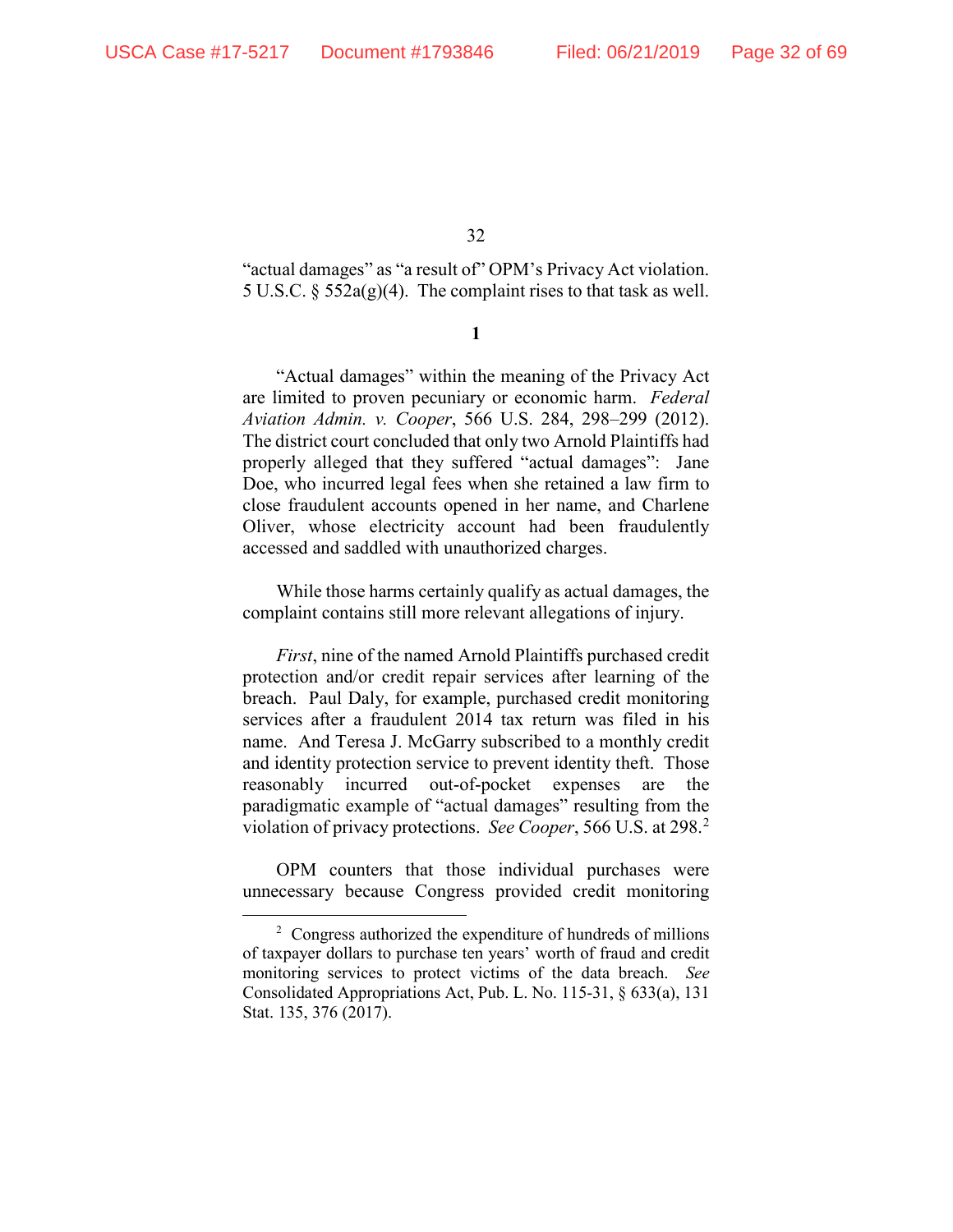services for potentially affected individuals. Congress, though, did not offer credit repair services. Anyhow, the argument wrongly assumes facts in OPM's favor at the complaint stage, such as that the services offered were equal or superior to those obtained privately, or that they took effect in a timely manner and for a sufficient period of time. *See Agnew v. District of Columbia*, 920 F.3d 49, 53 (D.C. Cir. 2019) (on a motion to dismiss "we assume the truth of all plaintiffs' plausibly pleaded allegations, and draw all reasonable inferences in their favor"). Notably, at least one named plaintiff purchased credit monitoring services *before* OPM's offered services were "up and running." *Compare* Hearing Tr. 35*, with* Arnold Plaintiffs' Compl. ¶ 28, J.A 48–49.

*Second*, seven of the named Arnold Plaintiffs had accounts opened and purchases made in their names. For example, Kelly Flynn and her husband had several new credit card accounts fraudulently opened in their names. They also discovered that two separate loans totaling \$6,400 had been taken out in their names without their permission and were now delinquent. Those financial losses qualify as "actual damages." *See Cooper*, 566 U.S. at 298–299.

The district court deemed those damages insufficient because Arnold Plaintiffs did not further allege that their costs went unreimbursed. That was error. At this stage of the litigation, all facts and reasonable inferences must be drawn in favor of Arnold Plaintiffs, and the complaint provides no basis for disregarding the claimed financial losses based on OPM's speculation that Arnold Plaintiffs were indemnified. *See Hancock v. Urban Outfitters, Inc.*, 830 F.3d 511, 513–514 (D.C. Cir. 2016).

Anyhow, "an injured person may usually recover in full from a wrongdoer regardless of anything he may get from a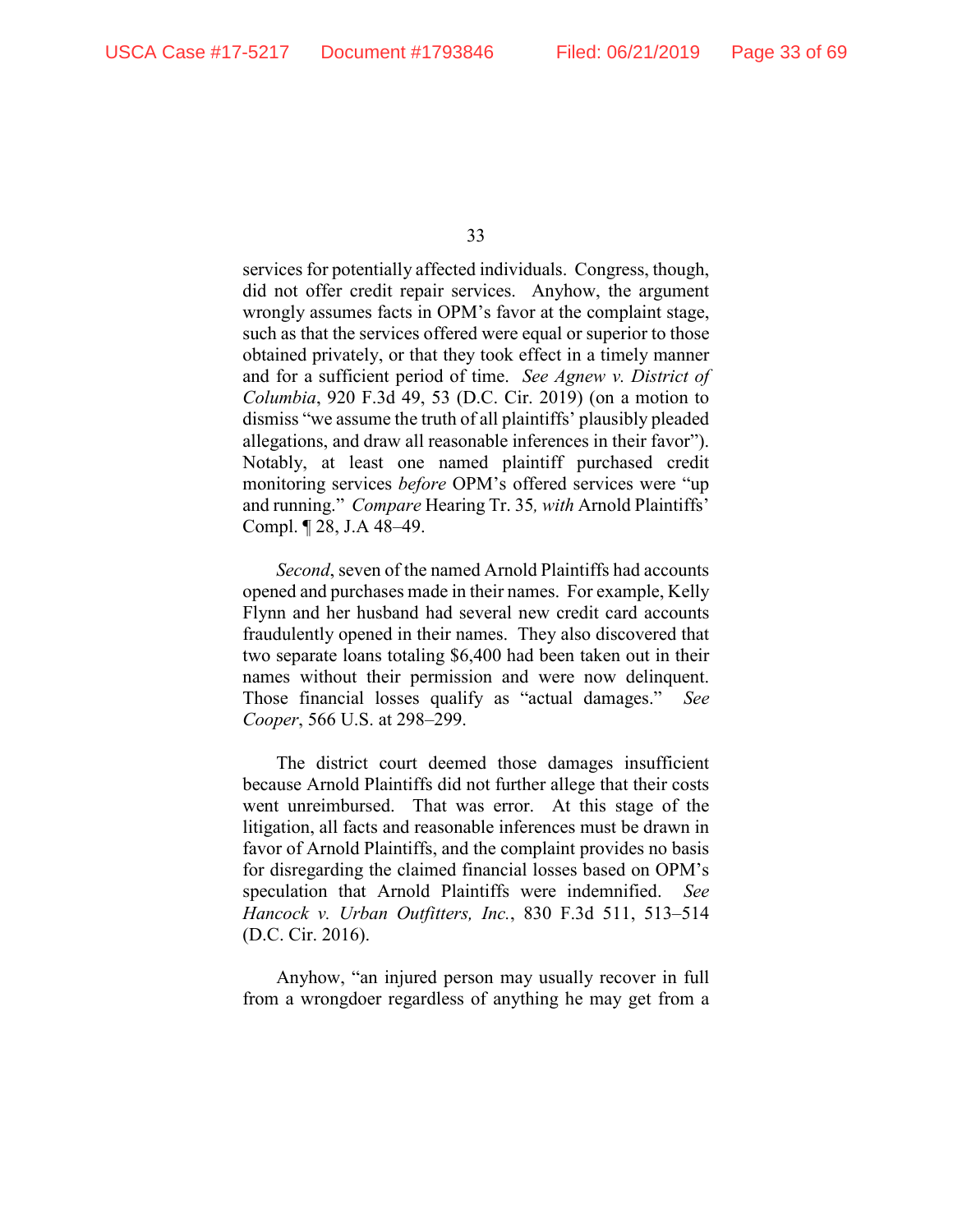collateral source unconnected with the wrongdoer." *Kassman v. American Univ.*, 546 F.2d 1029, 1034 (D.C. Cir. 1976) (per curiam) (formatting altered); *accord* Restatement (Second) of Torts § 920A(2). That rule prevents the victim's benefits from becoming the tortfeasor's windfall. *See Hudson v. Lazarus*, 217 F.2d 344, 346 (D.C. Cir. 1954). So too here.

OPM also objects that only some forms of reimbursement qualify for the collateral source rule. Gov't Br. 45. Again, OPM gets the cart before the horse, because the complaint contains no allegations about recompense at all, let alone what their sources were. OPM's argument also offers an overly cramped vision of the collateral source rule. *See Hudson*, 217 F.2d at 346 (without limiting the collateral source rule's application, observing that it applies to "gift[s] or the product of a contract of employment or of insurance"); Restatement (Second) of Torts § 920A cmt. c (offering a non-exclusive list of "types of benefits" to which the collateral source rule applies); *see also, e.g.*, *Temme v. Bemis Co.*, 762 F.3d 544, 549 (7th Cir. 2014) (per curiam) (applying the collateral source rule to attorneys' fees payments).

*Third*, Plaintiffs Kelly Flynn and six others had false tax returns filed using their information and have experienced delays in receiving federal and state tax refunds. The delay in those Plaintiffs' receipt of their refunds, and the forgone time value of that money, is an actual, tangible pecuniary injury.

OPM argues "no harm, no foul" because the Internal Revenue Service must pay taxpayers interest due for delayed refunds. *See* 26 U.S.C. § 6611. That misses the mark. To start, interest on tax overpayments is itself taxable income, *id.* § 61(a)(4); *Megibow v. Commissioner*, 102 T.C.M. (CCH) 232 (2011), while interest incurred in taking out loans to cover the delayed refunds is not deductible, 26 U.S.C. § 163(h)(1). That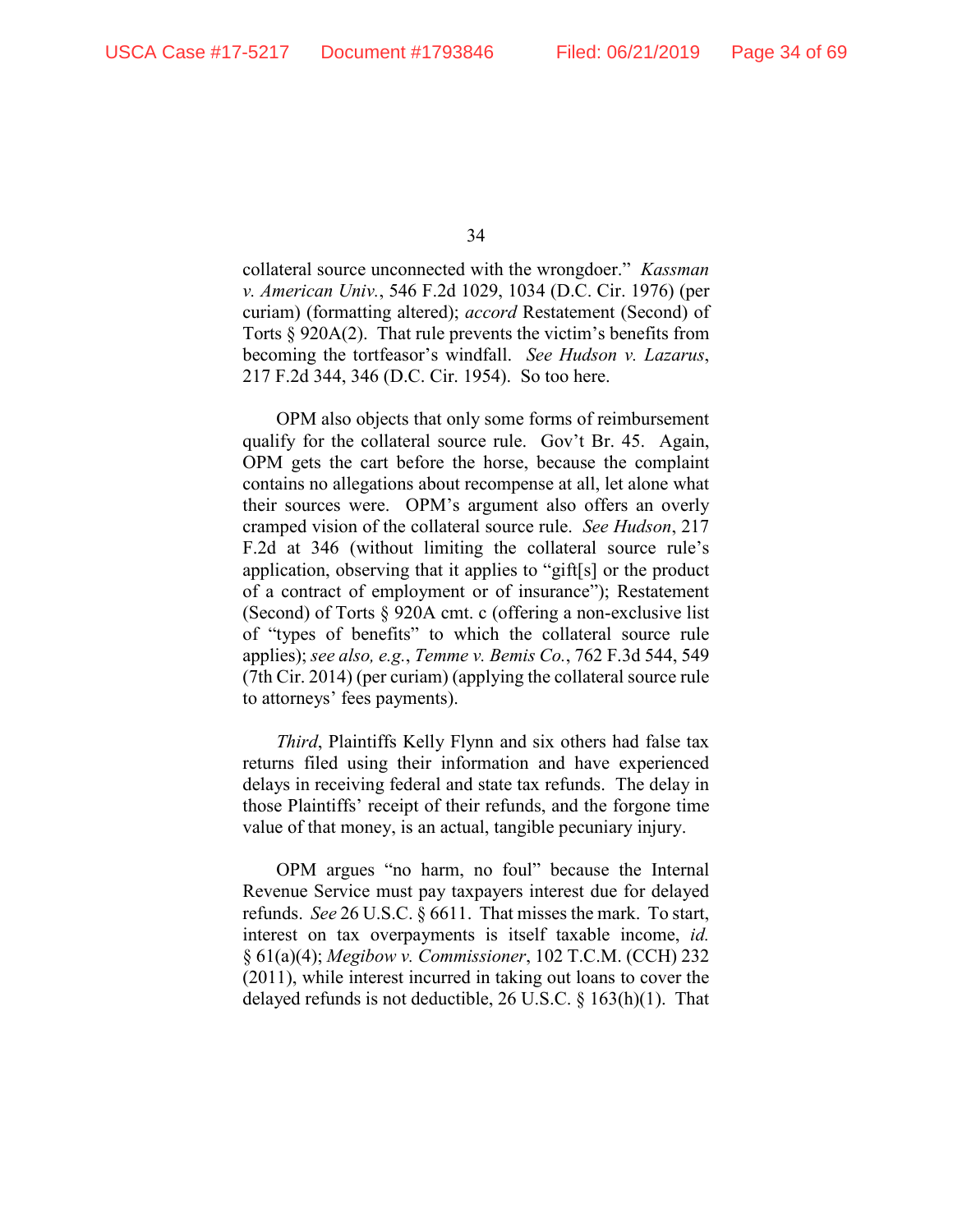makes the IRS's payment scheme inherently under compensatory. On top of that, the IRS pays interest only on delayed *federal* refunds, not state tax refunds. Arnold Plaintiffs' Compl. ¶ 28, J.A. 49 (alleging delay in state tax refund); *see generally* 26 U.S.C. § 6611(a) ("Interest shall be allowed and paid upon any overpayment in respect of any *internal revenue tax*.") (emphasis added).

*Lastly*, one Plaintiff, Lillian Gonzalez-Colon, spent more than 100 hours to resolve the fraudulent tax return filing and to close a fraudulently opened account. Those efforts "required her to take time off work<sup>[]"</sup> to address the consequences of the OPM breach. Arnold Plaintiffs' Compl. ¶ 31, J.A. 50–51; *see Beaven*, 622 F.3d at 557–559 (concluding that plaintiffs could claim damages for "lost time" spent "dealing with the disclosure" of their Bureau of Prison personnel files).

OPM urges us to hold Gonzalez-Colon to Federal Rule of Civil Procedure  $9(g)$ 's requirement that "special damages" be "specifically stated." Fed. R. Civ. P.  $9(g)$ . We have not yet addressed whether Rule 9(g)'s heightened pleading standard applies to Privacy Act claims, and we have no occasion to do so here. Gonzalez-Colon's specific allegations about the time lost from work addressing the fraudulent tax return and Verizon Wireless account suffice either way. *See* 5A Charles A. Wright & Arthur R. Miller, Federal Practice & Procedure § 1311 (4th ed. 2019) ("[A]llegations of special damage will be deemed sufficient for the purpose of Rule  $9(g)$  if they are definite enough to notify the opposing party and the court of the nature of the damages and enable the preparation of a responsive pleading.").

For all of those reasons, Arnold Plaintiffs have adequately alleged actual damages within the meaning of the Privacy Act.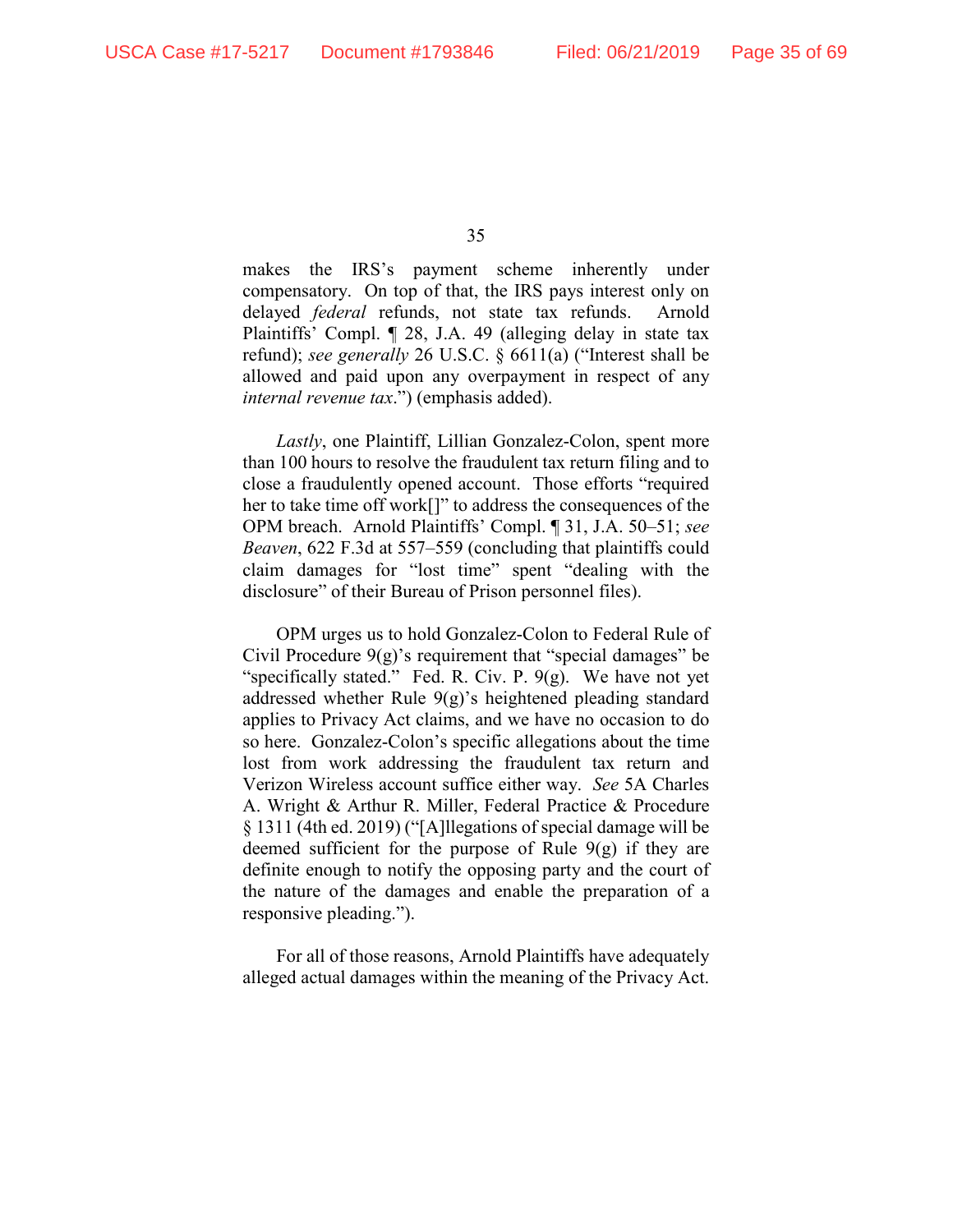The complaint also explains how Arnold Plaintiffs' actual damages were the "result of" OPM's Privacy Act violations. 5 U.S.C.  $\S$  552a(g)(4)(A).

To meet the Privacy Act's causation requirement, Arnold Plaintiffs must plausibly allege that the OPM hack was the "proximate cause" of their damages. *Dickson v. Office of Pers. Mgmt.*, 828 F.2d 32, 37 (D.C. Cir. 1987). That is, OPM's conduct must have been a "substantial factor" in the sequence of events leading to Arnold Plaintiffs' injuries, and those injuries must have been "reasonably foreseeable or anticipated as a natural consequence" of OPM's conduct. *Owens v. Republic of Sudan*, 864 F.3d 751, 794 (D.C. Cir. 2017). To be the proximate cause is not necessarily to be the sole cause. *See Hecht v. Pro-Football, Inc.*, 570 F.2d 982, 996 (D.C. Cir. 1977). OPM was the proximate cause of the harm befalling Arnold Plaintiffs so long as its conduct created a foreseeable risk of harm through the hackers' intervention. *See Staub v. Proctor Hosp.*, 562 U.S. 411, 420 (2011); Restatement (Second) of Torts § 442A.

The complaint alleges facts demonstrating proximate cause. Arnold Plaintiffs contend that OPM's failure to establish appropriate information security safeguards opened the door to the hackers, giving them ready access to a storehouse of personally identifiable and sensitive financial information. In particular, the complaint explains that OPM's failure to adopt basic protective measures "foreseeably heightened the risk of a successful intrusion into OPM's systems." Arnold Plaintiffs' Compl. ¶ 134, J.A. 74. And its decisions to disregard the Inspector General's repeated warnings and "not to comply with [Information Security Act] requirements for critical security safeguards enabled hackers to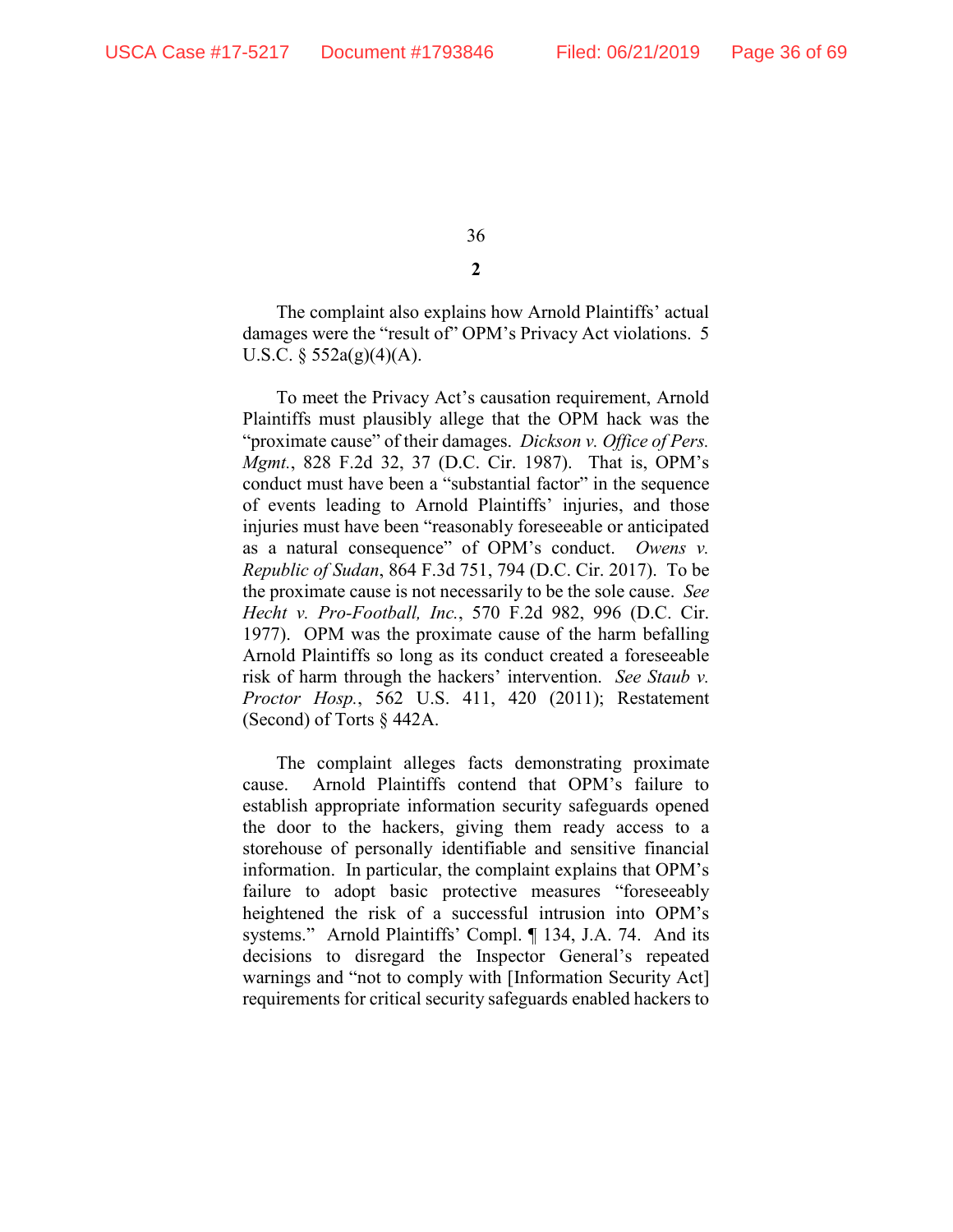access and loot OPM's systems for nearly a year without being detected." *Id.*; *see id.* ¶¶ 105–113, J.A. 70–71.

The proof is in the pudding: Numerous Arnold Plaintiffs suffered forms of identity theft accomplishable only with the type of information that OPM stored and the hackers accessed. That directly links the hack to the theft of the victims' private information, the pecuniary harms suffered, and the ongoing increased susceptibility to identity theft or financial injury. *See* Arnold Plaintiffs' Compl. ¶¶ 14, 17, 21–22, 24–26, 28–29, 31– 32, 34, 39–41, 45, 49, J.A. 40–59; *Attias v. CareFirst, Inc.*, 865 F.3d 620, 629 (D.C. Cir. 2017) (plaintiffs plausibly alleged risk of identity theft for Article III standing purposes based on the nature of the stolen data), *cert. denied*, 138 S. Ct. 981 (2018). [3](#page-36-0) To argue, as OPM does, that the presumed occurrence of other data breaches defeats a causal connection as a matter of law at this early stage again wrongly construes inferences drawn from generic assertions about the general risk of data breaches in the government's favor. The law would embody quite a "perverse

<span id="page-36-0"></span> $\frac{1}{3}$  *See also Resnick v. AvMed, Inc.*, 693 F.3d 1317, 1327 (11th Cir. 2012) (plaintiffs plausibly alleged that data breach proximately caused their identity theft for purposes of Florida law by "alleg[ing] that the sensitive information on the stolen laptop was the same sensitive information used to steal Plaintiffs' identity"); *Stollenwerk v. Tri–West Health Care All.*, 254 F. App'x 664, 667 (9th Cir. 2007) (plaintiff established that data breach proximately caused identity theft for purposes of Arizona law where plaintiff provided his personal information to defendant, the identity fraud incidents began six weeks after defendant's systems were compromised, and plaintiff had not previously suffered from identity theft); *In re Community Health Sys., Inc.*, No. 15-CV-222-KOB, 2016 WL 4732630, at \*25 (N.D. Ala. Sept. 12, 2016) (plaintiff plausibly alleged causal link between data breach and identity theft by "alleg[ing] misuse occurring subsequent to the breach that would be consistent with the type of data stolen").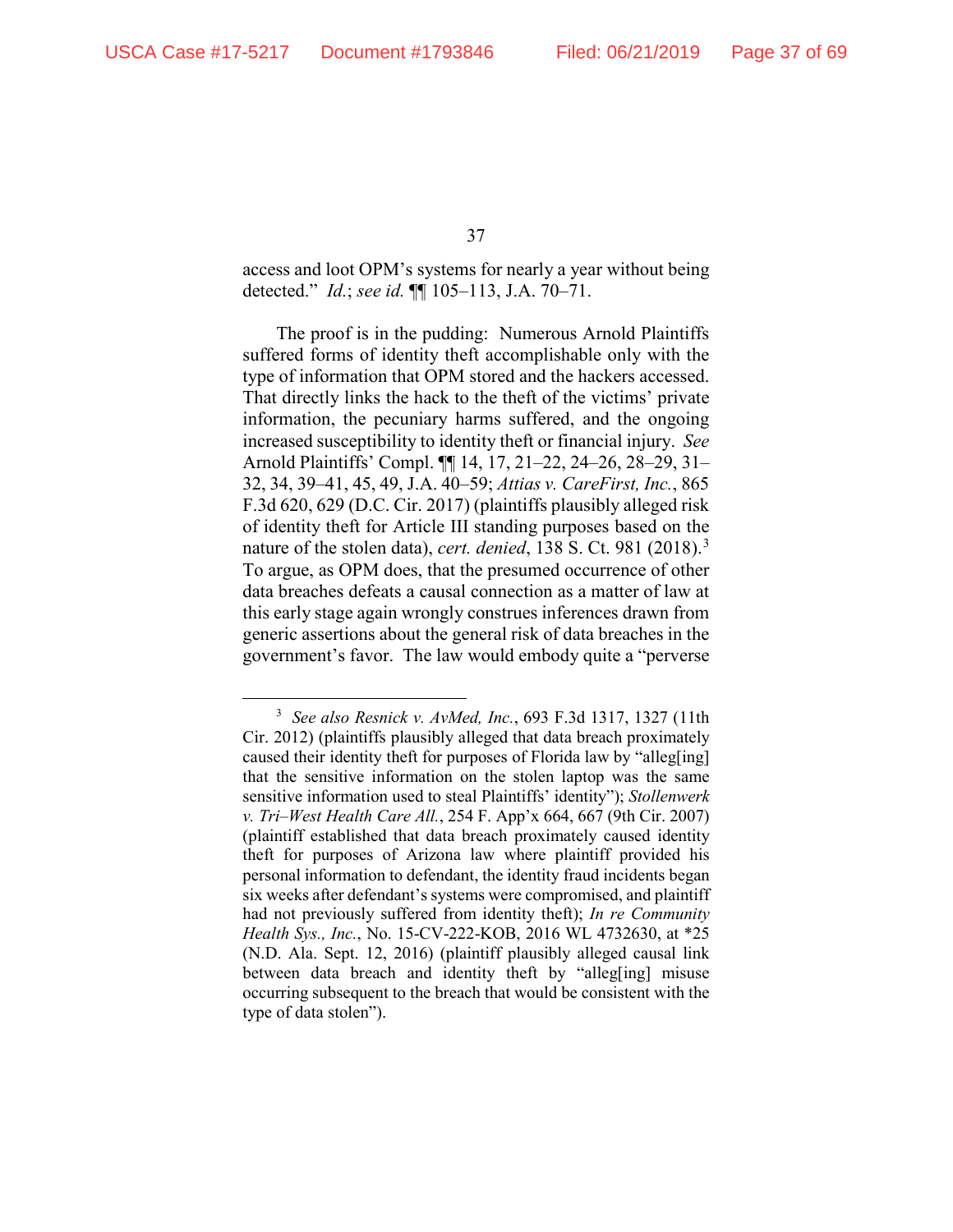incentive" were it to hold at this threshold stage of litigation that, "so long as enough data breaches take place," agencies "will never be found liable." *In re Equifax, Inc., Customer Data Security Breach Litig.*, 362 F. Supp. 3d 1295, 1318 (N.D. Ga. 2019) (formatting altered); *accord In re Anthem, Inc. Data Breach Litig.*, 162 F. Supp. 3d 953, 988 (N.D. Cal. 2016).

In any event, OPM makes no claim that these particular plaintiffs have been subjected to hacks of equivalent breadth and depth, sweeping in such acutely sensitive personal information as Social Security numbers, fingerprints, and birth certificates.

In sum, Arnold Plaintiffs have adequately alleged (i) that OPM willfully chose not to establish basic and necessary information security safeguards in violation of Section  $552a(e)(10)$  of the Privacy Act, and (ii) that those actions proximately caused (iii) actual damages in multiple, specific ways. Because the complaint, at this threshold stage, states a viable Privacy Act claim, OPM's sovereign immunity has been waived.

## **IV**

In addition to their Privacy Act claim against OPM, Arnold Plaintiffs assert statutory and common law claims against OPM's contractor, KeyPoint Government Solutions. Arnold Plaintiffs' Compl. ¶¶ 208–275, J.A. 94–110 (alleging negligence, negligent misrepresentation and concealment, invasion of privacy, violation of the Fair Credit Reporting Act, 15 U.S.C. § 1681, violation of "State Statutes Prohibiting Unfair and Deceptive Trade Practices," violation of "State Data Breach Acts," and breach of contract).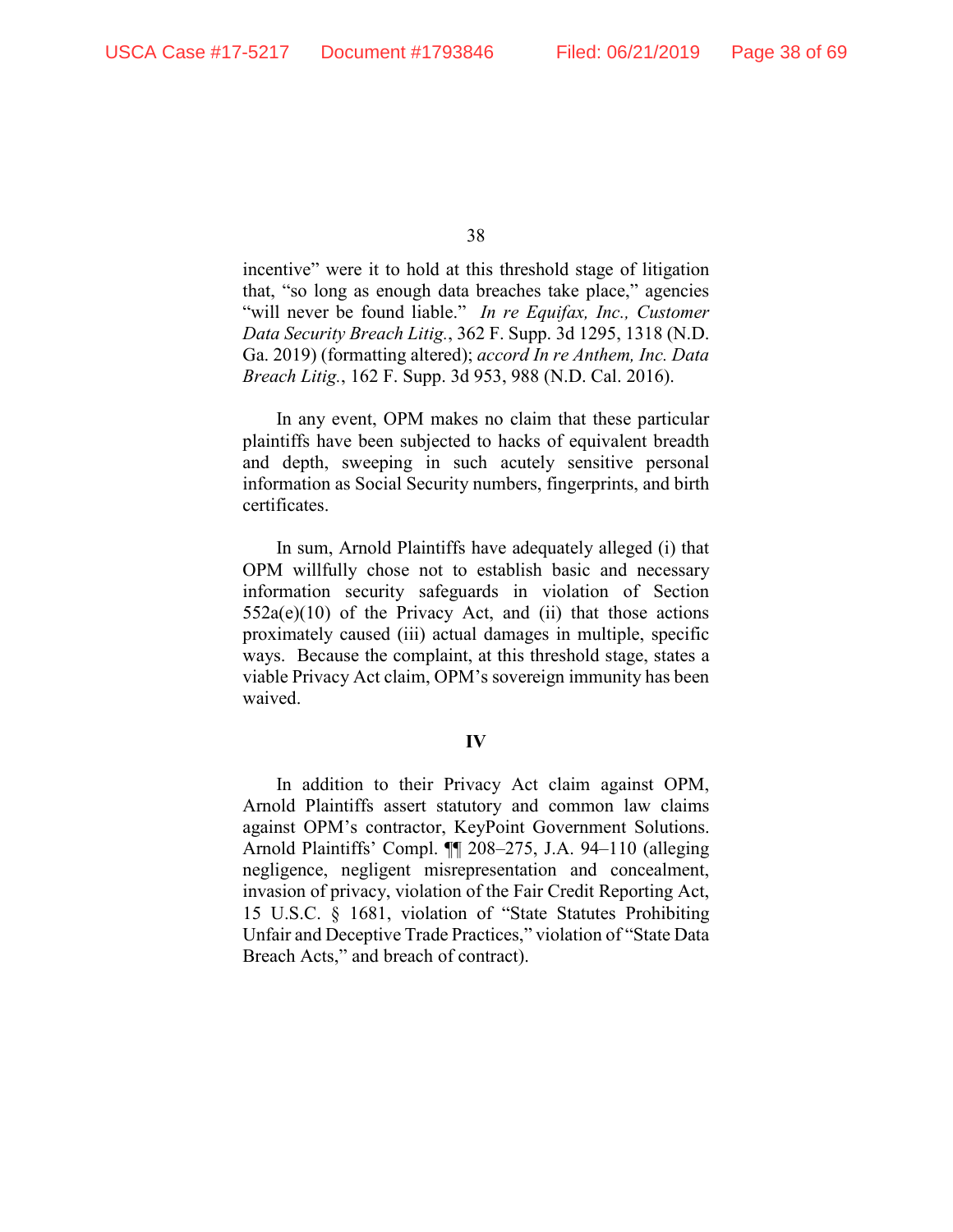OPM tasked KeyPoint with performing background and security clearance investigations and inputting the sensitive information it collected into OPM's electronic recordkeeping system. The hackers allegedly were able to obtain KeyPoint credentials and then used them to gain access to OPM's network. *See* Arnold Plaintiffs' Compl. **¶** 106, J.A. 70.

The district court held that, as OPM's contractor, KeyPoint enjoyed "derivative sovereign immunity" from those claims. We review the applicability of derivative sovereign immunity *de novo*, *see Cunningham v. General Dynamics Info. Tech., Inc.*, 888 F.3d 640, 645 (4th Cir. 2018), *cert. denied*, 139 S. Ct. 417 (2018), and find no basis for its application in this case. OPM's contract obligated KeyPoint to meet the same standards for protecting personal information that the Privacy Act imposes directly on OPM. Because the improper conduct alleged would have violated the Privacy Act if committed by OPM itself and because KeyPoint's challenged misconduct was not directed by OPM, there is no sovereign immunity for KeyPoint to derive.<sup>[4](#page-38-0)</sup>

As a private company, KeyPoint ordinarily would not enjoy immunity against the statutory and tort claims asserted by Arnold Plaintiffs. But government contractors may sometimes "obtain certain immunity in connection with work which they do pursuant to their contractual undertakings with the United States." *Campbell-Ewald Co. v. Gomez*, 136 S. Ct. 663, 672 (2016) (internal quotation marks omitted) (quoting *Brady v. Roosevelt S.S. Co.*, 317 U.S. 575, 583 (1943)).

<span id="page-38-0"></span> <sup>4</sup> <sup>4</sup> Neither OPM nor the Justice Department in its brief in this case has endorsed KeyPoint's claim of derivative sovereign immunity.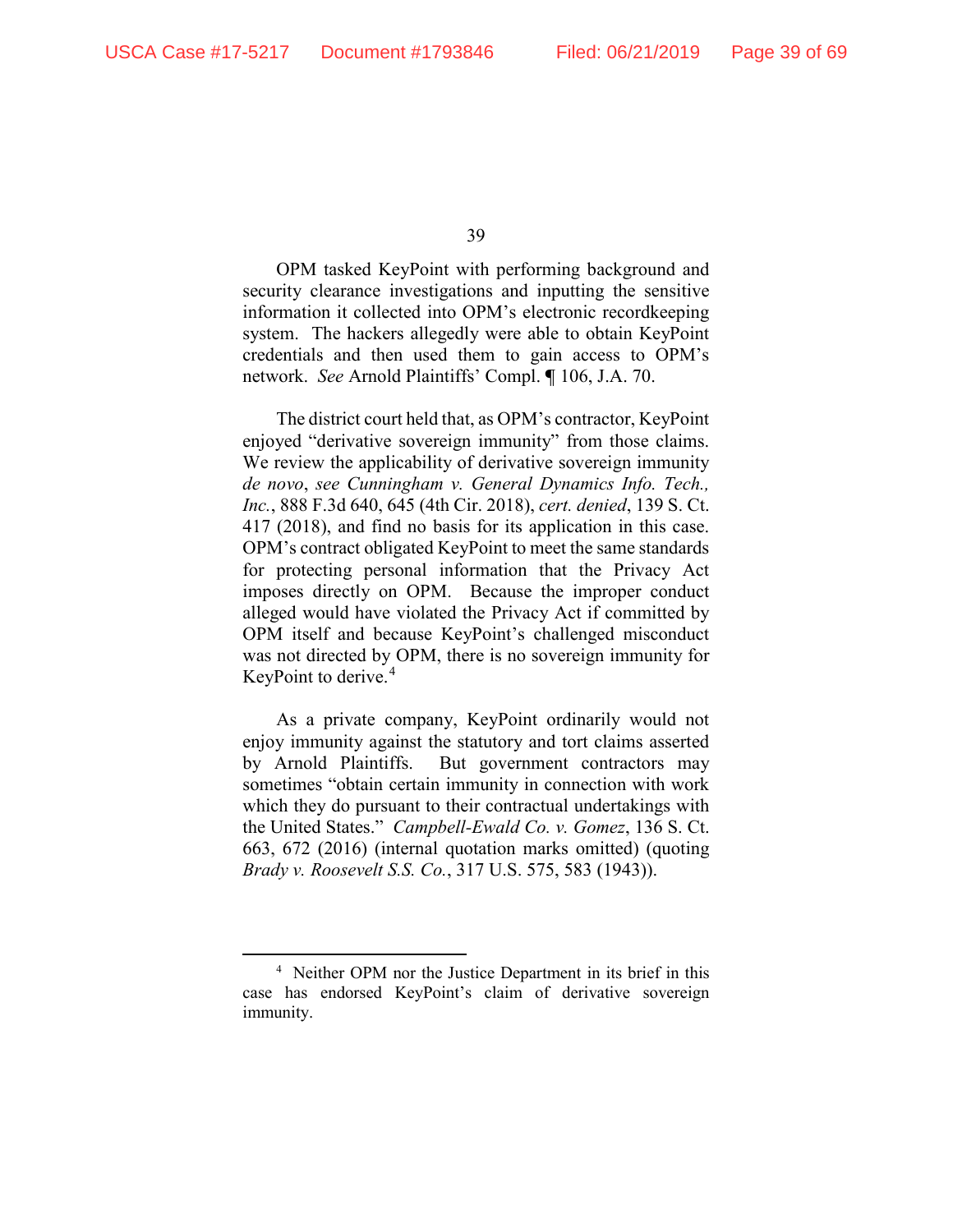Derivative sovereign immunity, though, is less "embracive" than the immunity a sovereign enjoys. *Campbell-Ewald*, 136 S. Ct. at 672. It applies only when a contractor takes actions that are "authorized and directed by the Government of the United States," and "performed pursuant to the Act of Congress" authorizing the agency's activity. *Id.* at 673. In that way, derivative sovereign immunity ensures that "'there is no liability on the part of the contractor' who simply performed as the Government directed." *Id.* (quoting *Yearsley v. W.A. Ross Constr. Co.*, 309 U.S. 18, 21 (1940)); *id.* at 673 n.7 ("Critical in *Yearsley* was not the involvement of public works, but the contractor's performance in compliance with all federal directions."). Said another way, a government contractor that "violates both federal law and the government's explicit instructions" loses the shield of derivative immunity and is subject to suit by those adversely affected by the contractor's violations. *Id.* at 672.

Like the plaintiff in *Campbell-Ewald*, Arnold Plaintiffs have plausibly alleged that KeyPoint's failure to secure its credentials ran afoul of both OPM's explicit instructions and federal law standards, rendering derivative sovereign immunity unavailable.

At the outset, KeyPoint's failure to place in the record its contract with OPM makes it particularly difficult for it to establish, on a motion to dismiss, that its alleged security lapses were "authorized and directed" by OPM, *Campbell-Ewald*, 136 S. Ct. at 673 (quoting *Yearsley*, 309 U.S at 20). *See generally Banneker Ventures, LLC v. Graham*, 798 F.3d 1119, 1133 (D.C. Cir. 2015).

In fact, Privacy Act regulations require OPM, when contracting "for the operation \* \* \* of a system of records to accomplish an agency function," to "cause the requirements"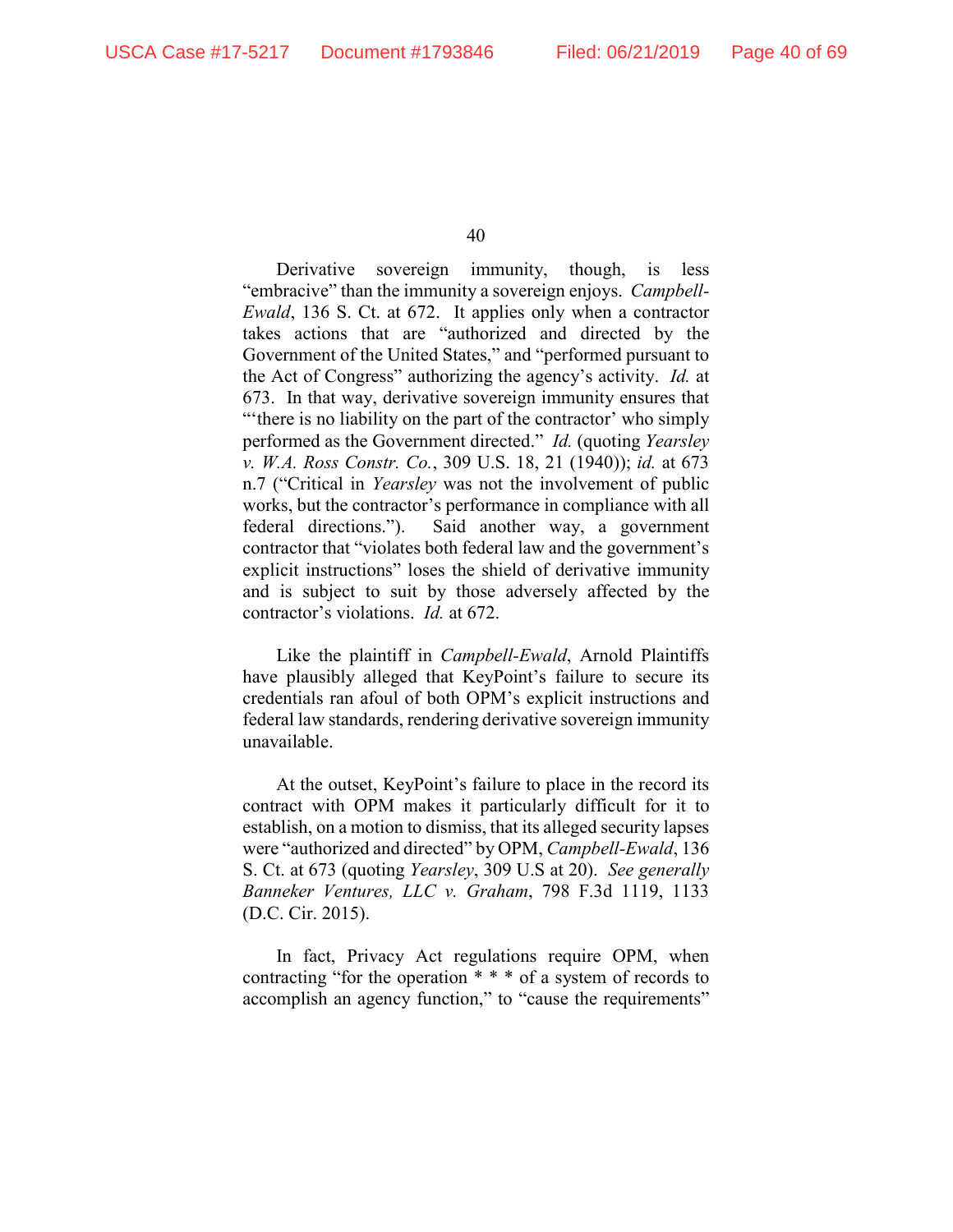of the Privacy Act to be "applied to such system." 5 U.S.C. § 552a(m)(1); *see* 48 C.F.R. §§ 24.102(a), 24.104, 52.224-2. KeyPoint does not deny that. So KeyPoint was obligated by contract and regulation to, among other things, establish "appropriate safeguards to insure the security and confidentiality of records." 5 U.S.C. § 552a(e)(10); *see* Arnold Plaintiffs' Compl. ¶ 123, J.A. 72–73.

The complaint expressly asserts that KeyPoint failed to fulfill those obligations, which led to the break-in. KeyPoint allegedly violated its regulatory and contractual obligations, among other things, to (i) "secure its systems for gathering and storing" government investigation information despite "knowing of [its] vulnerabilities;" (ii) "comply with industrystandard data security practices;" (iii) "perform requisite due diligence and supervision in expanding its workforce;" (iv) "encrypt [government investigation information] at collection, at rest, and in transit;" (v) "employ adequate network segmentation and layering;" (vi) "ensure continuous system and event monitoring and recording;" and (vii) "otherwise implement security policies and practices sufficient to protect [government investigation information] from unauthorized disclosure." Arnold Plaintiffs' Compl. ¶ 223, J.A. 98. Notably, it was KeyPoint's alleged failure to secure and protect its employees' log-in credentials that allowed the hackers to access OPM's system in May 2014, and it was from there that the hackers ultimately stole 21.5 million background investigation records.

Unsurprisingly, KeyPoint does not argue that OPM "authorized and directed" it to design its system with the security flaws that Arnold Plaintiffs identify. *Campbell-Ewald*, 136 S. Ct. at 673. So KeyPoint cannot wrap itself in derivative immunity garb on the ground that it "simply performed as the Government directed." *Id.*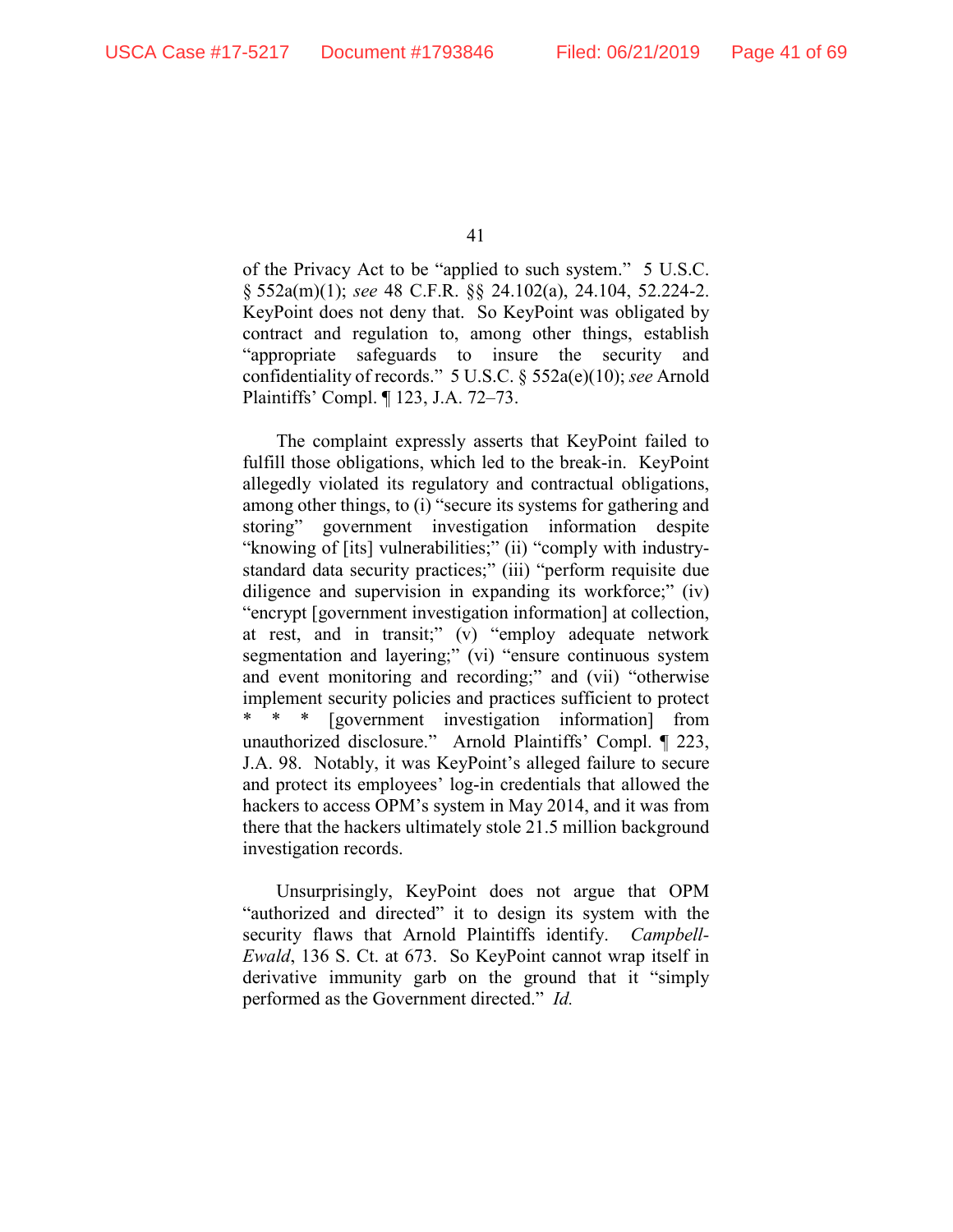The district court felt differently, concluding that derivative immunity applied because the Privacy Act is wholly inapplicable to KeyPoint. It is true that the Privacy Act itself does not apply directly to government contractors like KeyPoint. *See Abdelfattah v. Department of Homeland Security*, 787 F.3d 524, 533 n.4 (D.C. Cir. 2015) ("[T]he Privacy Act creates a cause of action against only federal government agencies and not private corporations or individual officials.").

But that is beside the point. To claim immunity, KeyPoint had to establish "compliance with all federal directions" pertaining to its relevant conduct, including the regulatory and contractual obligation to meet the Privacy Act's standards in its contract operations. *Campbell-Ewald*, 136 S. Ct. at 673 n.7.

So what matters for derivative sovereign immunity purposes is KeyPoint's (i) inability to point to a contractual provision or other OPM direction authorizing or directing the very gaps in security protections over which Arnold Plaintiffs are suing, and (ii) its *regulatory* duty to ensure informational security equivalent to that demanded by the Privacy Act. 48 C.F.R. §§ 24.102(a), 24.104, 52.224-2. Add to that the absence of sovereign immunity protections for OPM from the Privacy Act claims in this case, and the sovereign immunity well from which KeyPoint seeks to draw has run dry.

The district court also pointed to Section 552a(m)(1) of the Privacy Act, which provides that the contractor and its employees "shall be considered employees of the agency[,]" and to a regulation providing that "the system of records operated under the contract is deemed to be maintained by the agency." *In re OPM*, 266 F. Supp. 3d at 48*–*49 (quoting 48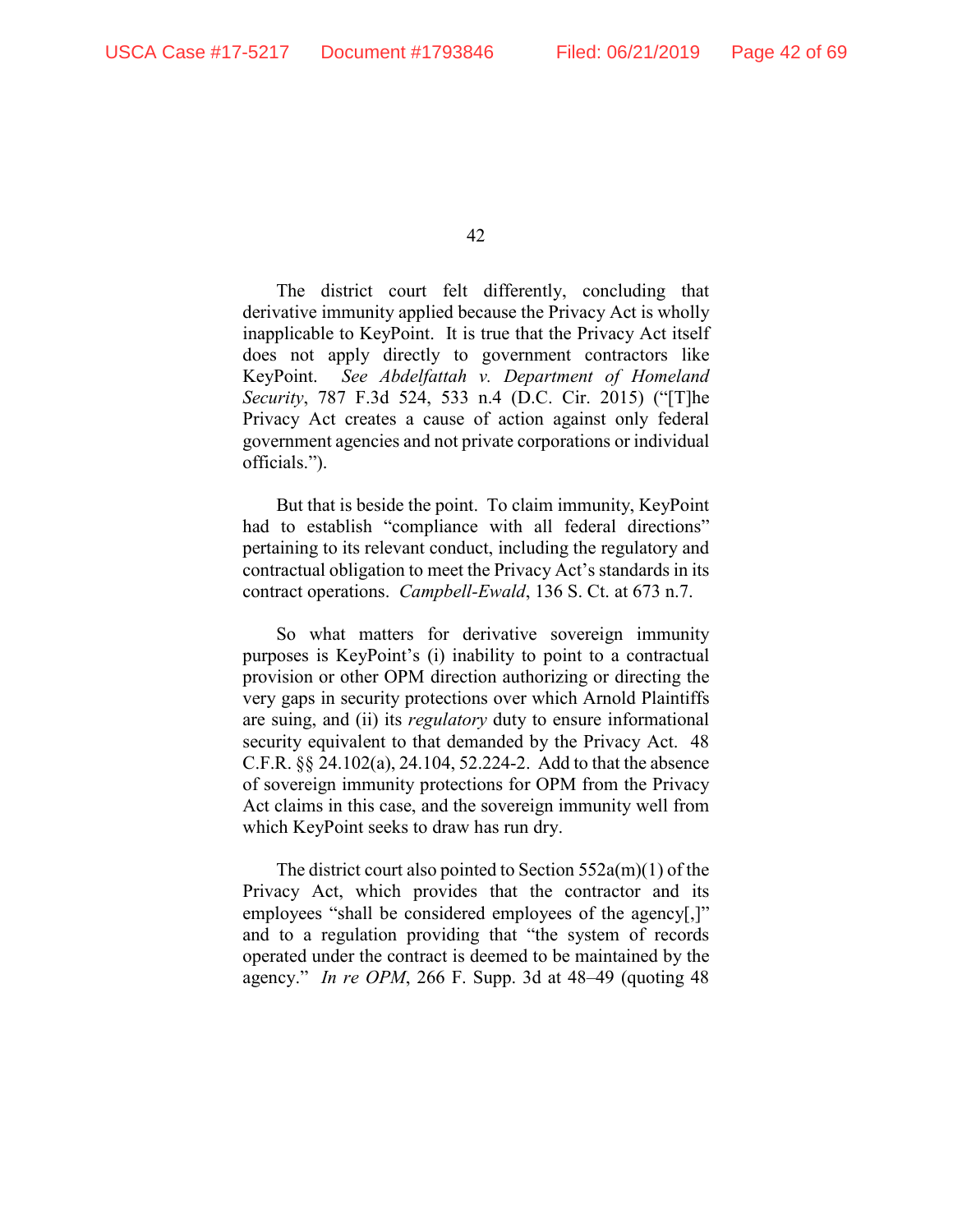C.F.R.  $\&$  24.102(c)). Neither supports the application of derivative sovereign immunity here.

Even under the district court's reading, Section 552a(m)(1) hurts rather than helps KeyPoint. OPM's and its employees' own immunity has been waived. So treating KeyPoint employees like OPM employees gets KeyPoint nowhere. It cannot derive an immunity that OPM itself does not have. *See Campbell-Ewald*, 136 S. Ct. at 666 (asking whether "*the sovereign's* immunity from suit shield[s] the [contractor] \* \* \* as well") (emphasis added); *see also Contango Operators, Inc. v. United States*, 965 F. Supp. 2d 791, 814 (S.D. Tex. 2013) (because "[n]o sovereign immunity has been established," the court "therefore concludes that there is no governmental immunity from which an immunity may be derived for the benefit of" the contractor), *aff'd sub nom. Contango Operators, Inc. v. Weeks Marine, Inc.*, 613 F. App'x 281 (5th Cir. 2015); *cf. McMahon v. Presidential Airways, Inc.*, 502 F.3d 1331, 1345 (11th Cir. 2007) (reasoning that if a federal officer cannot claim complete derivative immunity, then neither can a mere common law agent, because otherwise "a prison guard employed by the government would have only qualified immunity, while a private contractor who works in the prison but is no more than a common law agent would have absolute immunity").

After all, the driving purpose of derivative sovereign immunity "is to prevent the contractor from being held liable when the government is actually at fault but is otherwise immune from liability." *In re World Trade Center Disaster Site Litig.*, 456 F. Supp. 2d 520, 560 (S.D.N.Y. 2006) (internal quotation marks omitted), *aff'd*, 521 F.3d 169 (2d Cir. 2008); *cf. Filarsky v. Delia*, 566 U.S. 377, 390–391 (2012) (if qualified immunity is withheld from private individuals "acting on behalf of the government," "government employees will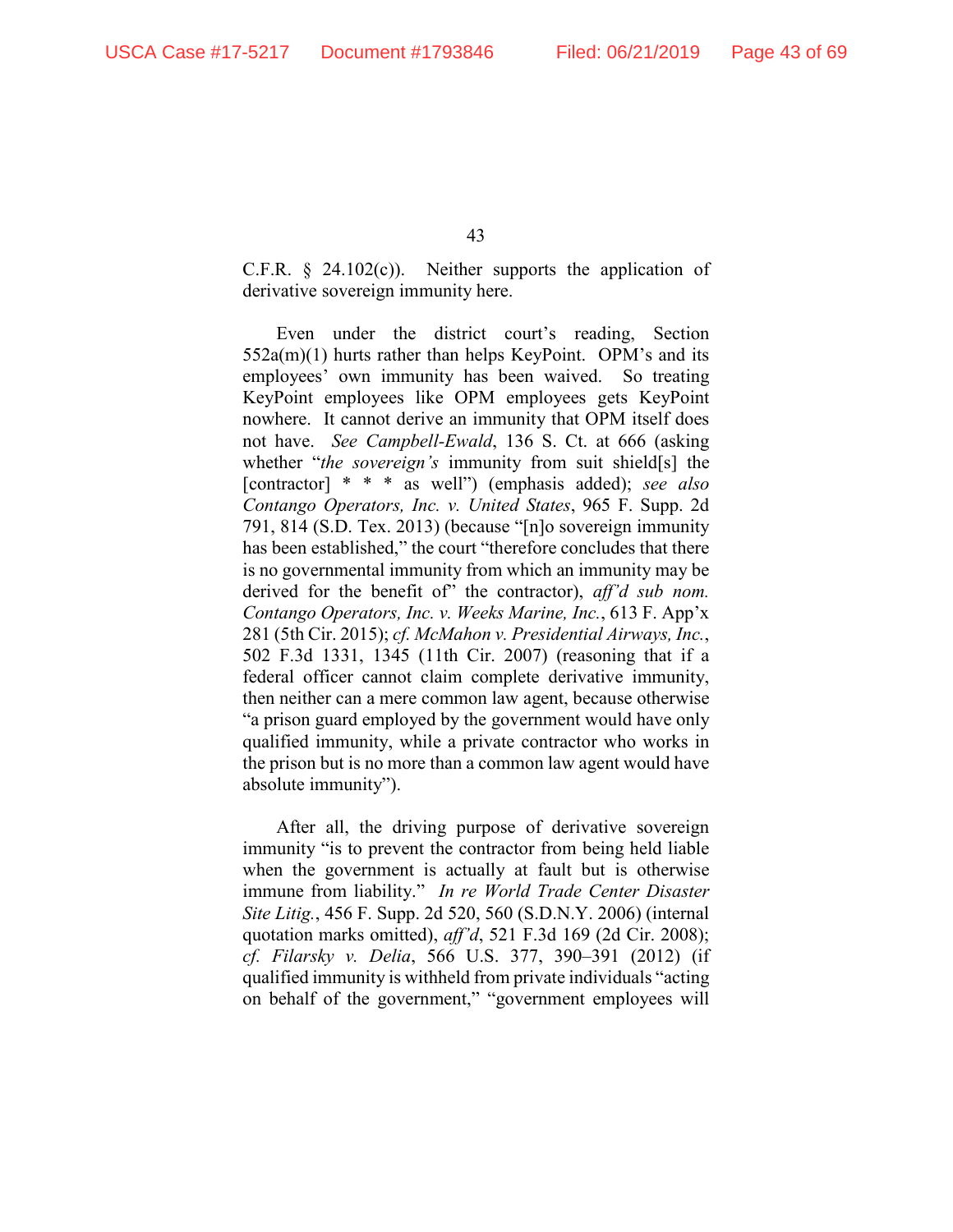often be protected from suit by some form of immunity, [while] those working alongside them could be left holding the bag facing full liability for actions taken in conjunction with government employees who enjoy immunity for the same activity").

In any event, the district court overread the statute. When the Privacy Act speaks of contractors as "employees" of the agency, it does so for the purpose of extending *criminal* liability to contractors and their employees if they violate certain Privacy Act requirements. 5 U.S.C. § 552a(i), (m)(1). Congress's decision to subject federal contractors to the same Privacy Act criminal prohibitions as their agency employers hardly augurs in favor of according those same contractors *more* protection from civil liability than the agency itself.

As for the district court's reliance on 48 C.F.R. § 24.102(c), that regulation says nothing about contractors' responsibility for complying with their contractual and regulatory obligations. The rule simply holds the contracting agency responsible for "the system of records operated under the contract."  $48$  C.F.R.  $\S$  24.102(c), (d). Which makes sense. Otherwise, the government would be able to contract itself out of the Privacy Act obligations that Congress imposed.

Beyond that, KeyPoint's argument frequently mixes apples and oranges, citing preemption cases in an effort to substantiate its claim to derivative immunity. KeyPoint Br. 24*–*26. That tactic will not work. Those preemption cases do not turn on the applicability of derivative sovereign immunity. And KeyPoint has not raised a preemption argument in this court, so any argument to that effect is forfeited for purposes of this appeal. *See Al-Tamimi v. Adelson*, 916 F.3d 1, 6 (D.C. Cir. 2019) ("A party forfeits an argument by failing to raise it in his opening brief.").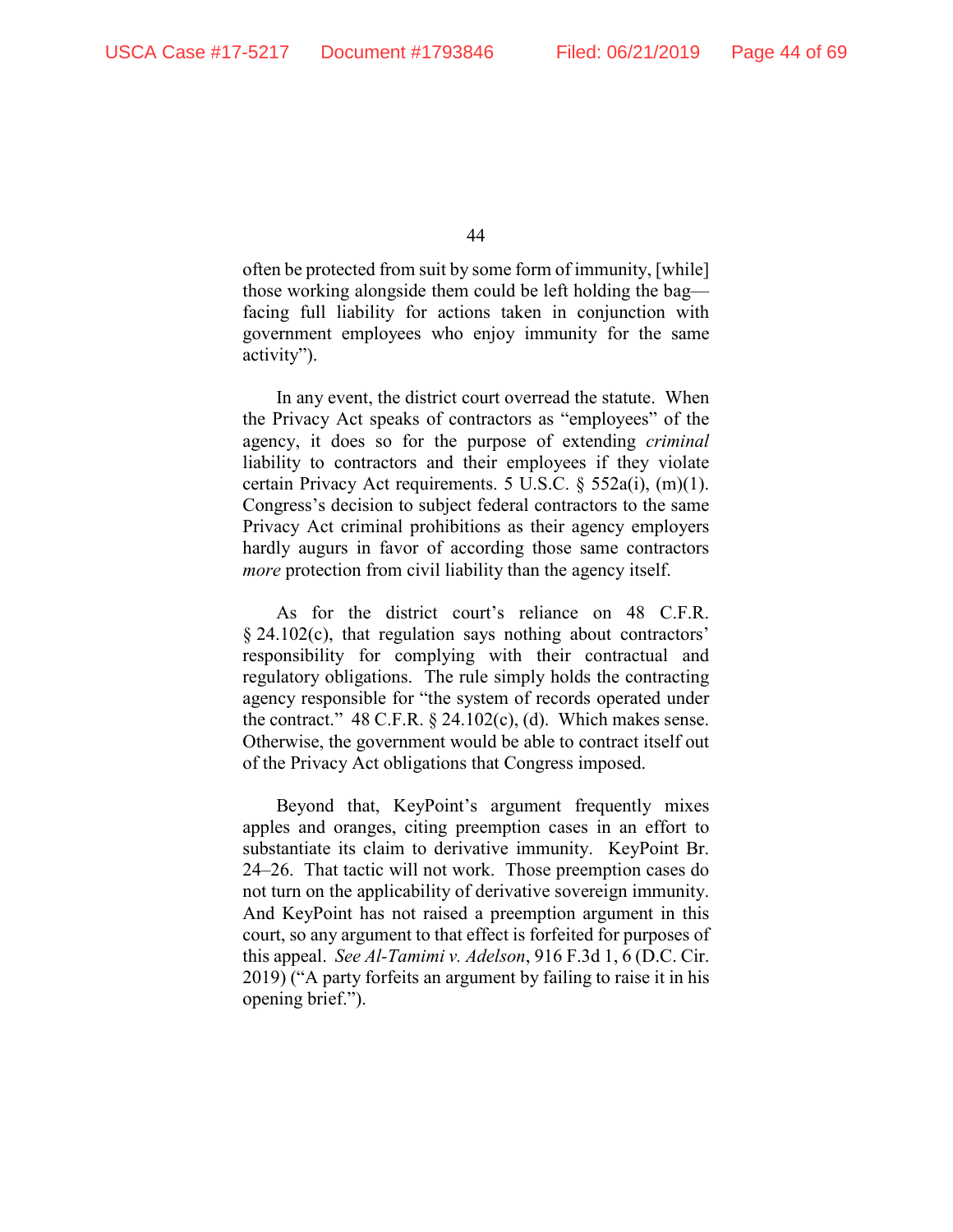In sum, derivative sovereign immunity has its limits. KeyPoint exceeded those limits, and for that reason cannot don the cloak of derivative sovereign immunity.

**V**

Finally, we turn to NTEU Plaintiffs' constitutional claim. In that claim, NTEU Plaintiffs do not allege that OPM intentionally disclosed the records at issue or performed the functional equivalent of such a disclosure. *See, e.g.*, NTEU Plaintiffs' Compl. ¶ 97, J.A. 186 (alleging "reckless indifference"). Instead, NTEU Plaintiffs challenge OPM's internal record-management and storage practices and policies as unconstitutionally trenching on their asserted constitutional right to privacy. *See, e.g.*, *id.* at 3, J.A. 155 ("Although on notice of serious flaws in its data system security, OPM failed to adequately secure personal information in its possession—a failure that was reckless under the circumstances."). They appear to rely on two closely related threads of constitutional doctrine, one couched in terms of privacy and relying mainly on dicta from *Whalen v. Roe*, 429 U.S. 589 (1977), the other phrased more directly in terms of substantive due process and relying mainly on cases providing relief for persons harmed through government neglect of their personal safety. We address them in that order.

## **A**

As NTEU Plaintiffs see it, the Constitution creates a "zone of privacy" that protects an individual's "interest in avoiding disclosure of personal matters." NTEU Br. 36 (quoting *Whalen*, 429 U.S. at 598–599). This putative right to "informational privacy," they contend, is violated not only where government agents intentionally disclose an individual's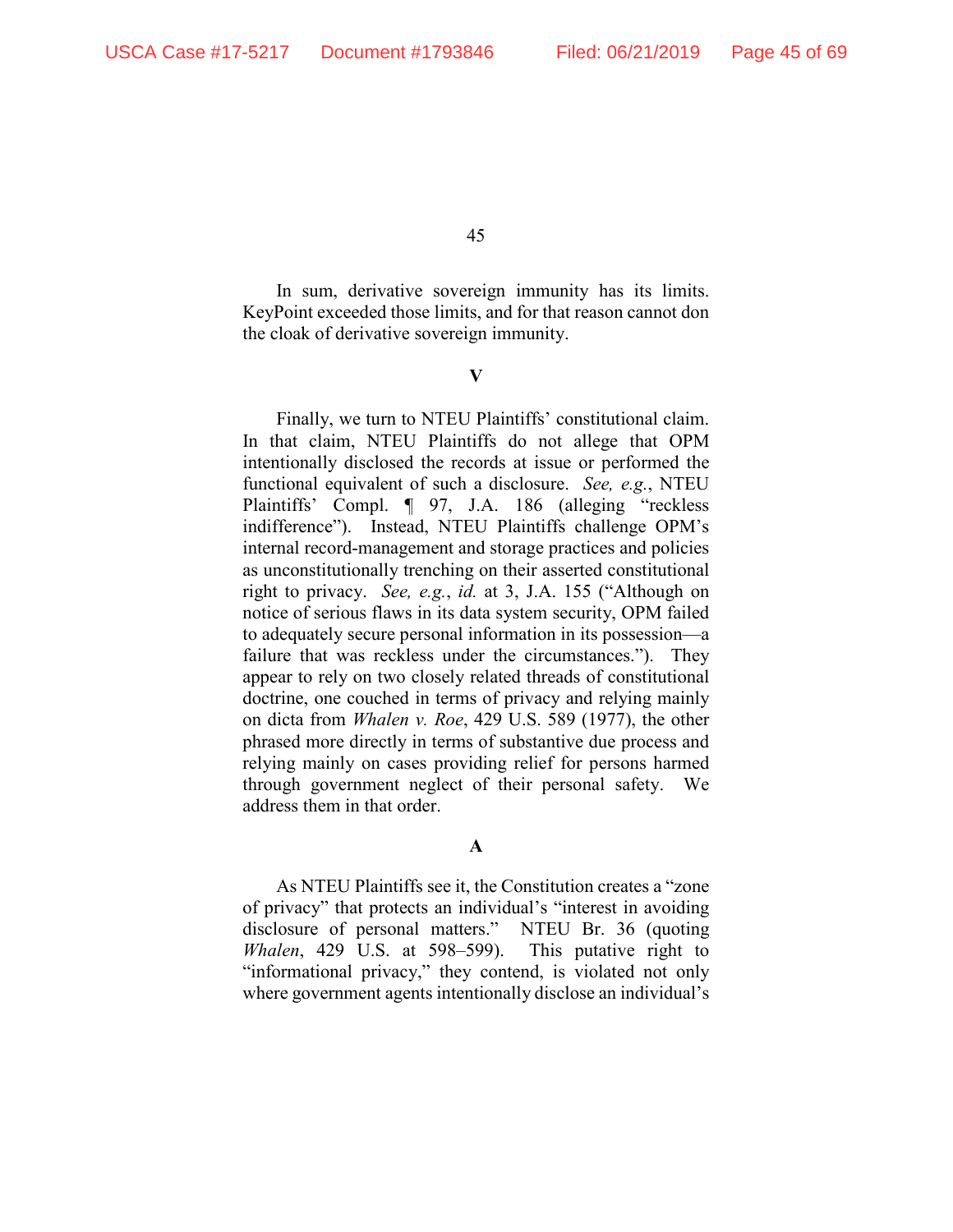personal information, but where, as alleged here, the agents "reckless[ly]" fail to prevent a third party from stealing it. NTEU Plaintiffs' Compl. 3, J.A. 155; *see also* Oral Arg. Tr. 44:23–45:5.

Even assuming "without deciding[] that the Constitution protects" some "sort" of privacy "interest in avoiding disclosure of personal matters," *NASA v. Nelson*, 562 U.S. 134, 138 (2011) (quoting *Whalen*, 429 U.S. at 599–600), NTEU Plaintiffs have failed to state a legally cognizable claim. There is no authority for their contention that the Constitution imposes on the government an affirmative duty—untethered to specific constitutional provisions such as the First Amendment, *see, e.g.*, *Americans for Prosperity Found. v. Becerra*, 903 F.3d 1000, 1019 (9th Cir. 2018)—to "safeguard personal information" from the criminal acts of third parties, NTEU Plaintiffs' Compl. ¶ 97, J.A. 186.

The asserted duty to "adequately secure" government computer networks finds no support in the Constitution or our history. NTEU Plaintiffs' Compl. 3, J.A. 155. Not once do NTEU Plaintiffs quote the very document from which they purport to derive their claimed right: the Constitution of the United States. Nor, for that matter, do they invoke this "Nation's history and tradition," *Aka v. United States Tax Court*, 854 F.3d 30, 34 (D.C. Cir. 2017) (quoting *Washington v. Glucksberg*, 521 U.S. 702, 720–721 (1997))—an integral part of the formula for identifying *unenumerated* rights.

NTEU Plaintiffs instead ground their claim in a single line of Supreme Court dictum from more than 40 years ago that describes "[t]he cases sometimes characterized as protecting 'privacy'" as involving, among other interests, a vague "individual interest in avoiding disclosure of personal matters." NTEU Br. 36 (quoting *Whalen*, 429 U.S. at 599). But neither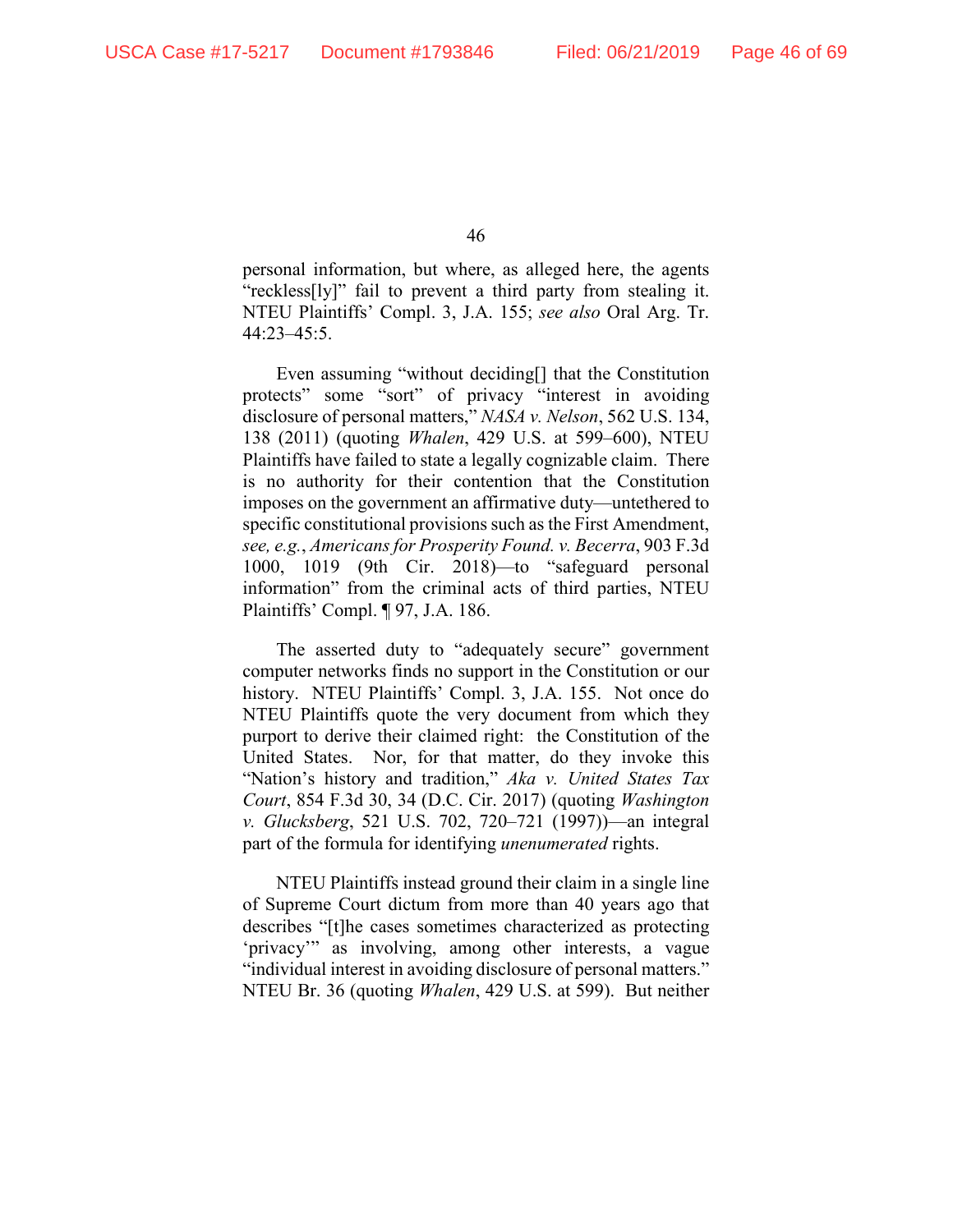we nor the Supreme Court has ever held that this interest is a constitutional right. *American Fed'n of Gov't Employees v. Department of Hous. & Urban Dev.*, 118 F.3d 786, 791 (D.C. Cir. 1997) ("The Supreme Court has addressed the issue in recurring dicta without, we believe, resolving it."). Both courts have, so far, steadfastly rejected all informational privacy claims purporting to rest on the Constitution, while simply "assum[ing]"—but never "deciding"—that the Constitution protects a "right of the sort mentioned in *Whalen*." *NASA*, 562 U.S. at 138; *see Nixon v. Administrator of Gen. Servs.*, 433 U.S. 425, 457–458 (1977); *Whalen*, 429 U.S. at 605; *American Fed'n of Gov't Employees*, 118 F.3d at 791. Indeed, neither this court nor the Supreme Court has ever elaborated on the rationale for—or even defined the "precise contours of"—the putative right to informational privacy. *American Fed'n of Gov't Employees*, 118 F.3d at 793; *see also, e.g.*, *NASA*, 562 U.S. at 147–148. Rather, we have underlined its "ambiguity." *National Fed'n of Fed. Employees v. Greenberg*, 983 F.2d 286, 293 (D.C. Cir. 1993); *cf. Siegert v. Gilley*, 500 U.S. 226, 233– 234 (1991) (holding that even malicious government defamation does not trigger constitutional protection) (citing *Paul v. Davis*, 424 U.S. 693 (1976)).

Other circuits, to be sure, have embraced a form of the putative right. *See, e.g.*, *In re Crawford*, 194 F.3d 954, 958 (9th Cir. 1999); *see also NASA*, 562 U.S. at 146 n.9 (collecting cases). *But see Doe v. Wigginton*, 21 F.3d 733, 740 (6th Cir. 1994). But NTEU Plaintiffs have identified no case in which the government has been held to have violated the alleged right without having "*affirmatively provid[ed]* the protected information to those unauthorized to view it." NTEU Br. 47 (emphasis added). Neither have we. Absent any plausible mooring in the Constitution's text or the Nation's history and tradition, we join the district court in declining to recognize the proposed constitutional right to informational privacy that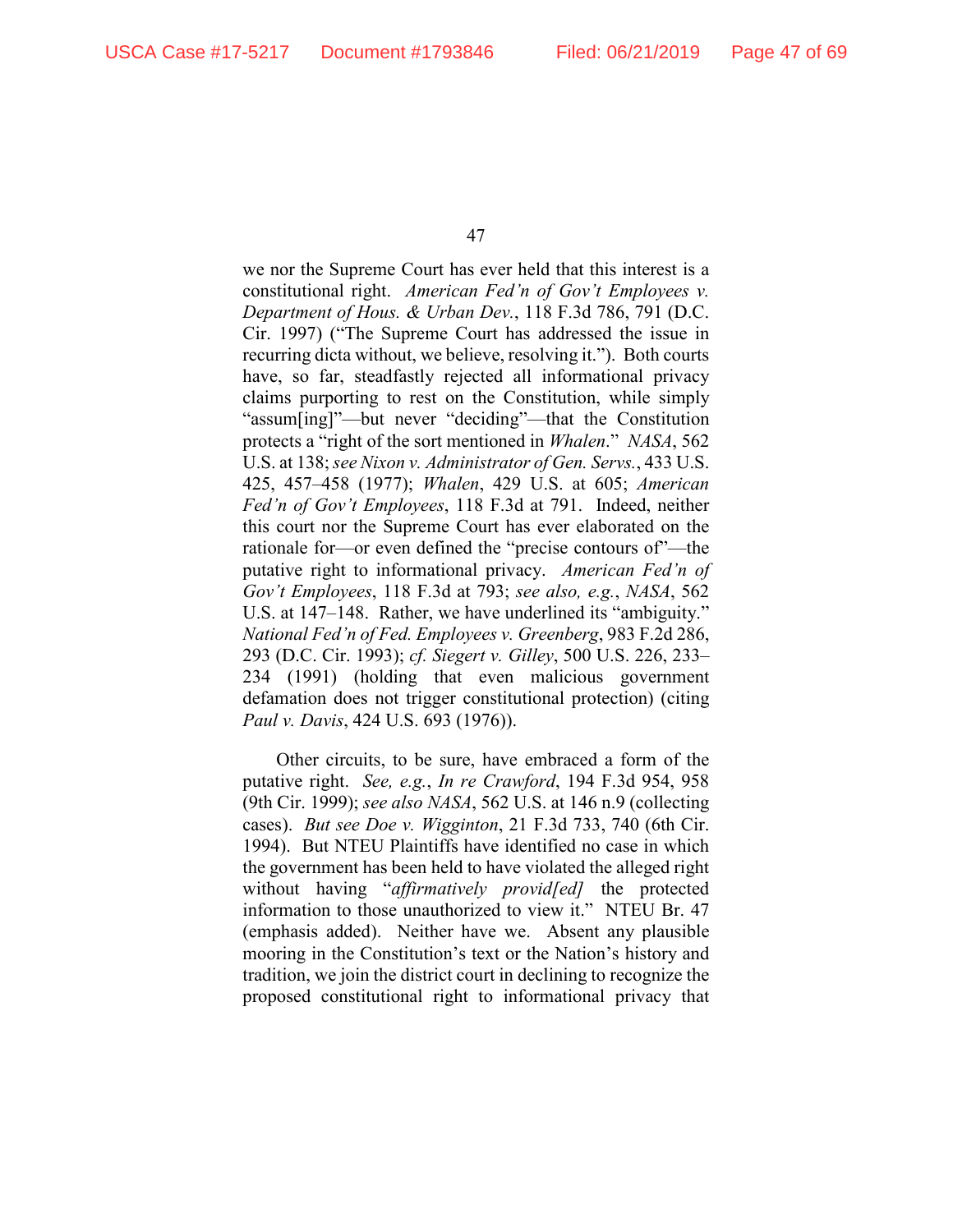would be violated not only when information is intentionally disclosed (or the functional equivalent), but also "when a third party *steals* it." *In re OPM*, 266 F. Supp. 3d at 46.

Troubled as we are by NTEU Plaintiffs' allegations regarding the severity and scope of OPM's data security shortcomings, we are nonetheless reluctant to constitutionalize an information security code for the government's "internal operations." *NASA*, 562 U.S. at 151 (citing *Engquist v. Oregon Dep't of Agric.*, 553 U.S. 591, 598–599 (2008)). OPM "collect[ed] and store[d]" the information at issue here not as sovereign, but as employer—in "its role as the federal civil service's personnel manager." NTEU Plaintiffs' Compl. ¶ 10, J.A. 159. In this capacity—"'as proprietor' and manager of [the government's] 'internal operation,'" *NASA*, 562 U.S. at 148 (quoting *Cafeteria & Rest. Workers Union v. McElroy*, 367 U.S. 886, 896 (1961))—OPM was "dealing 'with citizen *employees*,'" and thus had a "much freer hand" than it would have had if it had brought "its sovereign power to bear on citizens at large," *id.* (emphasis added) (quoting *Engquist*, 553 U.S. at 598). That "freer hand" exists for good reason. Whereas the "Constitution requires that a President chosen by the entire Nation oversee the execution of the laws," albeit by a "vast and varied federal bureaucracy," *Free Enter. Fund v. Public Co. Accounting Oversight Bd.*, 561 U.S. 477, 499 (2010), constitutionally micromanaging employment records management systems, reaching down to the details of "how [best] to protect" the "information systems" holding employee data, NTEU Br. 48, would shift a material part of that oversight function to the judiciary, which generally lacks established standards or guideposts for making such administrative judgments—at least in the absence of congressional direction. *Cf. Bishop v. Wood*, 426 U.S. 341, 349–350 (1976).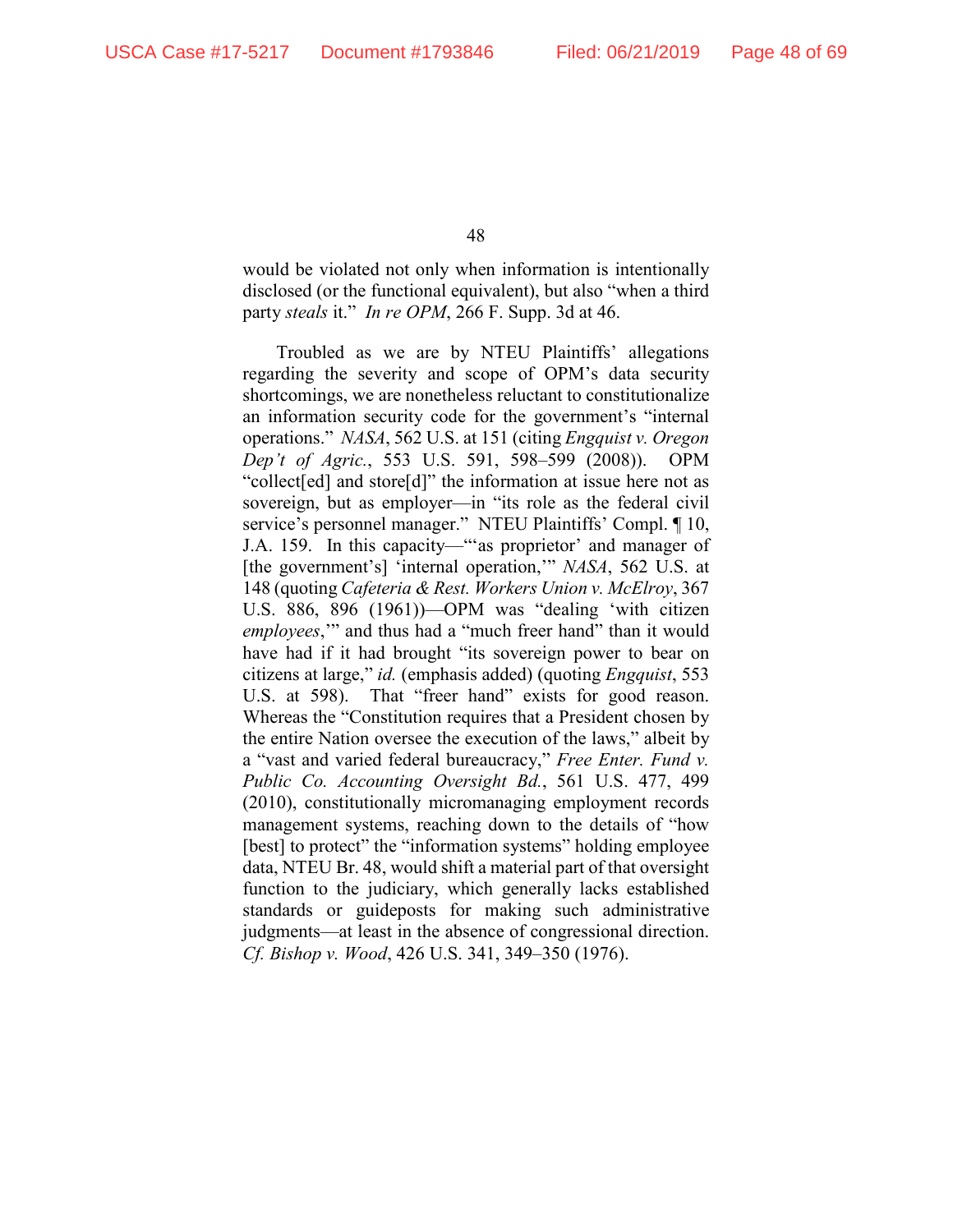Another reason counsels hesitation. Establishing judicial supervision over the security of the government's employee data would "short-circuit" the response that Congress has already launched. *District Attorney's Office for Third Judicial Dist. v. Osborne*, 557 U.S. 52, 73 (2009) (citing *Glucksberg*, 521 U.S. at 720). As the Supreme Court observed in *NASA*, Congress has in the Privacy Act adopted significant "protections against disclosure" of personal information that "'evidence a proper concern' for individual privacy." 562 U.S. at 156 (quoting *Whalen*, 429 U.S. at 605). Here, as there, the Act limits the government's ability to maintain records "about an individual," 5 U.S.C.  $\S$  552a(e)(1), and "imposes criminal liability for willful violations of its nondisclosure obligations," 562 U.S. at 156 (citing 5 U.S.C. § 552a(i)(1)). NTEU Plaintiffs, of course, allege that OPM has "fail[ed] to satisfy" these obligations, NTEU Plaintiffs' Compl. ¶ 97, J.A. 186, and argue that their "inherently personal information remains at substantial risk of additional breaches because" of OPM's failures, Oral Arg. Tr. 49:17–19. But if NTEU Plaintiffs are right (as we must assume in the current posture of the case), then they may invoke the remedial provisions found by Congress to best balance privacy and competing interests. *See* 5 U.S.C. § 552a(g)(1)(D), (g)(4); *cf. supra* Part III.A (reversing dismissal of Arnold Plaintiffs' Privacy Act claims).

Establishing a freestanding constitutional right to informational privacy that creates a duty to safeguard personal information from unauthorized access by third parties would force us to develop a labyrinth of technical rules. *See Osborne,*  557 U.S. at 73–74. For example, does the Constitution require data "encrypt[ion]"? NTEU Br. 6 (citing NTEU Plaintiffs' Compl. ¶¶ 51–52, J.A. 172–173). If so, must all data be encrypted in transit, as well as at rest? *Cf.* Arnold Plaintiffs' Compl. ¶¶ 136, 223, J.A. 75, 98. What of the encryption key: Is 256 bits necessary—or would 128 bits scrape by,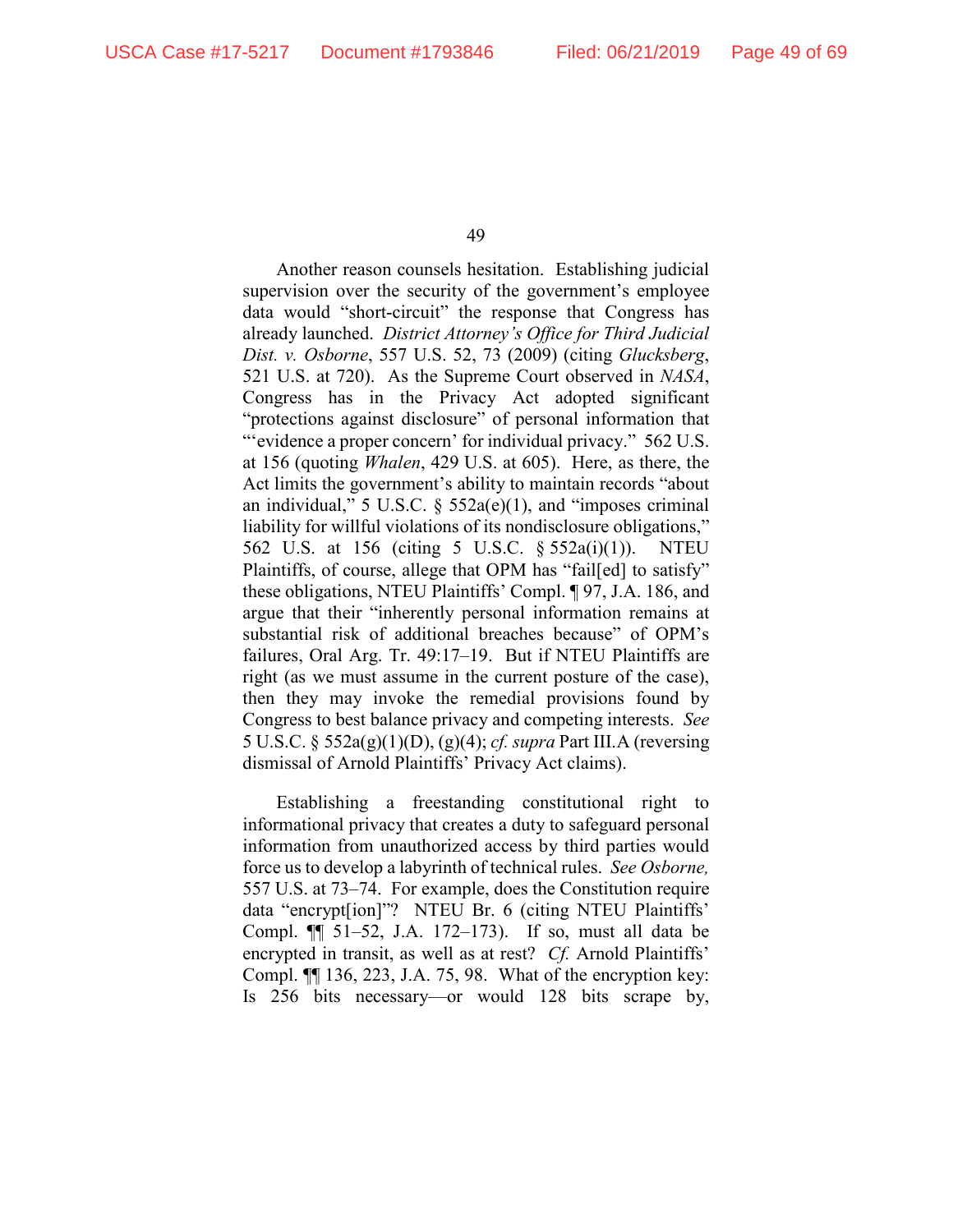constitutionally speaking? *See* Orin S. Kerr & Bruce Schneier, *Encryption Workarounds*, 106 Geo. L.J. 989, 993 (2018) (illustrating the difference). How about "personal identity verification (PIV) credentials"—are they constitutionally mandated? NTEU Plaintiffs' Compl. ¶ 47, J.A. 171 (internal quotation marks omitted). And most significant: What "tools" should "federal courts \* \* \* use to answer" these questions? *Osborne*, 557 U.S. at 74. NTEU Plaintiffs do not say; more important, neither does the Constitution.

We therefore hold that, assuming (without deciding) the existence of a constitutional right to informational privacy, *see, e.g.*, *NASA*, 562 U.S. at 138; *American Fed'n of Gov't Employees*, 118 F.3d at 791, it affords relief only for intentional disclosures or their functional equivalent—which NTEU Plaintiffs do not allege.

## **B**

NTEU Plaintiffs also seek to ground their claim in the Due Process Clause of the Fifth Amendment, contending specifically that, in some instances, "reckless or deliberate indifference" (as opposed to intentional misconduct) "may 'shock the conscience sufficiently to violate due process.'" NTEU Reply Br. 13 (quoting *Smith v. District of Columbia*, 413 F.3d 86, 93 (D.C. Cir. 2005)); *see also* NTEU Br. 47–48; Oral Arg. Tr. 74:3–9. True enough. *See, e.g.*, *United States v. Salerno*, 481 U.S. 739, 746 (1987) (citing *Rochin v. California*, 342 U.S. 165, 172 (1952)).

But the conscience's susceptibility to shock varies radically with whether the government has previously taken an "affirmative act of restraining the individual's freedom to act on his own behalf—through incarceration, institutionalization, or similar restraint of personal liberty." *DeShaney v. Winnebago Cnty. Dep't of Soc. Servs.*, 489 U.S. 189, 200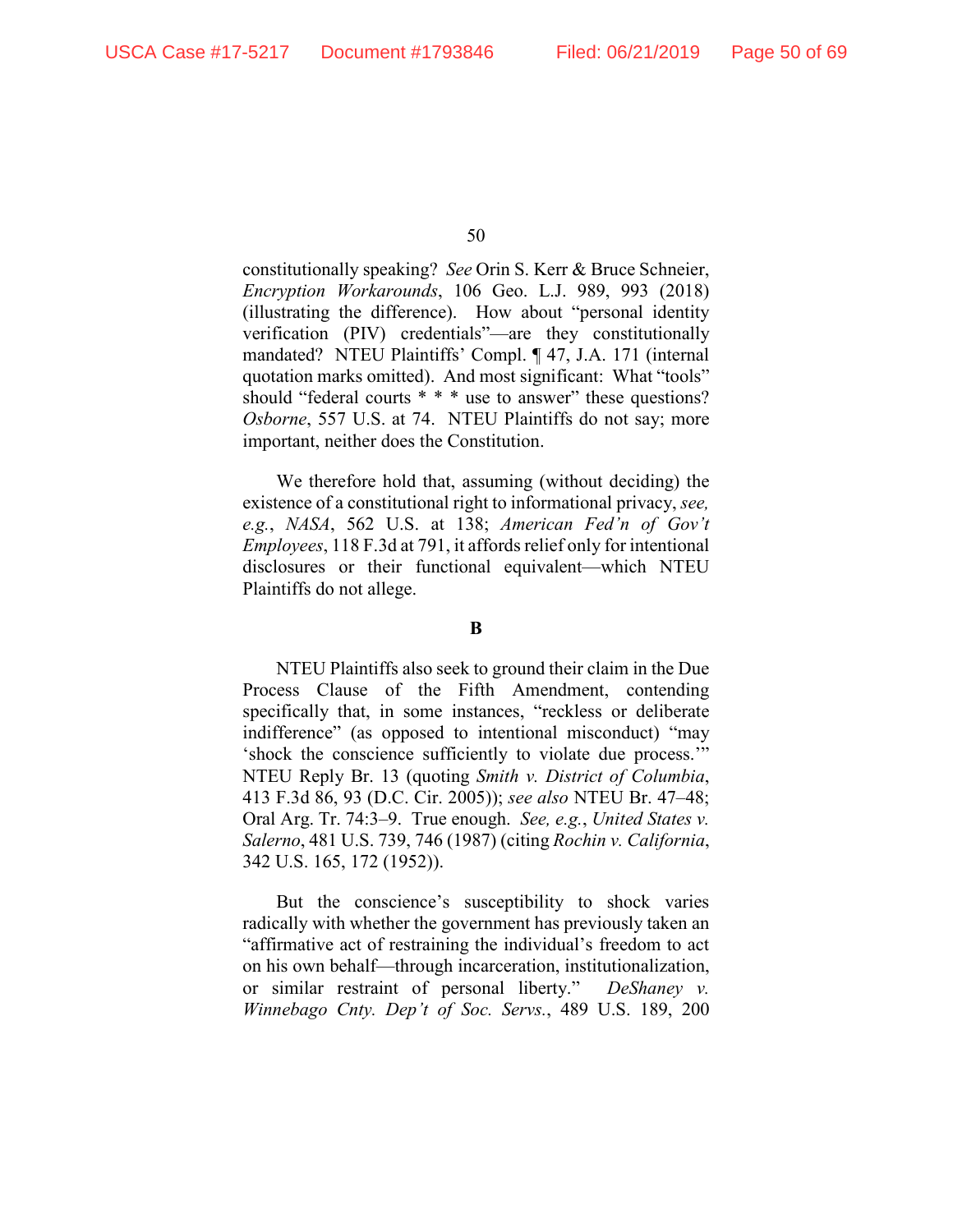(1989). Thus, a prisoner who has "already been deprived of [his] liberty," for example, has a plausible claim to affirmative governmental protection. *Collins v. City of Harker Heights*, 503 U.S. 115, 127 (1992); *see also Smith*, 413 F.3d at 94–95 (same for "juvenile delinquent held 'against his will'"). Absent such a restraint, however, the government's "failure to protect an individual from private [acts], even in the face of known danger, [generally] 'does not constitute a violation of the Due Process Clause.'" *Butera v. District of Columbia*, 235 F.3d 637, 647 (D.C. Cir. 2001) (quoting *DeShaney*, 489 U.S. at 197). "The state must protect those it throws into snake pits, but the state need not guarantee that volunteer snake charmers will not be bitten." *Walker v. Rowe*, 791 F.2d 507, 511 (7th Cir. 1986) (explaining that although a state has a constitutional duty to protect prisoners in its custody, it has no such obligation toward prison guards who have voluntarily accepted employment with the state).

Here, NTEU Plaintiffs' claims fall on the wrong side of this line; they assert an affirmative government duty to safeguard personal information that current and prospective employees *voluntarily* submitted to the government.

This lack of compulsion makes all the difference. In *Collins*, for example, the Supreme Court rejected the claim made by the widow of a city sanitation worker killed in the performance of his duties—that the Due Process Clause required the government to "provide its employees with certain minimal levels of safety and security." 503 U.S. at 127. A government employee, the Court reasoned, could not maintain "that the [government] deprived [him] of his liberty"—and thus incurred a "continuing obligation" to protect that liberty by guaranteeing him a minimum level of safety and security— "when it made, and he voluntarily accepted, an offer of employment." *Id.* at 128. That is precisely why, applying the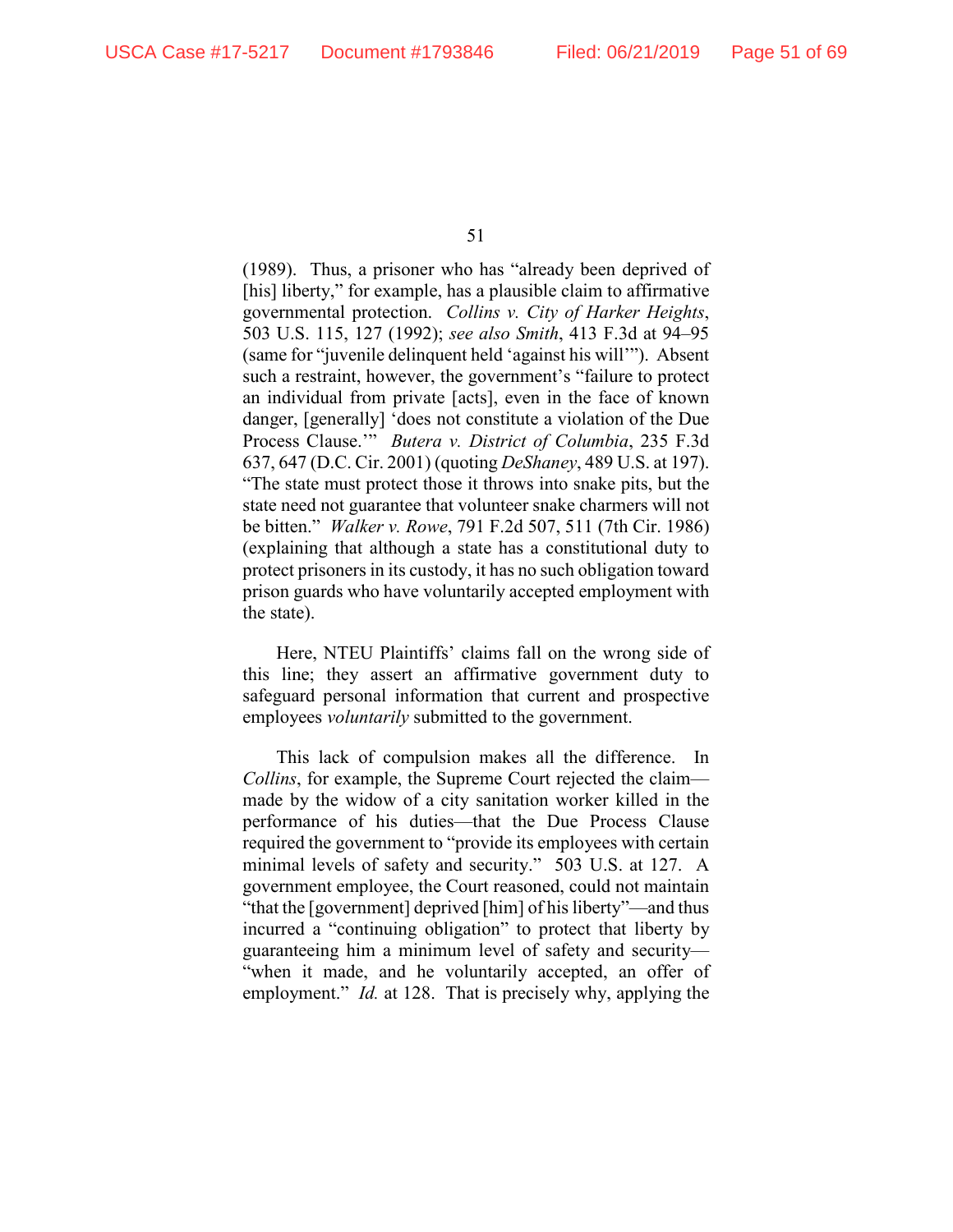principle in cases posing the distinction most directly, we have rejected claims by prison guards. *See Fraternal Order of Police Dep't of Corrs. Labor Comm. v. Williams*, 375 F.3d 1141, 1147 (D.C. Cir. 2004); *Washington v. District of Columbia*, 802 F.2d 1478, 1482 (D.C. Cir. 1986).

Similar logic applies here. Like the sanitation worker in *Collins*—and the prison guards in *Williams* and *Washington*— NTEU Plaintiffs "voluntarily" sought and "accepted" an "offer of [government] employment." *Collins*, 503 U.S. at 128. In doing so, they voluntarily submitted personal information "as part of a background investigation." NTEU Plaintiffs' Compl. ¶ 60, J.A. 176. In no sense, then, did the government compel NTEU Plaintiffs to seek government employment; it therefore bore no constitutional duty under the Due Process Clause to protect them from the risks associated with applying for such positions. With no triggering deprivation of liberty or property to speak of, there arose no constitutional governmental duty to "provide [NTEU Plaintiffs] with certain minimal levels of safety and security," *Collins*, 503 U.S. at 127—physical or digital.

## **VI**

In sum, we reverse in part and affirm in part. We hold that (i) NTEU and Arnold Plaintiffs have adequately alleged Article III standing; (ii) Arnold Plaintiffs have stated a claim under the Privacy Act, which waives OPM's sovereign immunity; (iii) KeyPoint is not protected by derivative sovereign immunity; and (iv) NTEU Plaintiffs have failed to state a claim that flaws in OPM's information-storage measures violated the Constitution. We remand for further proceedings consistent with this opinion.

## *So ordered.*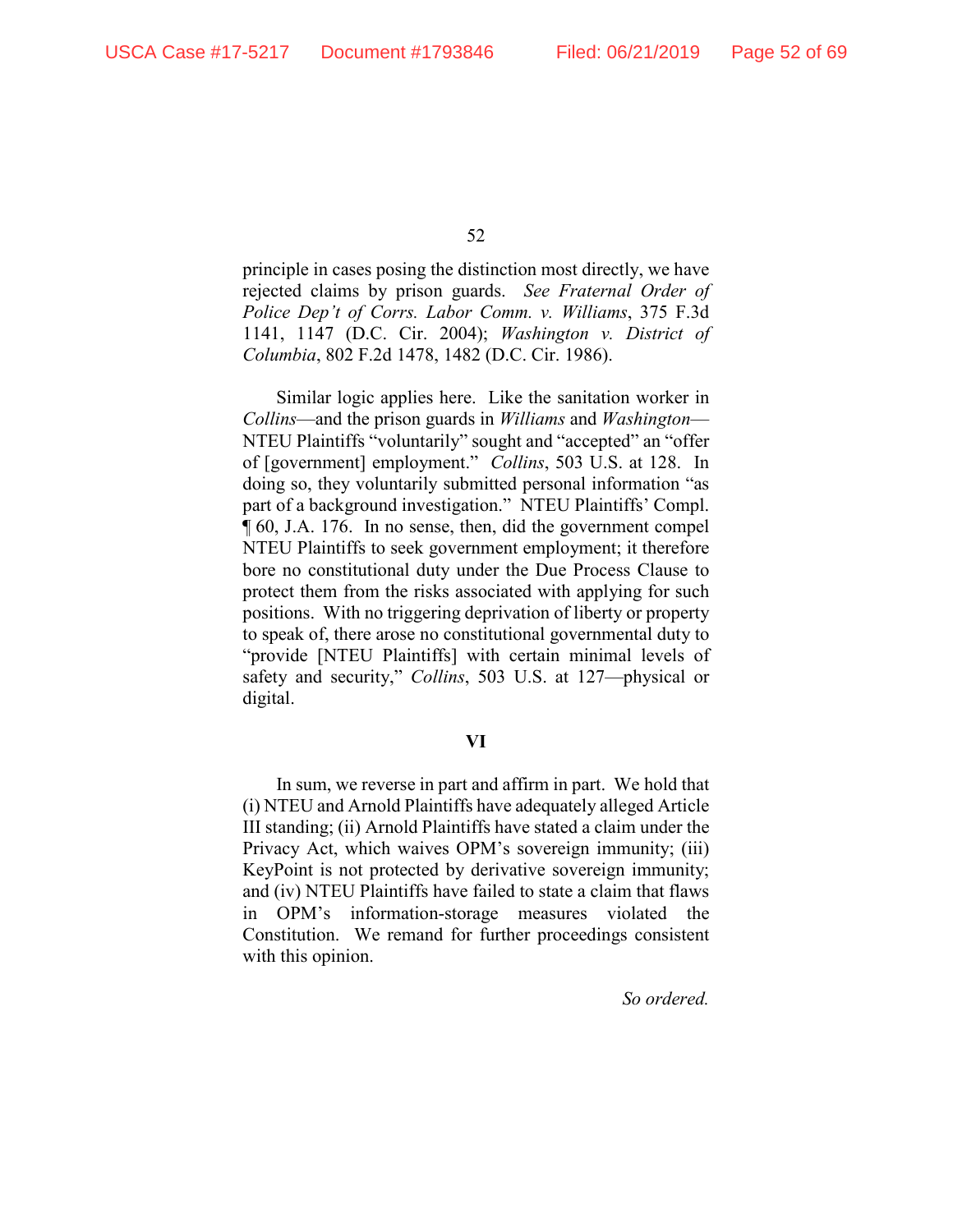WILLIAMS, *Senior Circuit Judge*, concurring in part and dissenting in part:

Why did "sophisticated" cyberintruders spend several months systematically and covertly extracting 21.5 million highly sensitive background investigation records for federal government employees from the Office of Personnel Management? Arnold Plaintiffs' Compl. ¶ 128, J.A. 73. Plaintiffs' answer is identity theft. Might the hackers have been members of a criminal syndicate looking to sell the information to identity thieves on the dark web to bilk victims such as Mr. Travis Arnold out of "approximately \$125"? *Id*. ¶ 13, J.A. 40. Yes, theoretically. But as a basis for standing for most Arnold Plaintiffs the garden-variety identity theft theory lacks the necessary plausibility in light of an obvious alternative explanation: The breach "d[oes] not plausibly suggest" identity theft as the motive (and hence a source of future harm) because it is "more likely explained" as the handiwork of foreign spies looking to harvest information about millions of federal workers for espionage or kindred purposes having nothing to do with identity theft. *Ashcroft v. Iqbal*, 556 U.S. 662, 680 (2009); see Br. of Chamber of Commerce of U.S. as *Amicus Curiae* in Support of Appellees 6 ("Nation-states frequently target personally identifying information ... in order to spy on certain individuals." (brackets omitted)).

My colleagues do not deny the possibility. See *Maj. op.* 17 ("[A] cyberattack on a government system might well be motivated by a purpose other than identity theft . . . ."). Yet, in assessing standing, they conclude that "all" 21.5 million Arnold Plaintiffs have "plausibly alleged a substantial risk" that they will, due to this particular data breach, suffer "future identity theft." *Id*. at 14, 25.

Respectfully, I disagree. Because Arnold Plaintiffs have failed to allege facts that would tend to negate the "obvious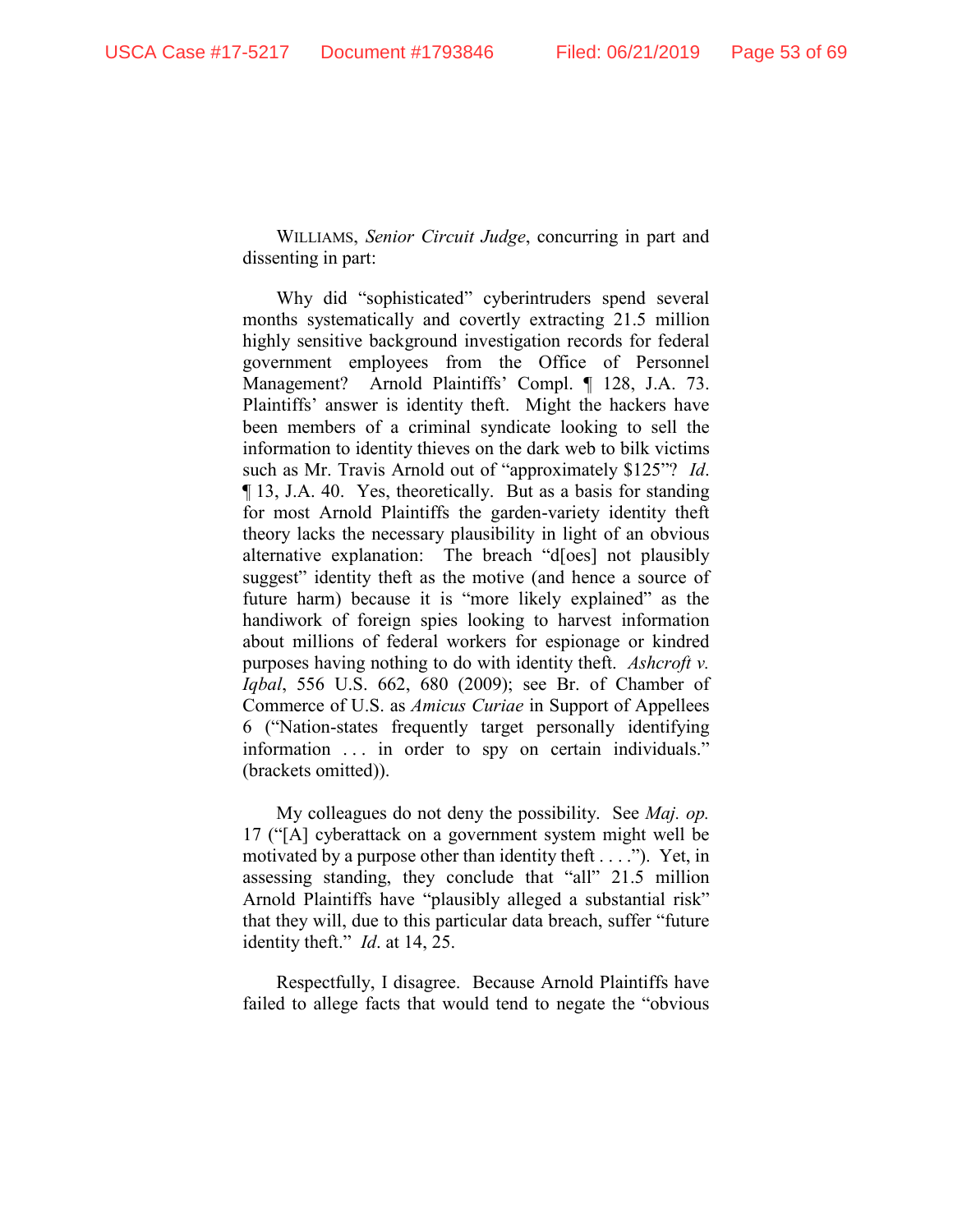alternative explanation" for the breach (i.e., espionage), they have not, in my view, "nudged [their] claims . . . across the line from conceivable to plausible." *Iqbal*, 556 U.S. at 680, 682 (quoting *Bell Atlantic Corp. v. Twombly*, 550 U.S. 544, 567, 570 (2007)). I would therefore affirm the dismissal of Arnold Plaintiffs' claims for lack of standing—with one exception, discussed below. As a result, I join the court's opinion in full except with respect to any portions that are inconsistent with this dissent, including but not limited to Parts II.B (holding that Arnold Plaintiffs stated a plausible claim to standing) and III.B.2 (holding that Arnold Plaintiffs stated a plausible claim that their injuries were the "result of" the breach).

\* \* \*

Two aspects of the standing analysis are important here. First, standing "depends on the facts as they exist [ed] when the complaint [was] filed." *Lujan v. Defenders of Wildlife*, 504 U.S. 555, 569 n.4 (1992) (emphasis removed) (quoting *Newman-Green, Inc. v. Alfonzo-Larrain*, 490 U.S. 826, 830 (1989)). We therefore look, not to the apparent risk of future identity theft in, say, May *2014*—the date of the first major breach, see Arnold Plaintiffs' Compl. ¶ 127, J.A. 73—but to the risk apparent in March *2016*, when Arnold Plaintiffs filed their operative complaint.

Second, standing "must be supported in the same way as any other matter on which the plaintiff bears the burden of proof, *i.e.*, with the manner and degree of evidence required at the successive stages of the litigation." *Susan B. Anthony List v. Driehaus*, 573 U.S. 149, 158 (2014) (quoting *Lujan*, 504 U.S. at 561). Thus, "at the motion to dismiss stage," Arnold Plaintiffs' standing allegations must satisfy the pleading requirements of *Twombly* and *Iqbal*—that is, the complaint must state "'a plausible claim' that each element of standing is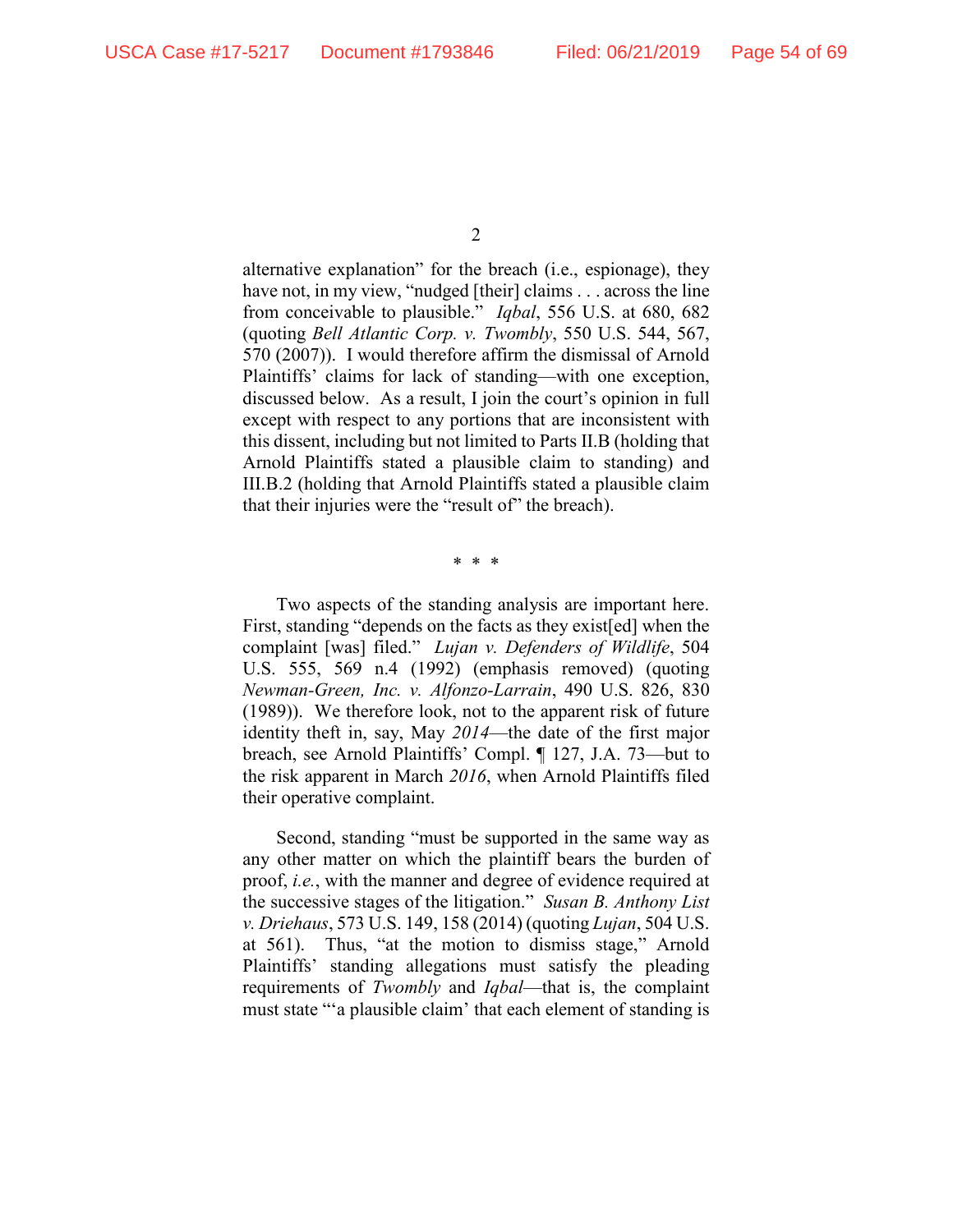satisfied." *Hancock v. Urban Outfitters, Inc.*, 830 F.3d 511, 513 (D.C. Cir. 2016) (quoting *Iqbal*, 556 U.S. at 678–79). This standard "asks for more than a sheer possibility," *Iqbal*, 556 U.S. at 678, that Arnold Plaintiffs faced a "substantial risk" that future injury would occur, *Susan B. Anthony List*, 573 U.S. at 158 (quoting *Clapper v. Amnesty Int'l USA*, 568 U.S. 398, 414 n.5 (2013)). Facts "that are 'merely consistent with'" a substantial risk of future identity theft fall "'short of the line between possibility and plausibility of 'entitlement to relief.'" *Iqbal*, 556 U.S. at 678 (quoting *Twombly*, 550 U.S. at 557).

Under these standards, most Arnold Plaintiffs lack standing. This is not your typical case, where hackers break into a commercial entity's servers and steal consumer information. In those cases, it is generally fair to infer—as this court has inferred—that the hackers plan to, "sooner or later," "make fraudulent charges or assume [the victims'] identities." *Attias v. Carefirst, Inc.*, 865 F.3d 620, 628–29 (D.C. Cir. 2017) (quoting *Remijas v. Neiman Marcus Grp.*, 794 F.3d 688, 693 (7th Cir. 2015)). "Why else would hackers break into a . . . database and steal consumers' private information?" *Id*. at 628 (alteration in original) (quoting *Remijas*, 794 F.3d 693). In such cases there's no obvious alternative explanation.

But here there is. In this case, hackers infiltrated a *government* system and stole sensitive "government investigation information," Arnold Plaintiffs' Compl. ¶ 1, J.A. 36, about *government* employees shortly after a cyberattack on the same agency had "compromised critical security documents," *id*. ¶ 3, J.A. 37. It is thus fair to infer, as the majority quite rightly recognizes, that the hackers "might well [have been] motivated by a purpose other than identity theft," *Maj. op.* 17, such as obtaining secret information from the persons in the files by extortion or surveillance, enlisting them as agents, obtaining leverage over American businesses, or

<sup>3</sup>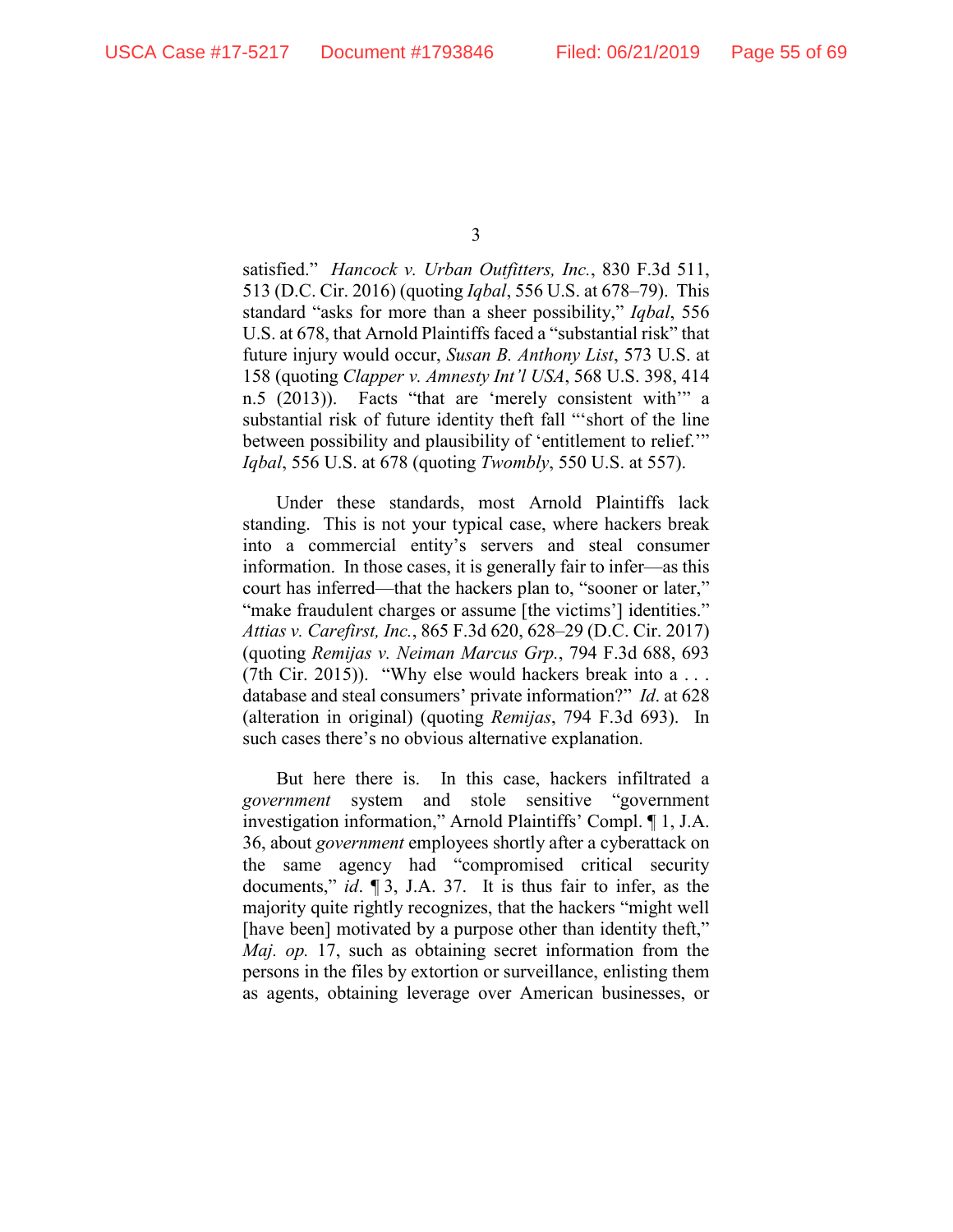otherwise jeopardizing U.S. national security, see Br. of Chamber of Commerce of U.S. as *Amicus Curiae* in Support of Appellees 6; cf. Arnold Plaintiffs' Compl. ¶ 1, J.A. 36 (explaining that exposed and stolen information includes "private facts collected in federal background and security clearance investigations"); see also *id*. ¶ 129, J.A. 73–74 (specifying that the theft covered "many million questionnaire forms containing highly sensitive personal, family, financial, medical, and associational information"). This espionage motive is, as *Iqbal* and *Twombly* put it, an "obvious alternative explanation"—an explanation that Arnold Plaintiffs, to survive a motion to dismiss, must deflect. *Iqbal*, 556 U.S. at 682 (quoting *Twombly*, 550 U.S. at 567).

This they fail to do. Just as "parallel conduct" in *Twombly* "does not suggest conspiracy" in antitrust cases because it is consistent with "independent action" in competitive markets, *Twombly*, 550 U.S. at 556–57; and just as detention of "thousands of Arab Muslim men" in *Iqbal* does not suggest discrimination because (given the identity of the September 11th attackers) it is consistent with legitimate law enforcement activity, *Iqbal*, 556 U.S. at 681–82, so too a "cyberattack on a government system" does not suggest identity theft (of the type alleged by plaintiffs) because it is consistent with an obvious alternative explanation—foreign espionage, *Maj. op.* 17; see also *Beck v. McDonald*, 848 F.3d 262, 274 (4th Cir. 2017) (finding no standing based on a "risk of future identity theft" where there is no evidence that the thief stole the laptop "with the intent to steal [plaintiffs'] private information").

What of dual motives, asks the majority? Couldn't the hackers have been interested in espionage *and* identity theft? *Maj. op.* 18. Yes, that's *conceivable*. But does the conceivability actually render plaintiffs' theory plausible? I don't think so. The majority invokes a syllogism: Because

<sup>4</sup>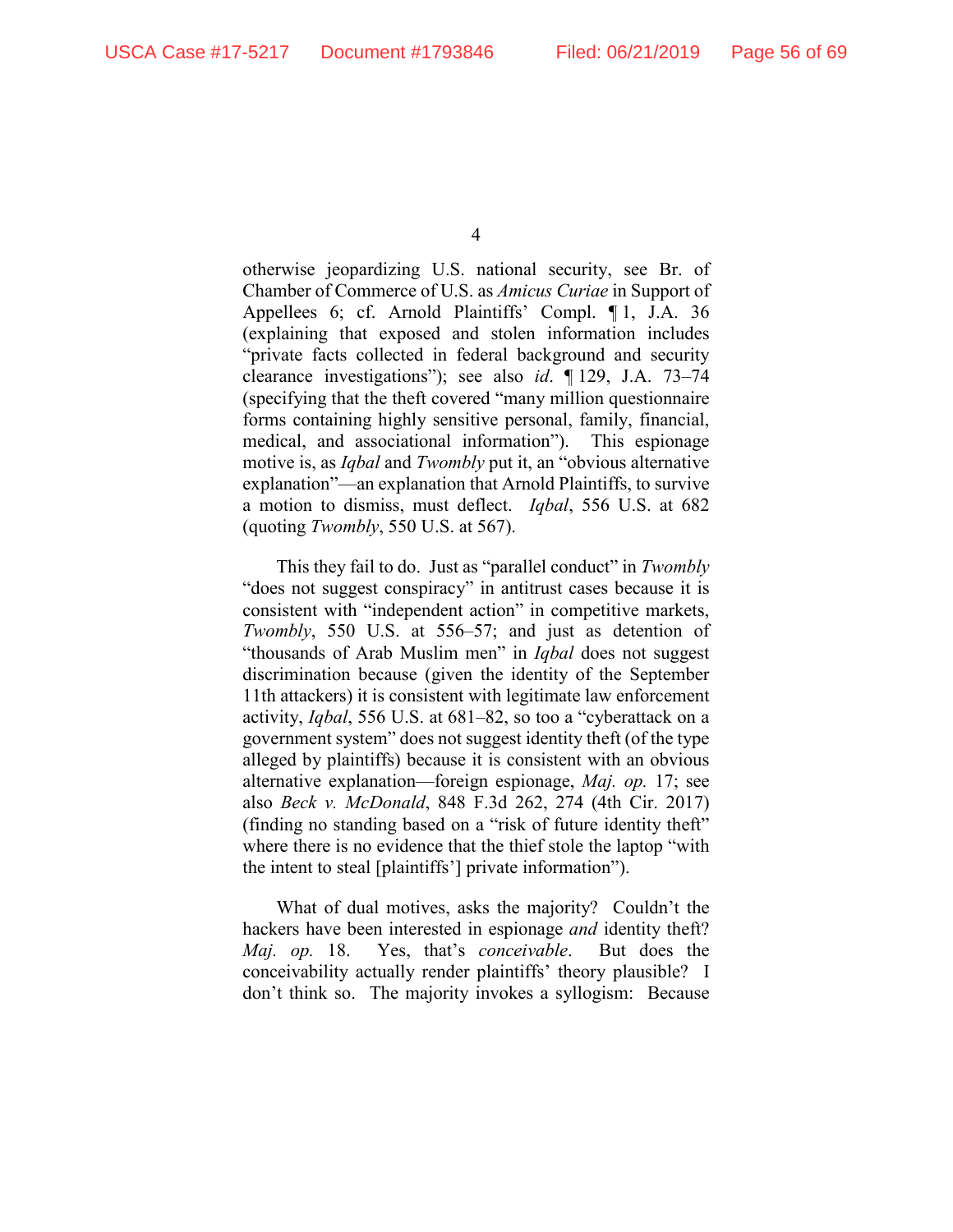"espionage and identity theft are not mutually exclusive," it follows that ascribing an "espionage-related motive" doesn't "render[] implausible" an allegation of "future risk of identity theft and financial fraud" caused by the data breach. *Id*. But it does exactly that. To begin with, even if the alternative explanations in *Iqbal* and *Twombly* happened to be mutually exclusive with plaintiffs' theories, the Court has never suggested that mutual exclusivity is a *prerequisite* to one plausible explanation's rendering some other explanation implausible. This case shows why such a prerequisite would be overkill. Just because two states of affairs *can* co-occur doesn't make their co-occurrence *plausible*—the legal standard plaintiffs must clear—nor does an otherwise implausible theory get bootstrapped into a plausible one merely because it's conceivable that it could co-occur with an obvious alternative explanation.

So while a foreign government might theoretically have enlisted "sophisticated" hackers to execute a "massive" cyberattack on the U.S. government over the course of "several months" to steal highly "sensitive" information, *Maj. op.* at 21, both to (i) compromise U.S. national security *and* (ii) commit fraud by (for example) purchases through an unauthorized Best Buy account (Arnold Plaintiffs' Compl. ¶ 39, J.A. 54), this dual-motive hypothesis seems fanciful for at least two reasons. First, the goal of identity theft is financial gain. The notion that a foreign state pursuing a complex, risky, and possibly expensive cyberespionage scheme would have as even one of its goals the extraction of small-potatoes sums from individuals by, e.g., filing fraudulent returns with the *United States* IRS or creating a "My Social Security" account, see *id*. ¶ 14, J.A. 40– 41, falls far short of plausibility. Second, and more important, a foreign power seeking leverage over the United States would be most unlikely to permit its agents to use or sell the data for identity theft purposes, as doing so would risk *sabotaging* the

<sup>5</sup>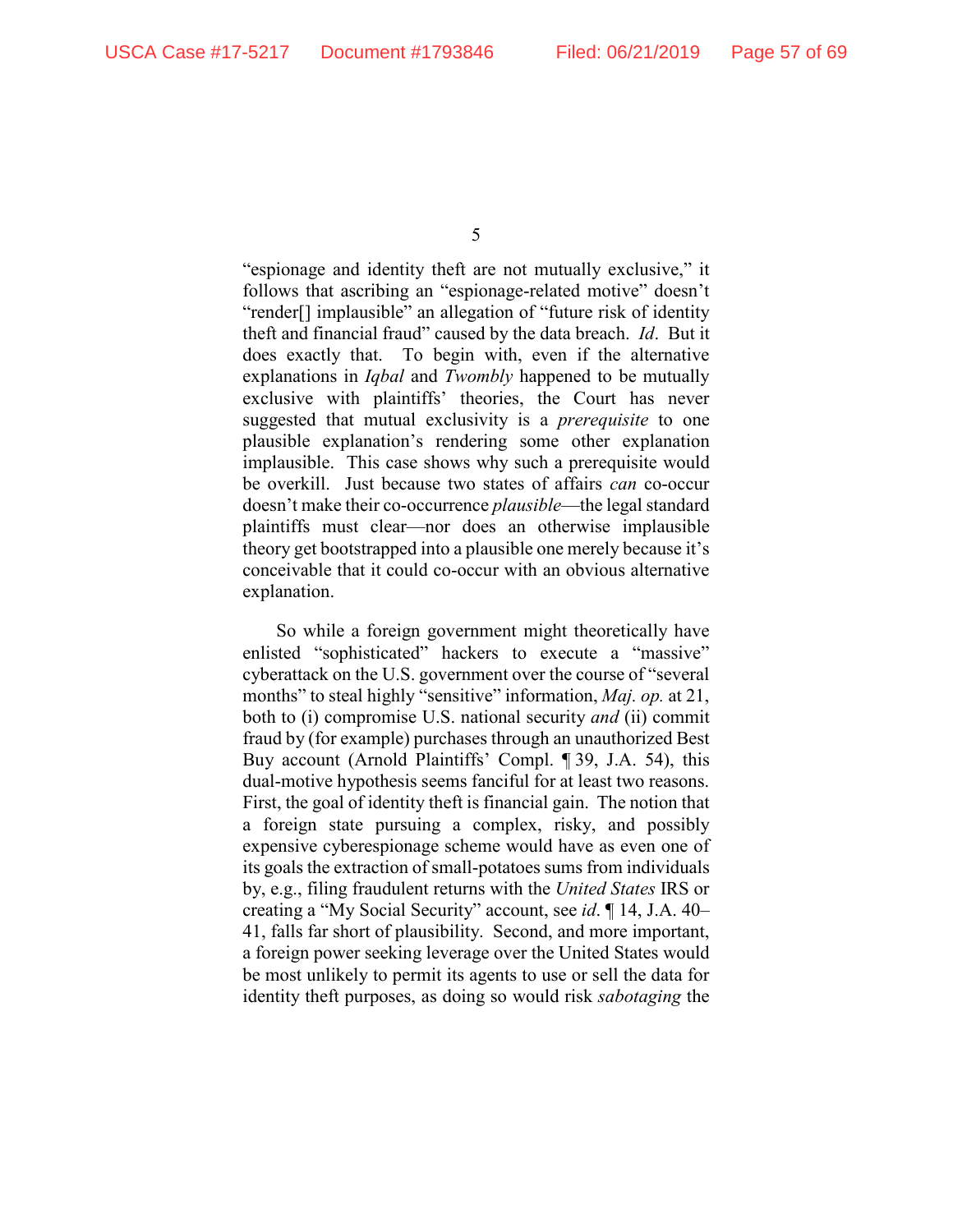espionage goal. If data gleaned from the hack is slated for counterintelligence use, identity theft would undercut this aim by alerting victims and causing them to alter their data. Since the expected value of successful counterintelligence likely far exceeds that of identity theft, an espionage explanation affirmatively suggests that identity theft *will not* co-occur. And that is precisely what the record suggests. There is, as discussed below, a striking dearth of allegations as to any pattern of unusual or higher-than-ordinary identity theft or fraud among Arnold Plaintiffs. What readily comes to mind is an obvious alternative explanation—hacking focused entirely on pursuit of espionage and kindred threats to national security.

Thus the Sixth Circuit's caution—that "[f]erreting out the most likely reason for the defendants' actions is not appropriate at the pleadings stage," *Watson Carpet & Floor Covering, Inc. v. Mohawk Industries, Inc.*, 648 F.3d 452, 458 (6th Cir. 2011)—is inapt here. The court states in the immediately preceding sentence: "Often, defendants' conduct has several *plausible* explanations." *Id*. (emphasis added). Sorting out which among them is "most likely" is, indeed, out of bounds at the pleadings stage. Yet the whole thrust of my argument is that we haven't got "several plausible explanations." We have one alleged theory—identity theft—that, I argue, is not plausible in view of an obvious alternative explanation of far greater probability. Though it's unimpeachable logic to say that "[t]he plausibility of [one particular] reason for the refusals to sell carpet does not render all other reasons implausible," *id*., the point—made in context of a discussion of "several plausible explanations"—is not at play here, and marshaling it only begs the question whether identity theft is, in fact, a plausible explanation.

More is needed to "nudge<sup>[]"</sup> Arnold Plaintiffs' identity theft claims "across the line from conceivable to plausible."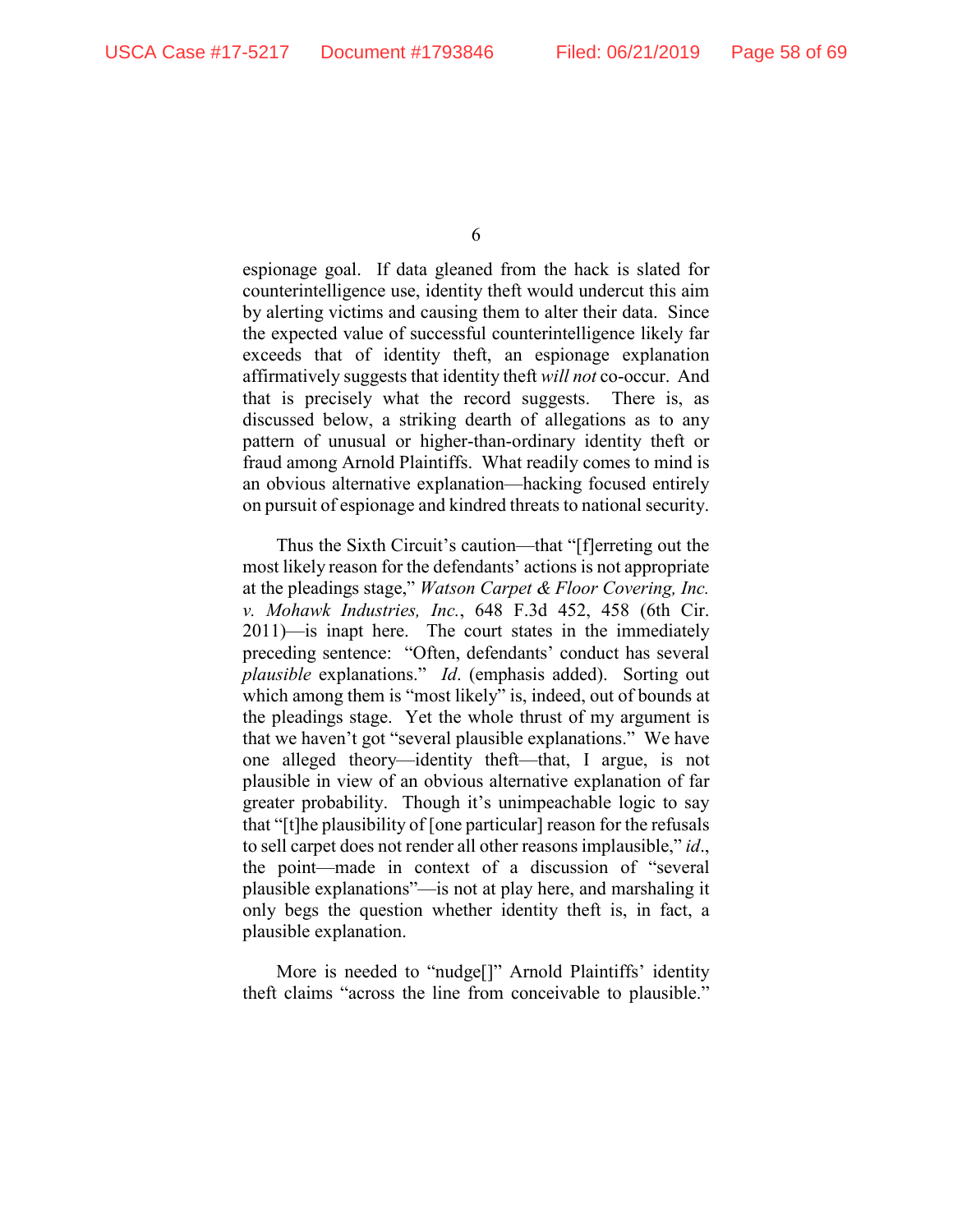*Iqbal*, 556 U.S. at 680 (quoting *Twombly*, 550 U.S. at 570). That is especially true here given the passage of time. As the initial breach occurred nearly *two years* before Arnold Plaintiffs filed their operative complaint, one would expect to see—if plaintiffs were right about the hackers' motives—some allegation linking Arnold Plaintiffs as a whole to the breach such as indications that persons in the OPM databases suffered a relatively high rate of identity thefts, or a pattern of *similar* thefts. But there are no such allegations. And "'as the breaches fade further into the past,' the Plaintiffs' threatened injuries become more and more speculative." *Beck*, 848 F.3d at 275 (quoting *Chambliss v. Carefirst, Inc.*, 189 F. Supp. 3d 564, 570 (D. Md. 2016)).

The majority generally agrees, conceding that the "passage of two years in a run-of-the-mill data breach might, absent allegation of subsequent data misuse, suggest that a claim of future injury is less than plausible." *Maj. op.* 21. Yet my colleagues think such an inference is not fair game here, where the breach occurred on "a massive scale" reflecting "a relatively new phenomenon." *Id*. Large-scale hacking is no doubt a recent phenomenon. But I can think of no attributes of such phenomena or their possible novelty that would invalidate a common sense expectation that future identity-theft-type injuries will become less plausible as time drags on without result. Whatever else may be true, if identity theft is an operative motive, time remains of the essence, given that much personal data—credit card numbers, bank account information, addresses—can go stale with time. If anything, the special features of this case make the passage of time exceptionally forceful in undermining plaintiffs' theory. The extraordinary volume of people affected and the exceptional sensitivity and range of the information captured should make it relatively easy to discern a "pattern of identity theft or financial fraud" among the pool of 21.5 million potential victims (and

<sup>7</sup>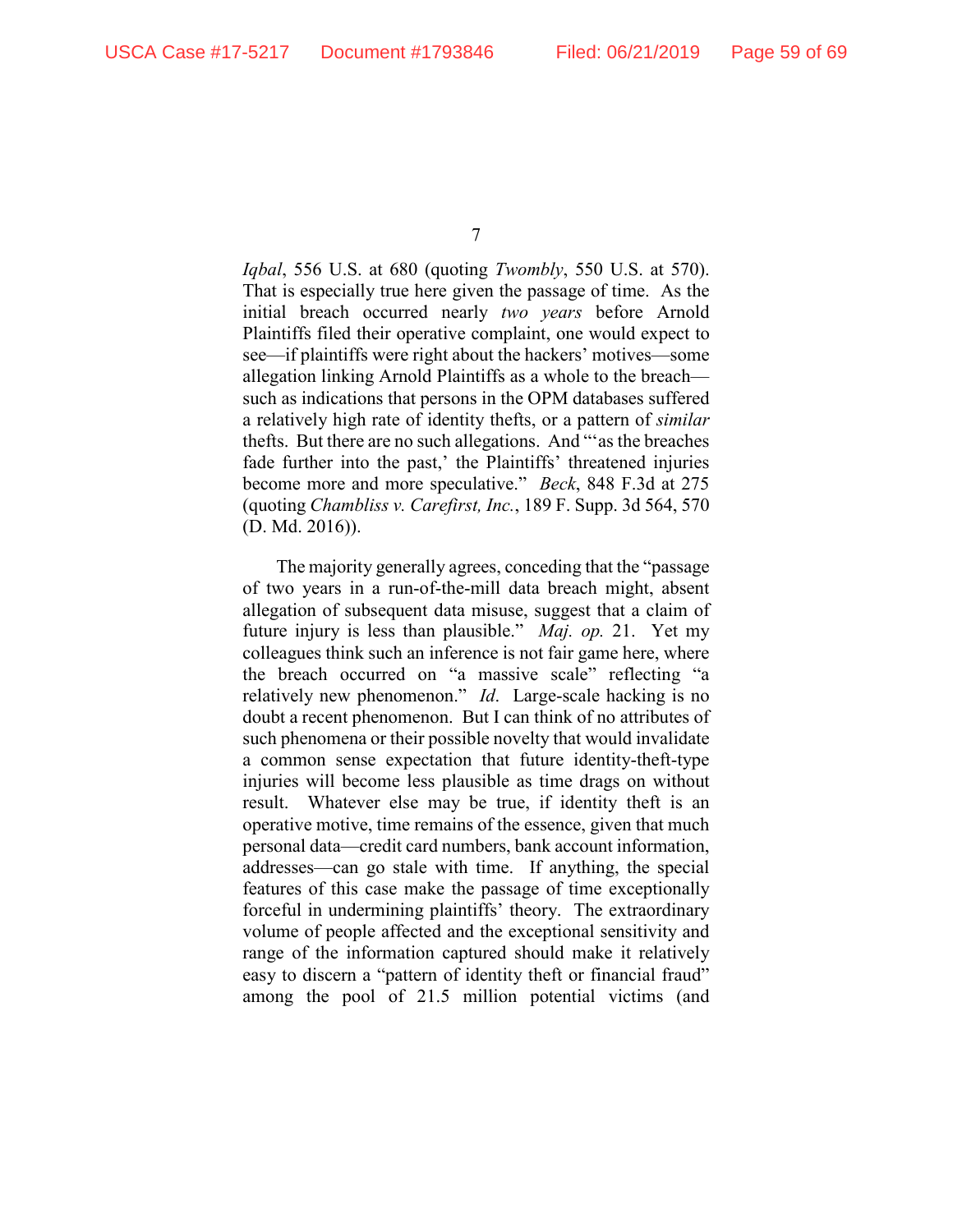litigants)—if there is one. *Id*.And yet, as the majority agrees, we have no "clearly identifiable pattern of identity theft or financial fraud" in the Complaint. *Id*.

To be sure, "certain Arnold Plaintiffs have already had fraudulent accounts opened and tax returns filed in their names." *Maj. op.* 19. But that is hardly probative. "In a society where around 3.3% of the population will experience some form of identity theft" in a given year, it is "not surprising" that a few plaintiffs in a putative class of 21.5 million would "have experienced some form of credit or bank-account fraud." *In re U.S. Office of Personnel Mgmt. Data Sec. Breach Litig.*, 266 F. Supp. 3d 1, 38 (D.D.C. 2017) (quoting *In re Science Applications Int'l Corp. Backup Tape Data Theft Litig.*, 45 F. Supp. 3d 14, 32 (D.D.C. 2014)). A handful of Arnold Plaintiffs, for instance, almost certainly experienced a home invasion since the data breach. But that doesn't imply a "substantial risk" that *these hackers* have plans to break into the homes of garden-variety government employees.

In sum, Arnold Plaintiffs have alleged no facts disproportionate incidence of identity theft, a distinctive pattern of fraud, or anything else of that sort among the putative class—that can credibly nudge their theory into the realm of plausibility in the face of an obvious alternative explanation. So they cannot "all" meet the threshold requirement for standing under the pleading standards of *Iqbal* and *Twombly*. *Maj. op.* 14.

I grant, of course, that in the immediate aftermath of the cyber-intrusion, some putative class members might reasonably have been unwilling to assume that the attack was motivated by a purpose other than identity theft. Thus, individuals at that early time, before the paucity of identity theft data emerged, might have "reasonably spent money to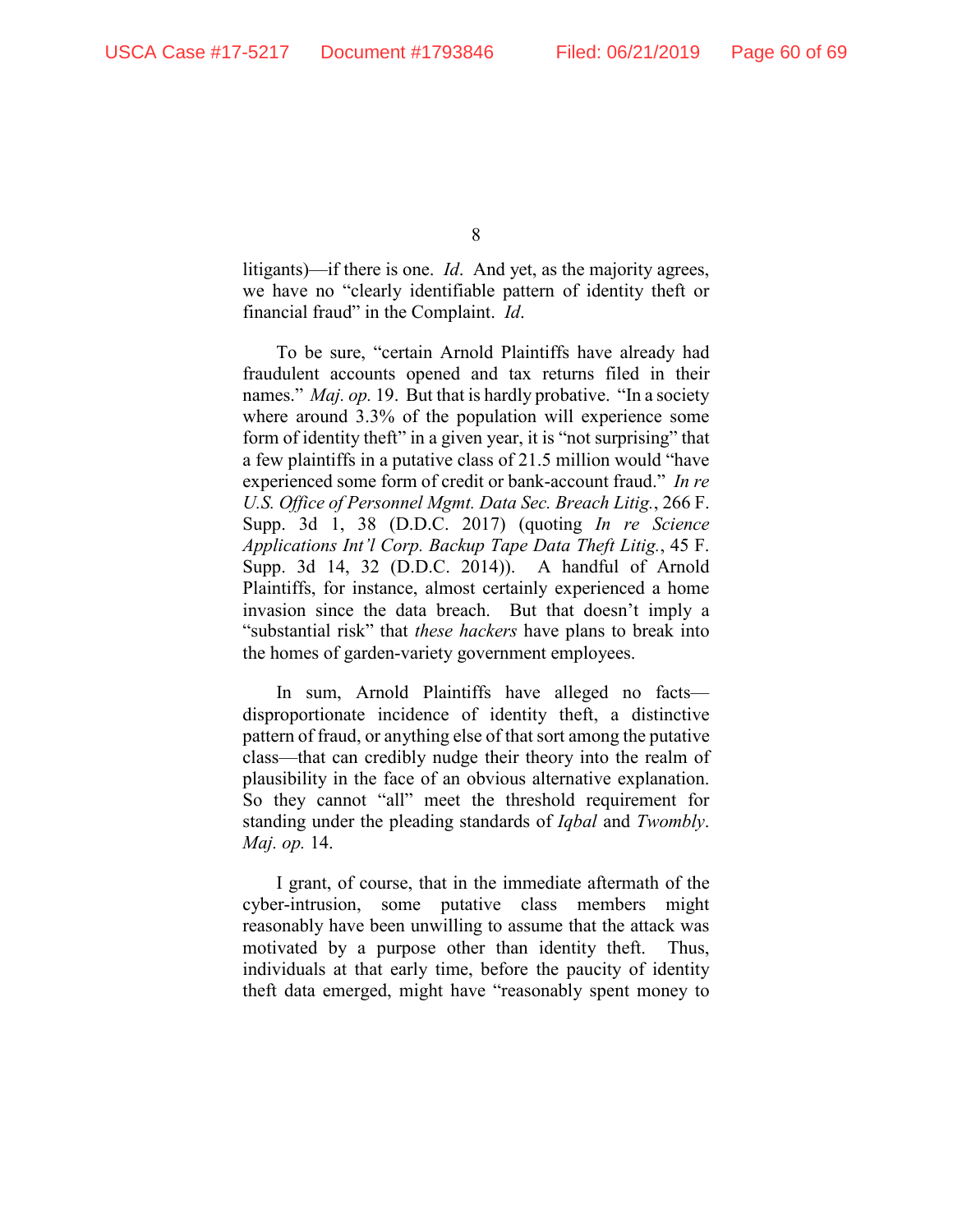protect themselves" from identity theft and thus have a plausible claim to standing to recover their expenses. *Attias*, 865 F.3d at 629. But that says nothing about whether, when plaintiffs filed their operative complaint two years later, all 21.5 million putative class members could *still* "reasonably" fear "a substantial risk" of identity theft. *Id*. at 629. They have shown no such thing.

\* \* \*

For the subset of Arnold Plaintiffs who, as I see it, have standing, I turn to the issue of sovereign immunity. Arnold Plaintiffs file a battery of state law claims against a contractor that OPM engaged to perform background checks of prospective federal employees. That contractor, KeyPoint Government Solutions, Inc., maintains that, as a government contractor, it is entitled to sovereign immunity. The court, however, disagrees, see *Maj. op.* Part IV—and I join that part of the opinion in full.

I write separately to address an important distinction between contractor immunity, which KeyPoint asserts, and federal preemption, which KeyPoint fails to raise, and about which the court therefore expresses no views. See, e.g., KeyPoint's Br. 25 (distinguishing between preemption and immunity); Oral Arg. Tr. 31:3–21 (same); see also *Cunningham v. Gen. Dynamics Info. Tech., Inc.*, 888 F.3d 640, 646 n.4 (4th Cir. 2018) (same); *In re KBR, Inc., Burn Pit Litig.*, 744 F.3d 326, 342 n.6 (4th Cir. 2014) (same). Contractor immunity, it seems to me, immunizes only those acts that agents of the government are expressly directed by the government to perform—such as building a particular dike as "directed by the Government of the United States." See, e.g., *Yearsley v. W.A. Ross Construction Co.*, 309 U.S. 18, 20 (1940). Preemption, in contrast, is broader, knocking aside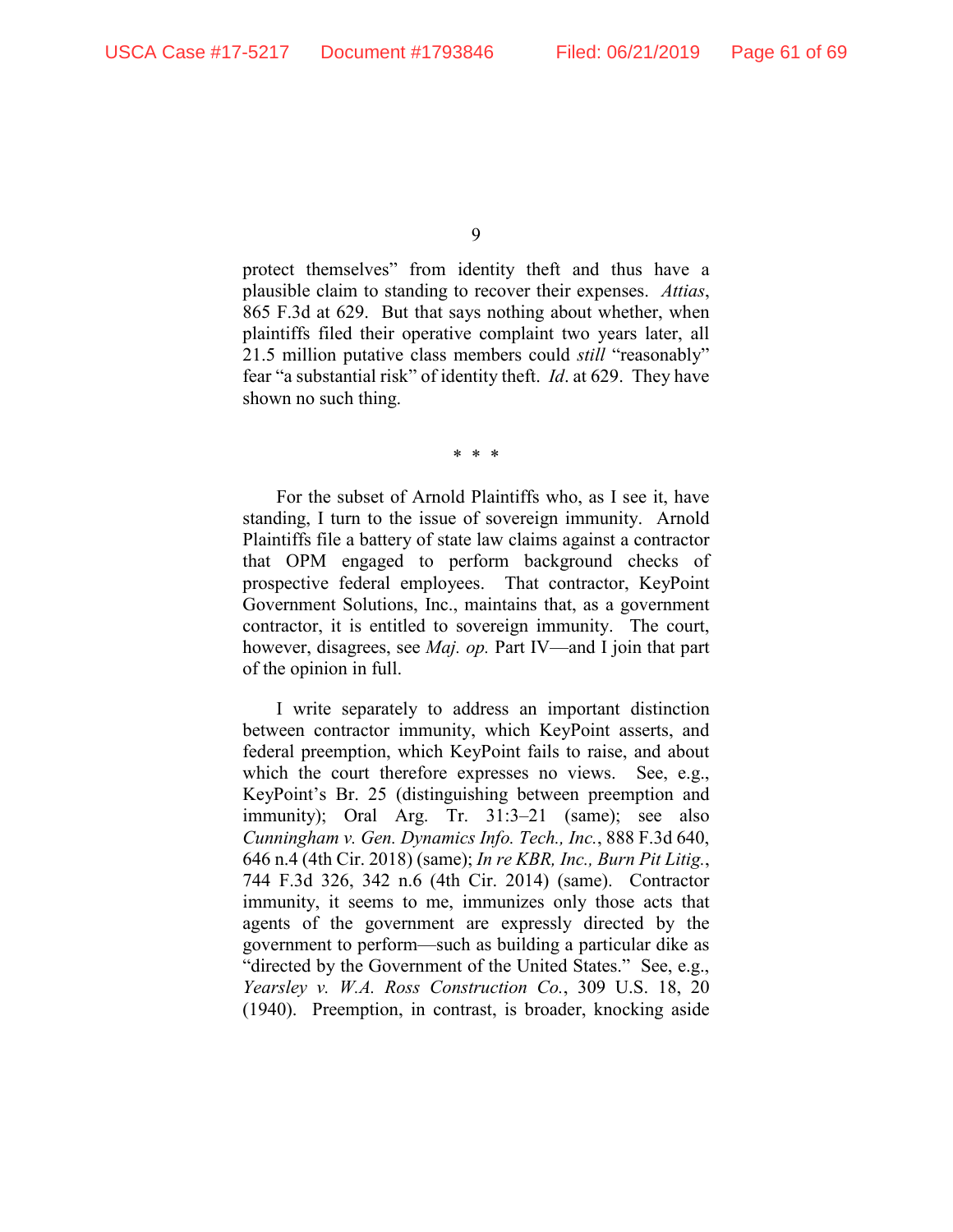state tort law to the extent that it impermissibly interferes with a contractor's ability to perform its federal obligations.

As the Supreme Court explained in *Boyle v. United Technologies Corp.*, there are "a few areas, involving 'uniquely federal interests,'" that "are so committed by the Constitution and laws of the United States to federal control that state law is pre-empted and replaced, where necessary, by federal law." 487 U.S. 500, 504 (1988) (quoting *Texas Industries, Inc. v. Radcliff Materials, Inc.*, 451 U.S. 630, 640 (1981)). The "civil liabilities arising out of the performance of federal procurement contracts" is one of them. *Id*. at 505–06. That is because "the Federal Government's interest in the procurement of equipment is implicated by" state tort suits, even where, as here, "the dispute is one between private parties." *Id*. at 506. Specifically, the "imposition of liability on Government contractors will directly affect the terms of Government contracts: either the contractor will decline to manufacture the design specified by the Government, or it will raise its price. Either way, the interests of the United States will be directly affected." *Id*. at 507.

To protect these interests, state law may be "displace[d]." *Id.* at 507. This will occur only where "a 'significant conflict' exists between an identifiable 'federal policy or interest and the [operation] of state law," *id*. (alteration in original) (quoting *Wallis v. Pan Am. Petroleum Corp.*, 384 U.S. 63, 68 (1966)), "or the application of state law would 'frustrate specific objectives' of federal legislation," *id*. (quoting *United States v. Kimbell Foods, Inc.*, 440 U.S. 715, 728 (1979)). "In some cases, for example where the federal interest requires a uniform rule, the entire body of state law applicable to the area conflicts and is replaced by federal rules." *Id*. at 508 (citing *Clearfield Trust Co. v. United States*, 318 U.S. 363, 366–67 (1943)). "In others, the conflict is more narrow, and only particular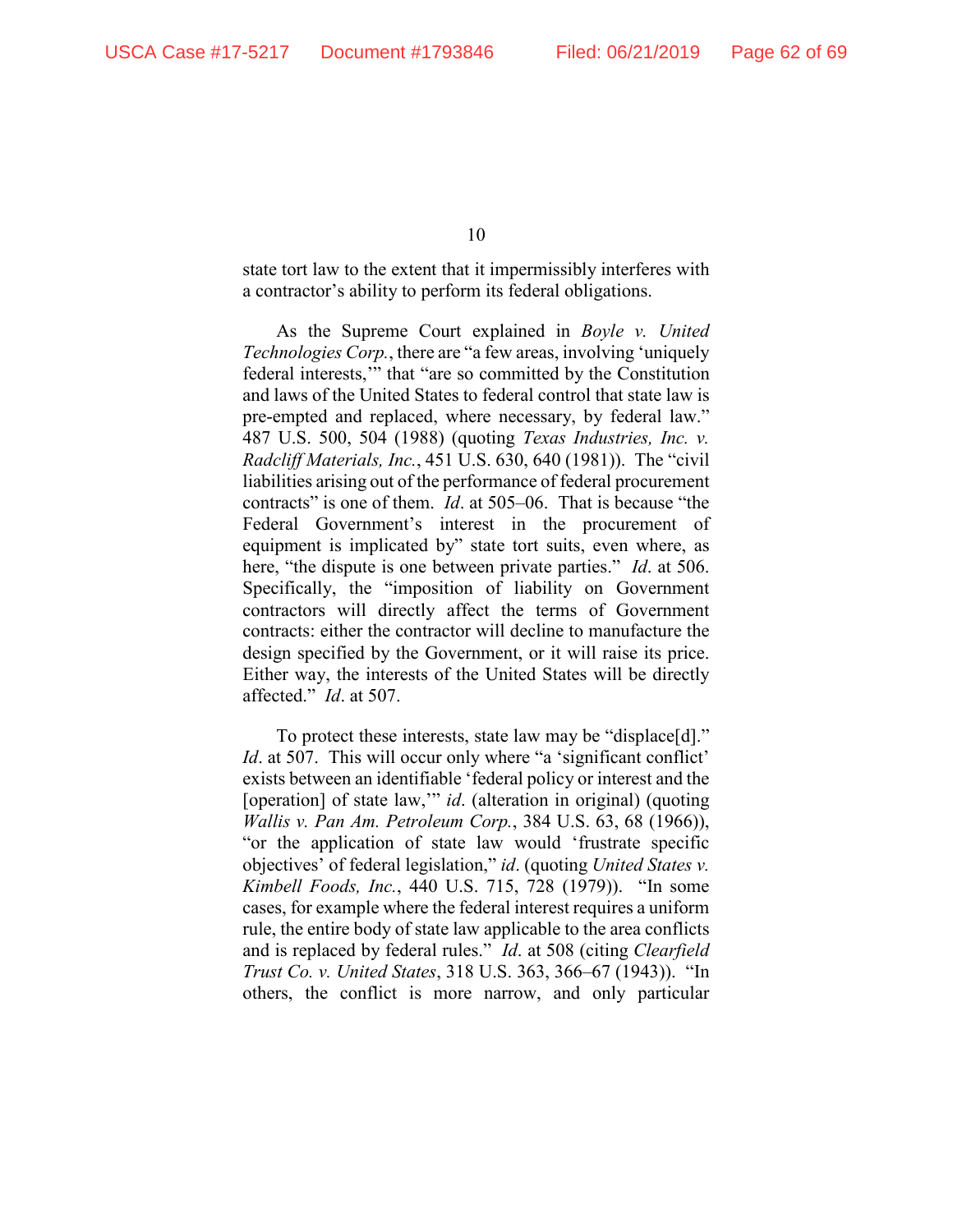## elements of state law are superseded." *Id*. (citing *United States v. Little Lake Misere Land Co.*, 412 U.S. 580, 595 (1973)).

Here, there is a plausible argument for preemption. This case involves a fundamental federal issue—the hiring, vetting, and protecting of federal employees, and the balancing of the costs of keeping the relevant data secure against the costs of error or neglect in providing that security. And Congress, it seems, has already created a detailed statutory scheme in the form of the Privacy Act to address these (and other) issues. See, e.g., 5 U.S.C.  $\S 552a(e)(10)$  (requiring "appropriate ... technical . . . safeguards"). Under that scheme, the agency must, by contract, "cause the requirements of [the Privacy Act] to be applied" to the contractor's "system of records," see 5 U.S.C. § 552a(m)(1)—and if the *agency* fails to do so, then it faces potential liability, see *id*. §  $552a(g)(1)(D)$ ; see also 48 C.F.R. § 24.102(d) ("Agencies, which within the limits of their authorities, fail to require that systems of records on individuals operated on their behalf under contracts be operated in conformance with the Act may be civilly liable to individuals injured as a consequence of any subsequent failure to maintain records in conformance with the Act."). Allowing 50 states to pile on and impose liability on contractors, with the financial consequences falling back on federal agencies in contract negotiations as the *Boyle* Court foresaw, might be found to upset the balance intended by Congress.

KeyPoint, however, has not argued for preemption—only for sovereign immunity. So, while it may press these arguments at future stages of litigation, we need not resolve the issue now.

\* \* \*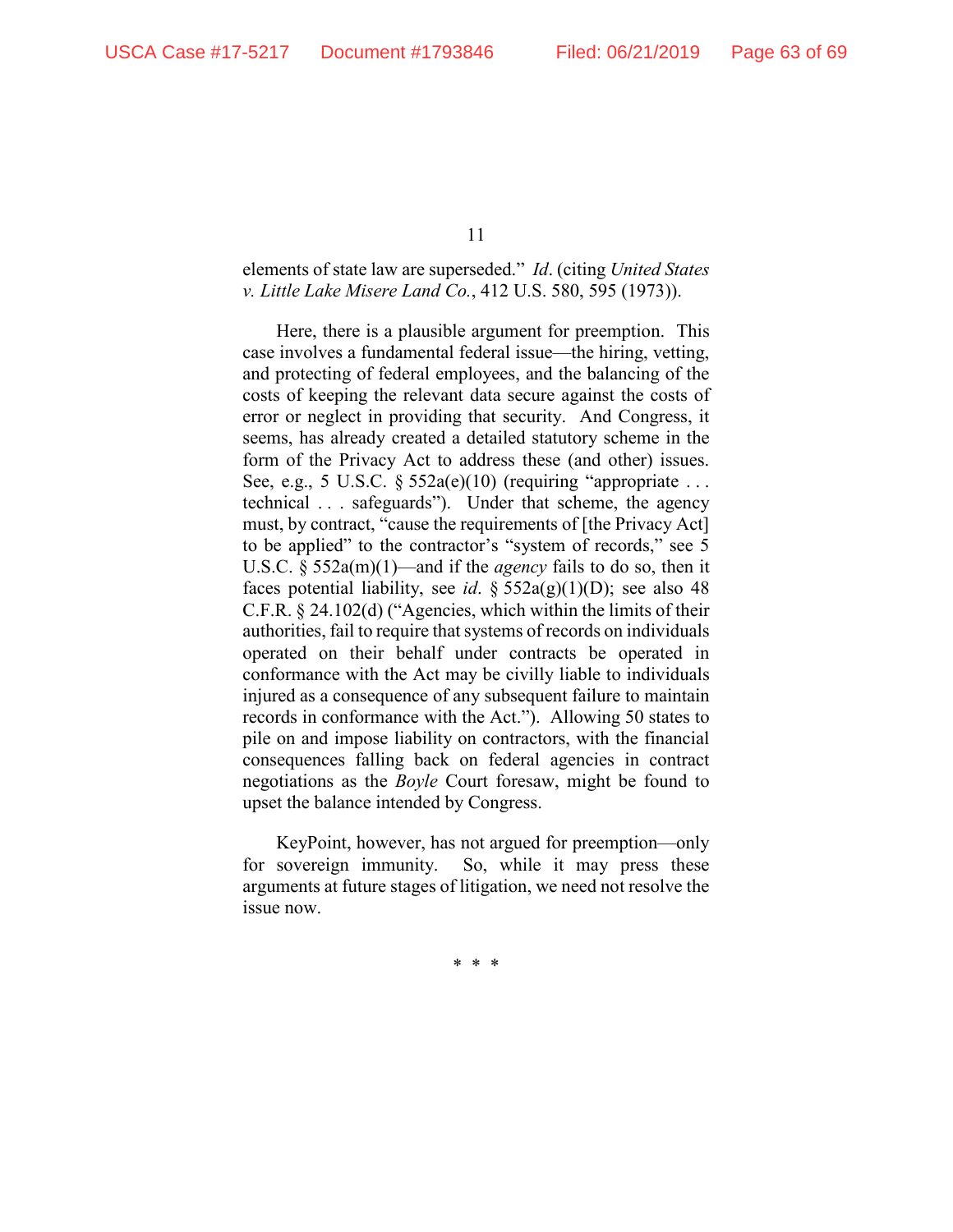This brings me to a final issue—the propriety of five plaintiffs proceeding under pseudonyms. Although some of our sister circuits take the view that a court of appeals has no jurisdiction over plaintiffs who "fail[] to request permission from the district court before proceeding anonymously," *W.N.J. v. Yocom*, 257 F.3d 1171, 1172 (10th Cir. 2001); accord, e.g., *United States ex rel. Little v. Triumph Gear Systems, Inc.*, 870 F.3d 1242, 1249–50 (10th Cir. 2017); *Citizens for a Strong Ohio v. Marsh*, 123 F. App'x 630, 636–37 (6th Cir. 2005); *Nat'l Commodity & Barter Ass'n v. Gibbs*, 886 F.2d 1240, 1245 (10th Cir. 1989) (per curiam), that doctrine, if adopted by us (which it has not been), would not change our handling of this appeal's merits—given the presence of other, nonpseudonymous plaintiffs. Moreover, the five anonymous plaintiffs in this case, see Arnold Plaintiffs' Compl. ¶¶ 22–26, J.A. 44–48, offer reasons that seem highly likely to prove worthy of district court permission—once they request it. But because pseudonymous filing impinges on values key to fair adjudication and a free society, it is hard to see how the district court on remand can avoid the issue once it has been noticed.

Although pseudonymous plaintiffs were once a rarity, there appears now to be a trend permitting adult plaintiffs to litigate incognito, with little more than pro-forma gatekeeping, if any, by the district courts—even though the practice is aberrant from the perspective of core constitutional and rule of law norms, not to mention the federal rules of procedure.

Under the "customary and constitutionally-embedded presumption of openness" that inheres in the nature of an Anglo-American trial, those who invoke the state's coercive apparatus must do so openly, i.e., under "their real names." *United States v. Microsoft Corp.*, 56 F.3d 1448, 1464 (D.C. Cir. 1995) (citations omitted); accord, e.g., *Doe v. Blue Cross & Blue Shield United*, 112 F.3d 869, 872 (7th Cir. 1997) (Posner,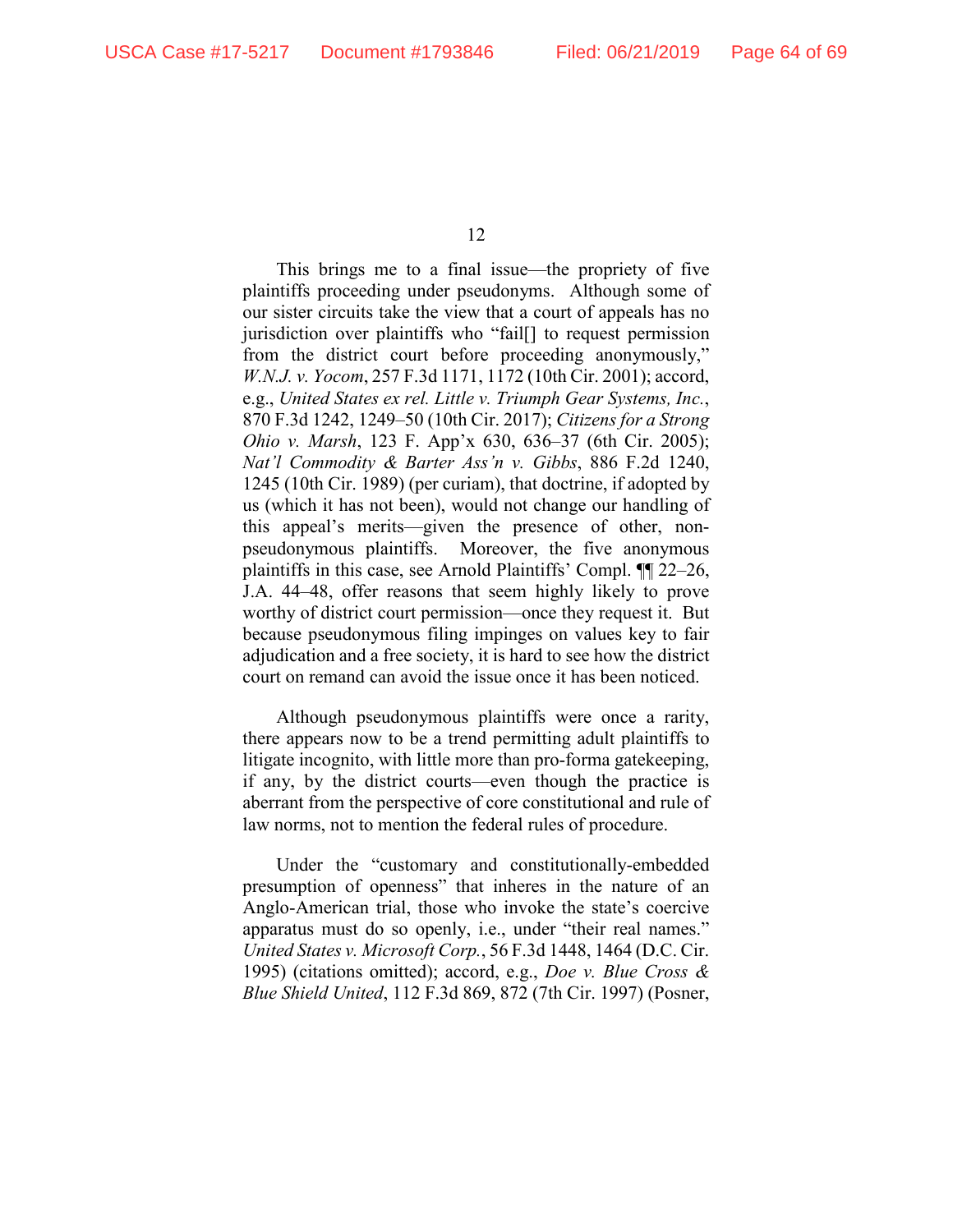J.) ("The people have a right to know who is using their courts."). For good reason. Public openness may "cause all trial participants to perform their duties more conscientiously," "induce unknown witnesses to come forward with relevant testimony," *Gannett Co. v. DePasquale*, 443 U.S. 368, 383 (1979), and generally foster "an appearance of fairness, thereby heightening respect for the judicial process," *Globe Newspaper Co. v. Superior Court for Norfolk Cnty.*, 457 U.S. 596, 606 (1982), cf. *Richmond Newspapers, Inc. v. Virginia*, 448 U.S. 555, 569–73 (1980) (explaining importance of openness in criminal trial context). Of course, it's less important that respect for the judicial process be "heighten[ed]" than that it be *deserved*, which is less likely if plaintiffs can routinely act anonymously. In short, public scrutiny is essential to "the integrity of judicial proceedings." *Metlife, Inc. v. Fin. Stability Oversight Council*, 865 F.3d 661, 665 (D.C. Cir. 2017) (quoting *United States v. Hubbard*, 650 F.2d 293, 315 (D.C. Cir. 1980)).

Indeed, it is a matter of "[b]asic fairness." *Microsoft*, 56 F.3d at 1463 (quoting *Southern Methodist Univ. Ass'n of Women Law Students v. Wynne & Jaffe*, 599 F.2d 707, 713 (5th Cir. 1979)). A case brought anonymously can let a winning plaintiff inflict "disgrace" on a defendant and can let a losing plaintiff launch defamatory charges "without shame or liability," *Doe v. Smith*, 429 F.3d 706, 710 (7th Cir. 2005); see also *Wynne*, 599 F.2d at 713; even in situations less drastic than *Doe v. Smith*, allowance of anonymity creates a structural asymmetry that can tilt the scales unfairly. If defendants get named, plaintiffs should too.

The principle of openness is far from an "arcane relic of ancient English law." *Hubbard*, 650 F.2d at 315 n.79 (citation omitted). Rule 10(a) of the civil rules says straightforwardly that the "title of [a] complaint *must* name *all* the parties." Fed.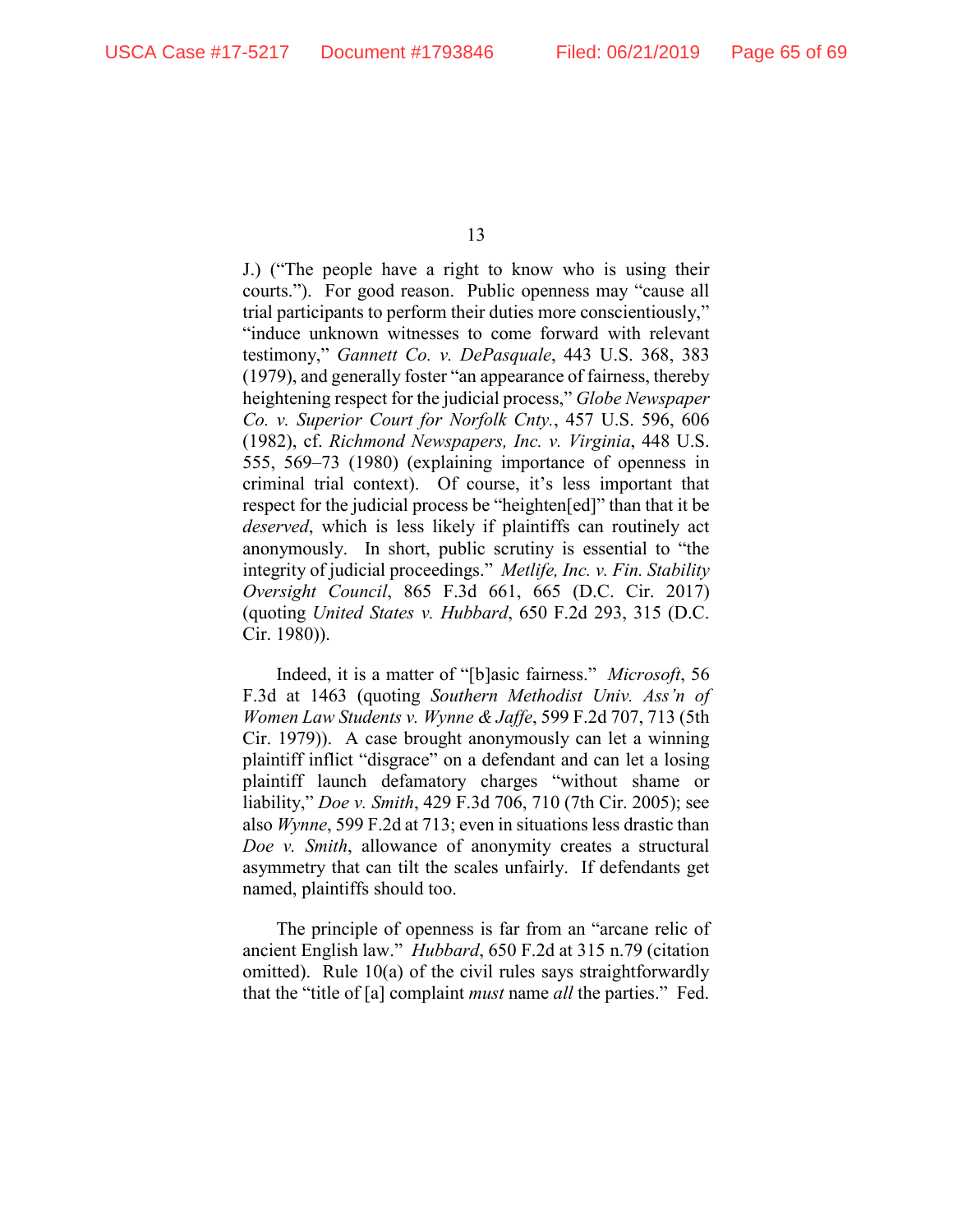R. Civ. P. 10(a) (emphases added). Perhaps "name" might be taken to mean something like "real or fictitious name." Cf. Carol M. Rice, *Meet John Doe: It Is Time for Federal Civil Procedure to Recognize John Doe Parties*, 57 U. Pitt. L. Rev. 883, 914–15 (1996) (denying that Rule 10(a) bars anonymous filings). This reading is questionable, not least because it appears to prove too much—it would mean that plaintiffs may proceed anonymously *as of right*, obviating a need for judicial approval or balancing, as discussed below. And Rule 10(a) contains no exception "for good cause," which features in many other contexts. See, e.g., Fed. R. Civ. P. 5(d)(3)(A), 6(c)(1)(C), 16(b)(4), 31(a)(5), 43(a); see also *Triumph Gear*, 870 F.3d at 1249 (stating that the federal rules "make no provision for suits by persons using fictitious names or for anonymous plaintiffs" (quoting *Commodity & Barter Ass'n*, 886 F.2d at 1245)); cf. *McKeever v. Barr*, 920 F.3d 842, 845 (D.C. Cir. 2019) (holding that when a rule of criminal procedure says "must," and provides no "residual exception," as the rules do elsewhere, the district court has no inherent power to create its own "exceptions").

Following our sister circuits, we've said in dictum that even though anonymous filing is "an extraordinary break with precedent," *Microsoft*, 56 F.3d at 1464—a district court has discretion to "grant the 'rare dispensation' of anonymity against the world," *id*. (quoting *James v. Jacobson*, 6 F.3d 233, 238 (4th Cir. 1993)); cf. *Doe v. Frank*, 951 F.2d 320, 323 (11th Cir. 1992) ("It is the exceptional case in which a plaintiff may proceed under a fictitious name."). But, we explained, this "rare dispensation" can be granted only after the district court has conducted an inquiry into whether the circumstances justify an "extraordinary break" with the normal method of proceeding—openly—in federal court. *Microsoft*, 56 F.3d at 1464.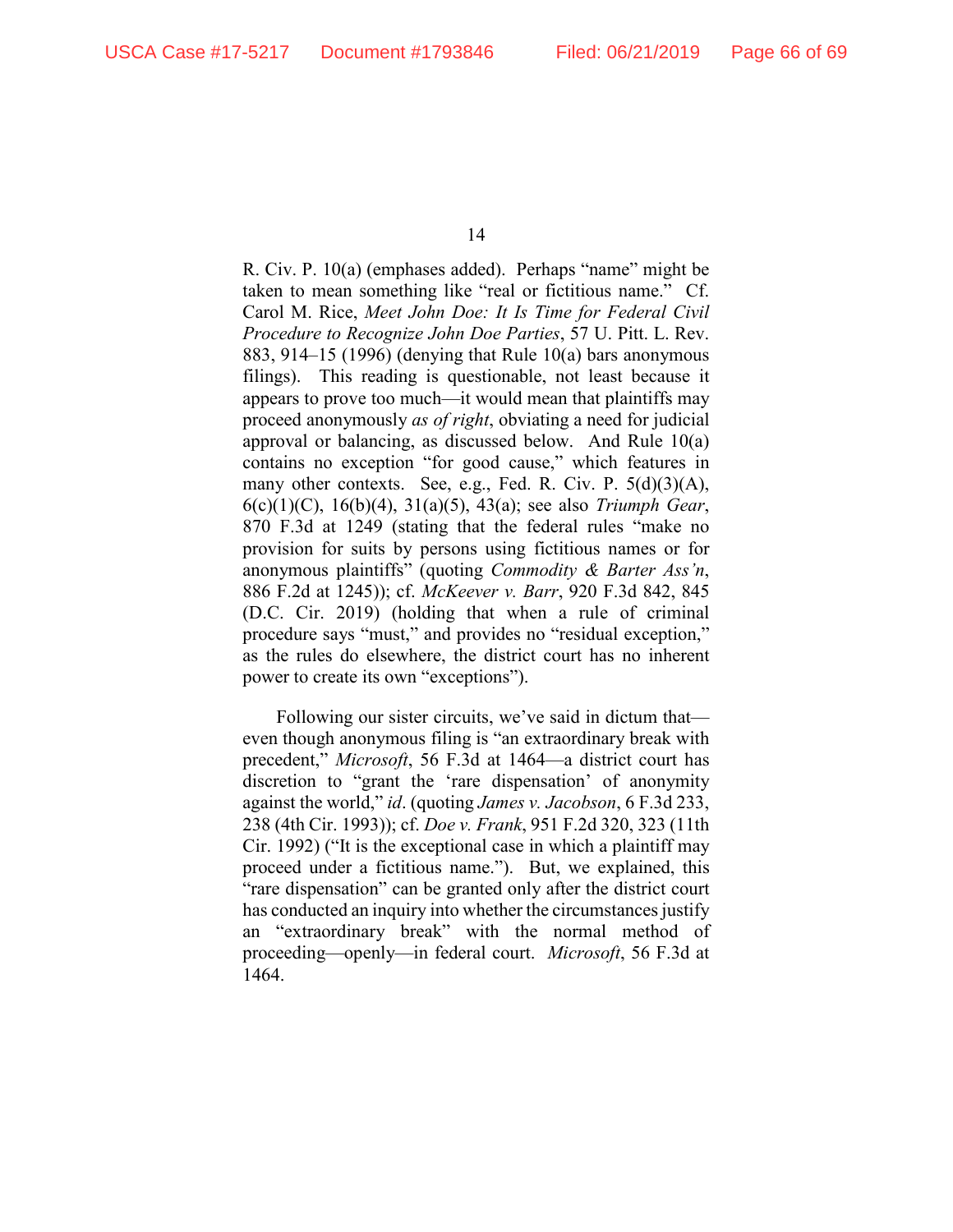Anonymity for "rare" or "extraordinary" cases doesn't appear to be an apt description of current practice. Cf., e.g., *Coe v. Cnty. of Cook*, 162 F.3d 491, 498 (7th Cir. 1998) (Posner, J.) (criticizing the "overuse of pseudonyms in federal litigation"). Consider that in the twenty-five-year period between 1945 and 1969, only a single district court decision anywhere in the country—featured a "John Doe"-like plaintiff as the lead or sole plaintiff (along with a single Supreme Court case reviewing a state court decision and three appellate rulings in administrative appeals). Adam A. Milani, *Doe v. Roe: An Argument for Defendant Anonymity When a Pseudonymous Plaintiffs Alleges a Stigmatizing Intentional Tort*, 41 Wayne L. Rev. 1659, 1660 (1995); see also Joan Steinman, *Public Trial, Pseudonymous Parties*, 37 Hastings L.J. 1, 1 n.2 (1985). And in the fifty years since that time, we have never "expressly condoned [the] practice." *Qualls v. Rumsfeld*, 228 F.R.D. 8, 9 (D.D.C. 2005). Yet there are now "two different but analogous tests . . . applied in this circuit" to rule on anonymity requests, *John Doe Co. v. Consumer Fin. Prot. Bureau*, 321 F.R.D. 31, 33 (D.D.C. 2017)—a six-factor test drawn from *United States v. Hubbard*, 650 F.2d 293, 317–21 (D.C. Cir. 1980), and a fivefactor test elaborated in *National Association of Waterfront Employers v. Chao*, 587 F. Supp. 2d 90, 99 (D.D.C. 2008). Just last year, in this district alone, at least six published district court decisions featured "John Doe" as the lead or sole plaintiff.<sup>[1](#page-66-0)</sup> That is to say nothing of the twenty or so other orders that permitted Doe and the like to (anonymously) level

<span id="page-66-0"></span> <sup>1</sup> See *Doe 2 v. Trump*, 315 F. Supp. 3d 474 (D.D.C. 2018), *rev'd on other grounds sub nom. Doe 2 v. Shanahan*, 755 F. App'x 19 (D.C. Cir. 2019); *Doe 1 v. Buratai*, 318 F. Supp. 3d 218 (D.D.C. 2018); *Doe v. George Washington Univ.*, 305 F. Supp. 3d 126 (D.D.C. 2018); *Doe 1 v. FCC*, 302 F. Supp. 3d 160 (D.D.C. 2018); *Doe v. Mattis*, 288 F. Supp. 3d 195 (D.D.C. 2018); *Does 1–144 v. Chiquita Brands Int'l, Inc.*, 285 F. Supp. 3d 228 (D.D.C. 2018).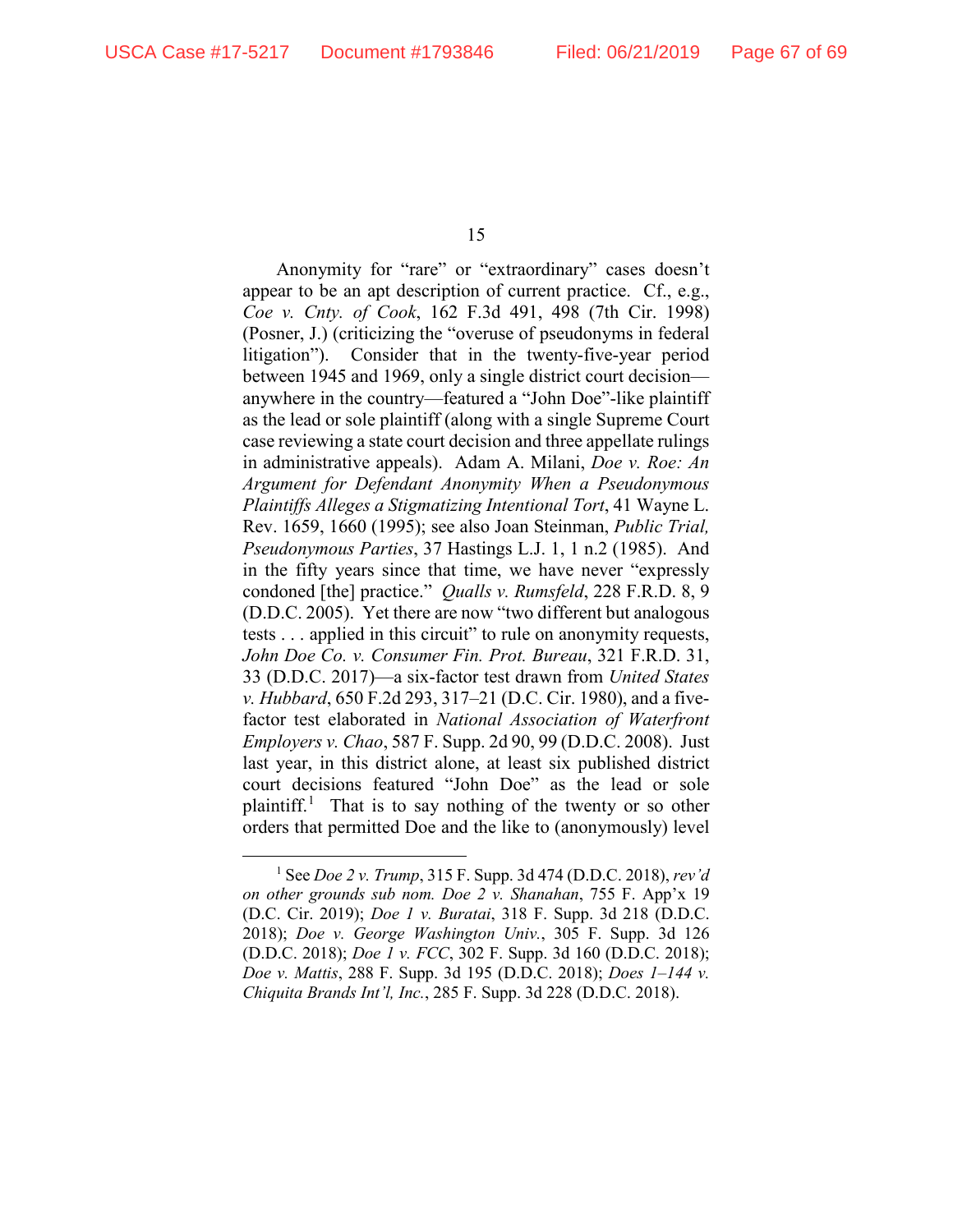accusations against others; many of those orders were sealed<sup>[2](#page-67-0)</sup> or lacked any reasoning at all (thereby omitting the "inquiry" required by *Microsoft*).[3](#page-67-1) But cf., e.g., *EEOC v. Nat'l Children's Center, Inc.*, 98 F.3d 1406, 1410 (D.C. Cir. 1996) ("[I]t is imperative that a district court articulate its reasons for electing to seal or not to seal a record.").

Proceedings in this case appear to have gone yet further down the slope of anonymity. Here, five "Does" not only filed anonymously; they evidently never even bothered to *ask* the district court for permission to do so. The "docket sheet does not reflect any motion or proceeding dealing with whether" John Does I–III or Jane Does I–II "could proceed under pseudonyms." *Marsh*, 123 F. App'x at 636–37. In their amended Complaint the anonymous plaintiffs simply *announce*, in present participle form, that (for example) John Doe II "is using" a pseudonym "because of his personal safety concerns," as if such a cursory and conclusory statement suffices as belated justification in lieu of a court's permission. Arnold Plaintiffs' Compl. ¶ 25, J.A. 46. That simply cannot

<span id="page-67-1"></span><sup>3</sup> See *Garcia Ramirez v. ICE*, No. 1:18-cv-508 (D.D.C. Aug, 30, 2018) (minute order); *Dora v. Sessions*, No. 1:18-cv-1938 (D.D.C. Aug. 17, 2018), ECF No. 2; *Usoyan v. Repub. of Turkey*, No. 1:18 cv-1141 (D.D.C. May 15, 2018), ECF No. 5; *Damus v. Nielsen*, No. 1:18-cv-578 (D.D.C. Mar. 15, 2018), ECF No. 2; *Doe v. Kettler Mgmt., Inc.*, No. 1:18-cv-585 (D.D.C. Mar. 15, 2018), ECF No. 3; *Doe v. George Washington Univ.*, No. 1:18-cv-553 (D.D.C. Mar. 8, 2018), ECF No. 2; *Doe v. Kipp DC Supporting Corp.*, No. 1:18-cv-260 (D.D.C. Feb. 2, 2018), ECF No. 2; *Doe v. Syrian Arab Repub.*, No. 1:18-cv-66 (D.D.C. Jan. 11, 2018), ECF No. 2.

<span id="page-67-0"></span> <sup>2</sup> See *Zelda v. Sessions*, No. 1:18-cv-1966 (D.D.C. Aug. 22, 2018), ECF No. 2; *Voe v. Mattis*, No. 1:18-cv-1251 (D.D.C. June 6, 2018), ECF Nos. 8–9; *Kurd v. Repub. of Turkey*, No. 1:18-cv-1117 (D.D.C. May 11, 2018), ECF No. 4; *Doe A-1 v. Democratic People's Repub. of Korea*, No. 1:18-cv252 (D.D.C. Feb. 1, 2018), ECF No. 3.